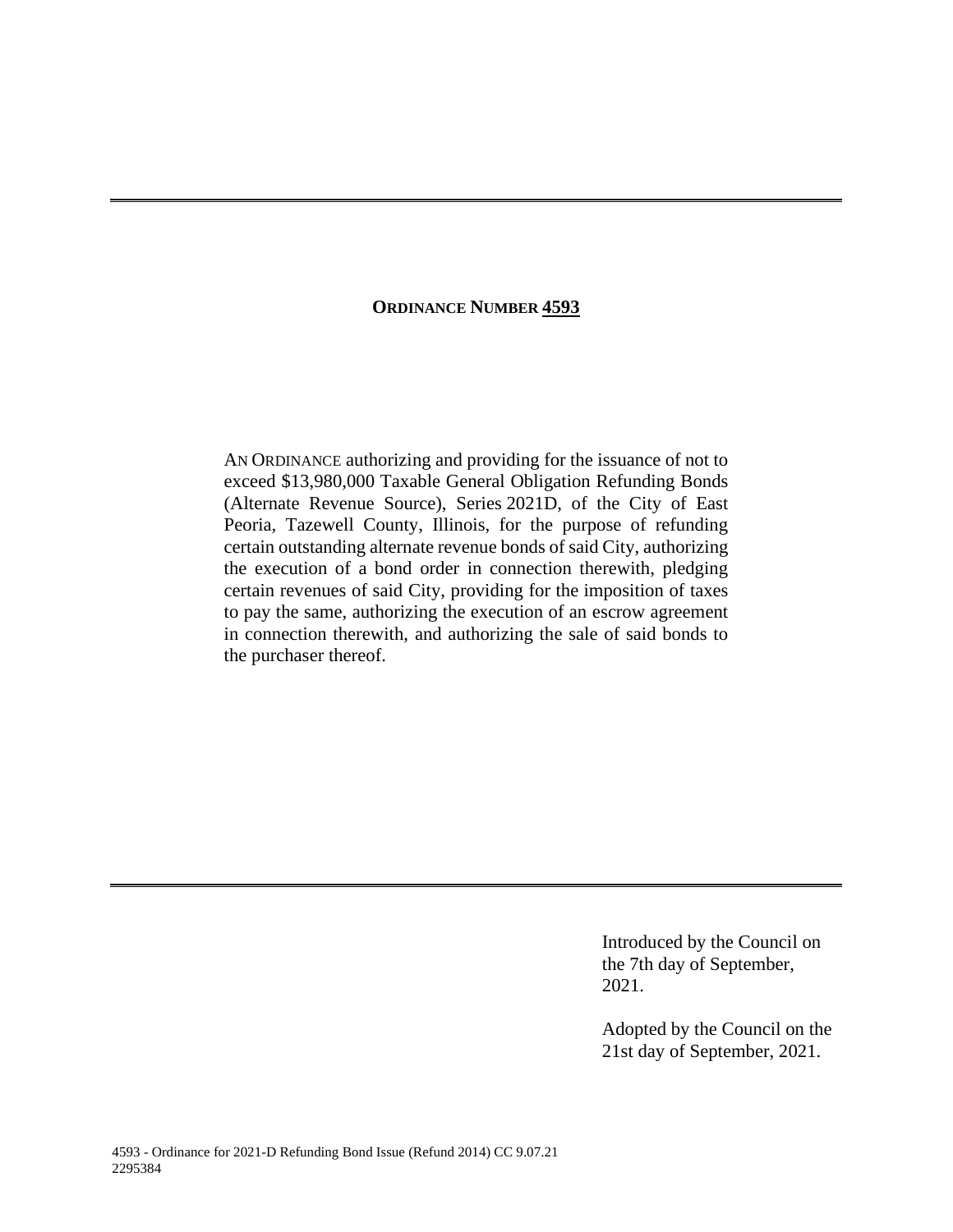# **TABLE OF CONTENTS**

| <b>SECTION</b>     | <b>HEADING</b>                                                                                                                                                                                            | PAGE |  |
|--------------------|-----------------------------------------------------------------------------------------------------------------------------------------------------------------------------------------------------------|------|--|
|                    |                                                                                                                                                                                                           |      |  |
| <b>SECTION 1.</b>  |                                                                                                                                                                                                           |      |  |
| <b>SECTION 2.</b>  |                                                                                                                                                                                                           |      |  |
| <b>SECTION 3.</b>  |                                                                                                                                                                                                           |      |  |
| <b>SECTION 4.</b>  |                                                                                                                                                                                                           |      |  |
| <b>SECTION 5.</b>  |                                                                                                                                                                                                           |      |  |
| SECTION 6.         |                                                                                                                                                                                                           |      |  |
| SECTION 7.         |                                                                                                                                                                                                           |      |  |
| <b>SECTION 8.</b>  |                                                                                                                                                                                                           |      |  |
| SECTION 9.         | BOOK-ENTRY SYSTEM AUTHORIZED; REGISTRATION OF BONDS;                                                                                                                                                      |      |  |
| <b>SECTION 10.</b> |                                                                                                                                                                                                           |      |  |
| <b>SECTION 11.</b> |                                                                                                                                                                                                           |      |  |
| Section 12.        | Pledged Rental Income Account; Camp Street Special<br>Tax Allocation Fund – Accounts; West Washington<br>Street Redevelopment Project Area Special Tax<br>Allocation Fund; Investments; Account Excesses; |      |  |
|                    |                                                                                                                                                                                                           |      |  |
| <b>SECTION 14.</b> |                                                                                                                                                                                                           |      |  |
| SECTION 15.        |                                                                                                                                                                                                           |      |  |
| SECTION 16.        |                                                                                                                                                                                                           |      |  |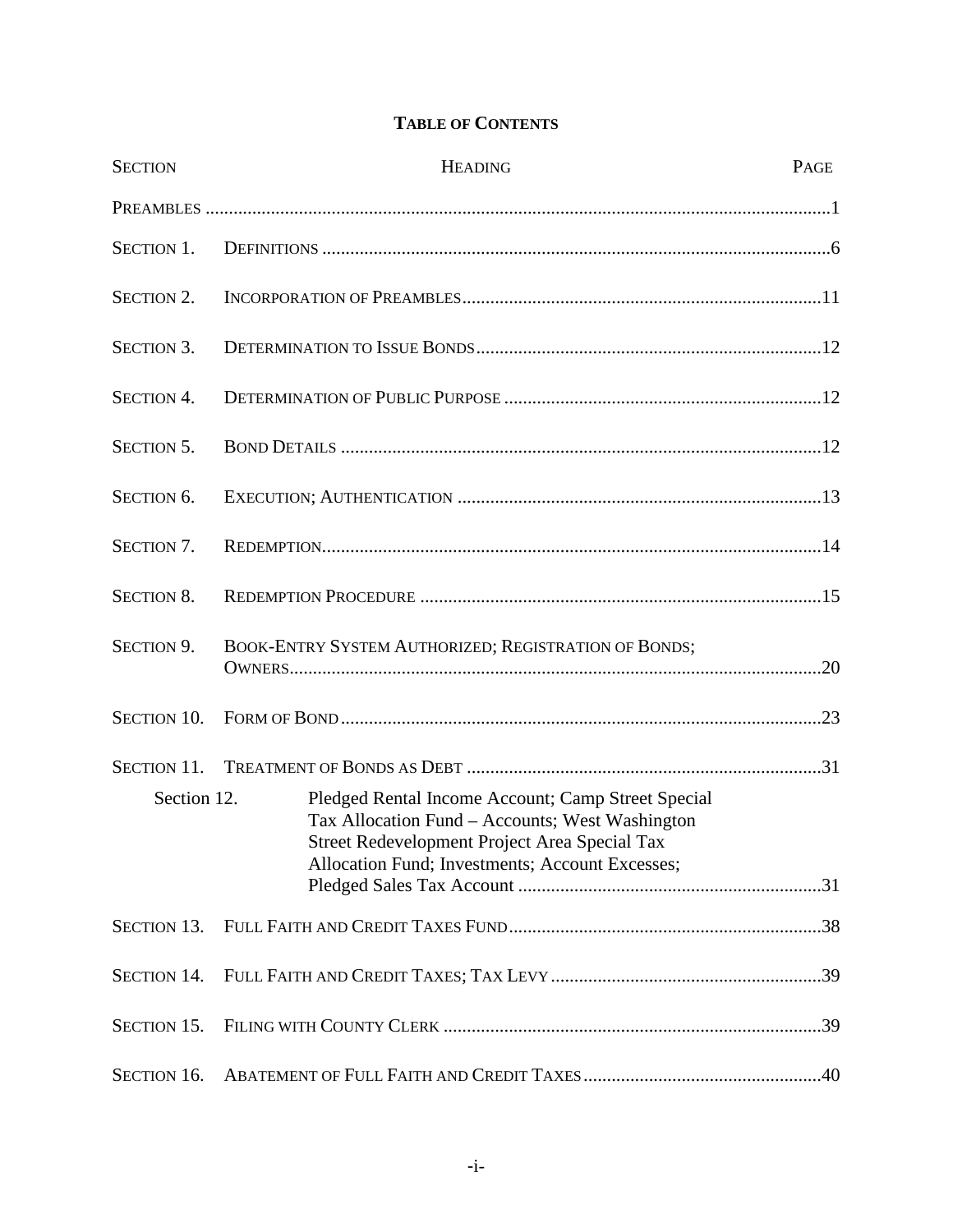This Table of Contents is for convenience only and is not a part of the ordinance.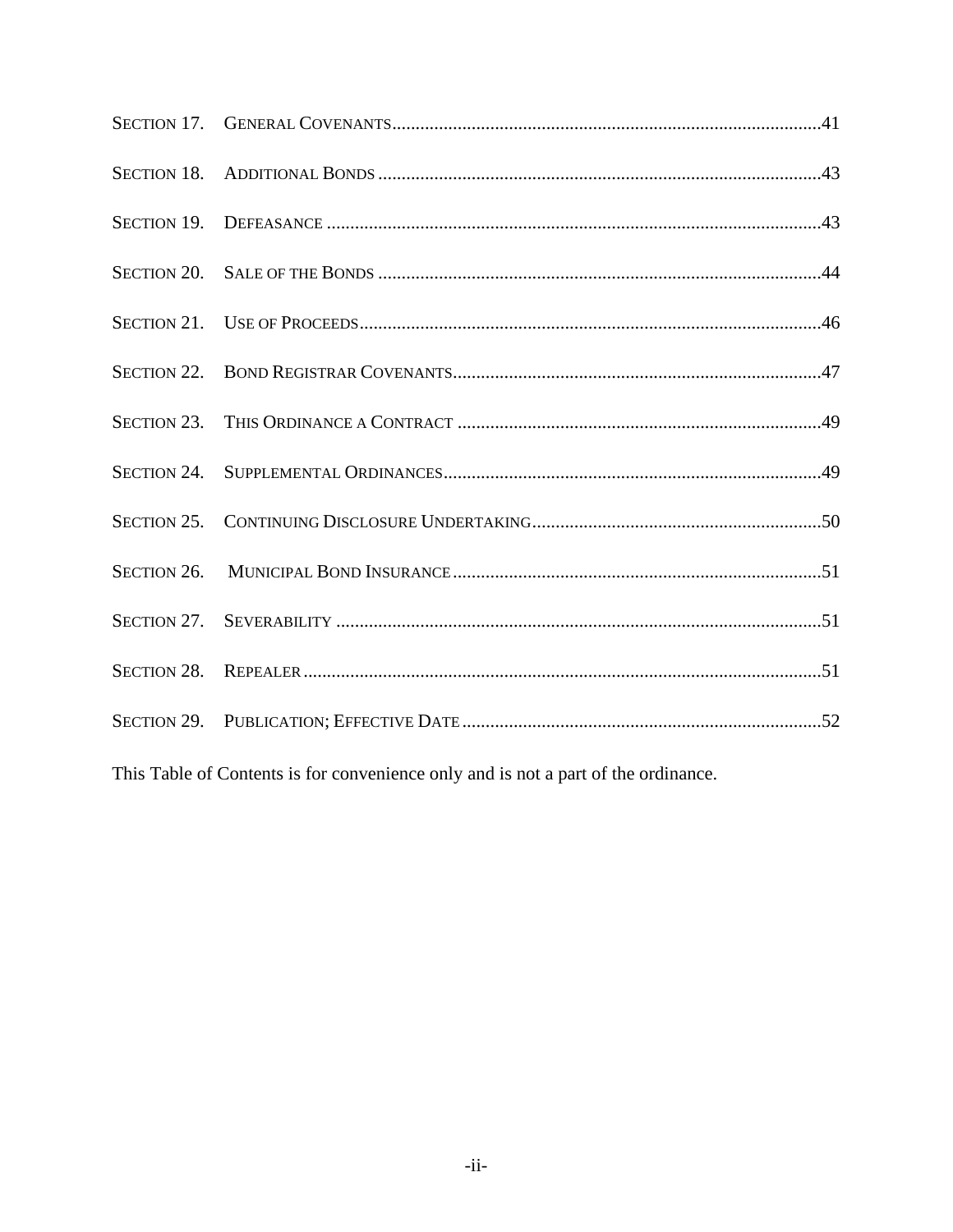#### **ORDINANCE NUMBER 4593**

AN ORDINANCE authorizing and providing for the issuance of not to exceed \$13,980,000 Taxable General Obligation Refunding Bonds (Alternate Revenue Source), Series 2021D, of the City of East Peoria, Tazewell County, Illinois, for the purpose of refunding certain outstanding alternate revenue bonds of said City, authorizing the execution of a bond order in connection therewith, pledging certain revenues of said City, providing for the imposition of taxes to pay the same, authorizing the execution of an escrow agreement in connection therewith, and authorizing the sale of said bonds to the purchaser thereof.

WHEREAS, the City of East Peoria, Tazewell County, Illinois (the *"City"*), is a duly organized and existing municipality incorporated and existing under the provisions of the laws of the State of Illinois (the *"State"*), and is now operating under the provisions of the Illinois Municipal Code, as amended (the *"Municipal Code"*), including therein specifically, the Tax Increment Allocation Redevelopment Act, as amended (the *"TIF Act"*); and

WHEREAS, the Municipal Code and the TIF Act, as supplemented by the Local Government Debt Reform Act, as amended (the *"Reform Act"*), and the other Omnibus Bond Acts, as amended, constitute the "Applicable Law" (the *"Applicable Law"*) under the Reform Act; and

WHEREAS, pursuant to Applicable Law the City is authorized to take certain actions, including issuing the hereinafter described bonds; and

WHEREAS, the Council of the City (the *"Corporate Authorities"*) has heretofore determined that it was advisable, necessary and in the best interests of the City and its residents, in order to promote the public health, welfare, safety and convenience, to undertake a redevelopment plan (as most recently amended, the *"Plan"*) and project (as most recently amended, the *"Project"*) in order to assure the redevelopment of the Camp Street Redevelopment Project Area (the *"Camp Street Redevelopment Project Area"*), all as provided in the TIF Act; and

WHEREAS, the Corporate Authorities have heretofore determined that it was advisable, necessary and in the best interests of the City and its residents to undertake a portion of the Project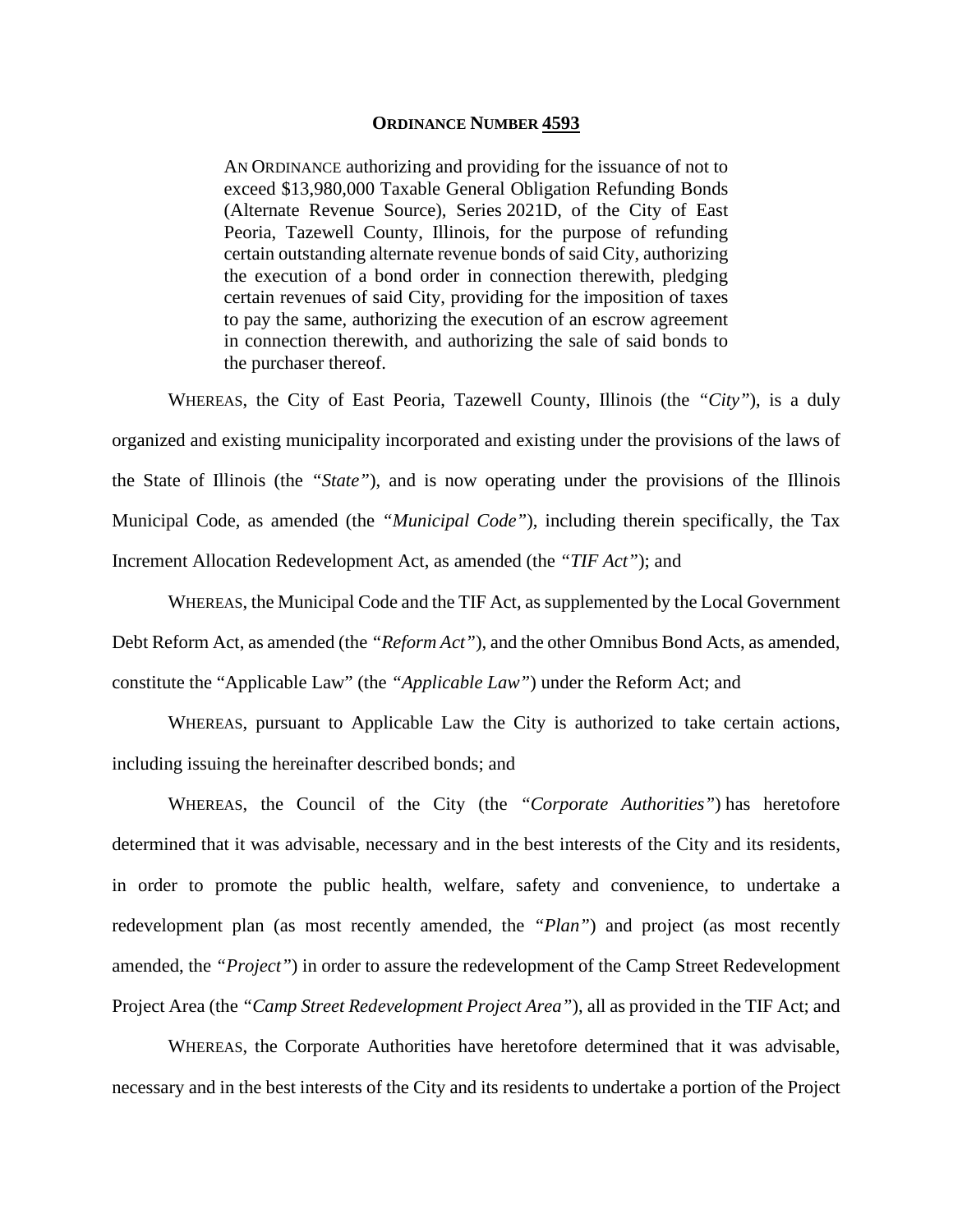as approved in the Plan, including, but not limited to acquisition of land or rights in land, site preparation, the construction of an approximately 150,000 square foot building (the *"Retail Facility*") located in the Camp Street Redevelopment Project Area and owned by the City and be leased by the City as a retail facility to Bass Pro Outdoor World, L.L.C., a Missouri limited liability company (the *"Tenant"*), pursuant to a Lease Agreement by and between the City and the Tenant (as may be supplemented or amended, the *"Lease"*), and related appurtenances as described in the Lease, and the construction and installation of necessary public capital infrastructure improvements, together with related appurtenances, all electrical, professional, financial, bond registrar, legal, mechanical and other services necessary, useful or advisable to such acquisition, construction and installation (said portion of the Project being, collectively, the *"Redevelopment Project"*); and

WHEREAS, the Redevelopment Project was contemplated by, and was included in, the Plan when the Plan was approved by ordinance; and

WHEREAS, the Plan and Project were approved and amended, the Camp Street Redevelopment Project Area was designated and the boundaries thereof were expanded, and tax increment allocation financing was adopted by the City therefor, all in compliance with and as provided by the TIF Act; and

WHEREAS, the Lease provides that the City is to receive from the Tenant certain rental payments (the *"Rent"*), a portion of which Rent (said portion being the hereinafter defined *"Pledged Rental Income"*) is expected to be available to pay or reimburse the costs of the Redevelopment Project and/or to pay principal of and interest on bonds issued to pay or reimburse such costs; and

WHEREAS, the City receives certain incremental property taxes (being the hereinafter defined *"Camp Street Incremental Property Taxes"*) derived from the Camp Street

-2-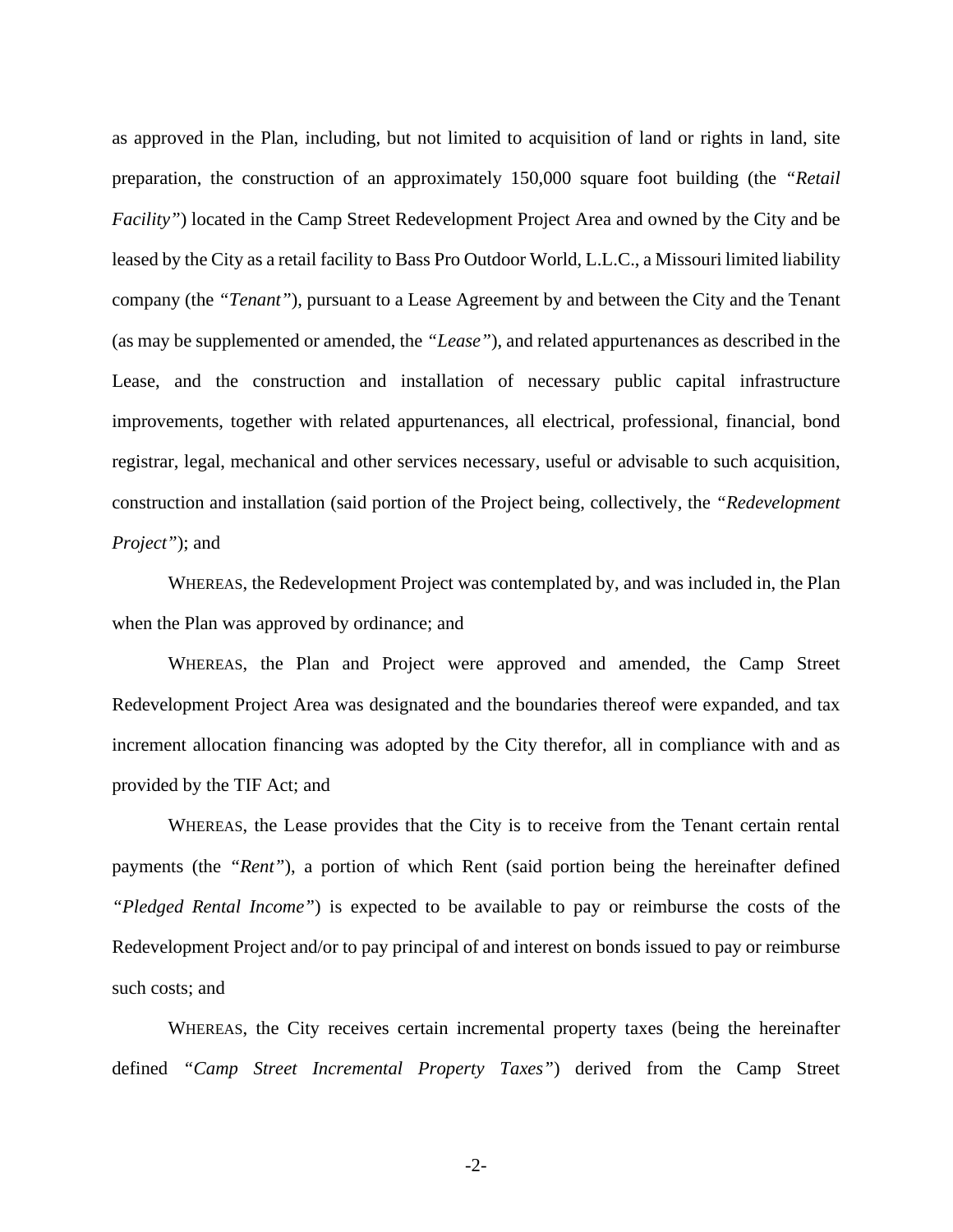Redevelopment Project Area which are now expected to be available to pay or reimburse the costs of the Redevelopment Project and/or to pay principal of and interest on bonds issued to pay or reimburse such costs; and

WHEREAS, the City has issued and there are now outstanding certain Taxable General Obligation Bonds (Alternate Revenue Source), Series 2007 (the *"Series 2007 Bonds"*), General Obligation Bonds (Alternate Revenue Source), Series 2010A (the *"Series 2010A Bonds"*), General Obligation Refunding Bonds (Alternate Revenue Source), Series 2012F (the *"Series 2012F Bonds"*), Taxable General Obligation Refunding Bonds (Alternate Revenue Source), Series 2014 (the *"Series 2014 Bonds"*), and Taxable General Obligation Refunding Bonds (Alternate Revenue Source), Series 2019 (the *"Series 2019 Bonds"* and collectively, the *"Prior Camp Street TIF Bonds"*), which are ratably and equally secured by the Camp Street Incremental Property Taxes; and

WHEREAS, in the various proceedings adopted by the Corporate Authorities to authorize the issuance of the Prior Camp Street TIF Bonds, the City expressly reserved the right to issue "Additional Bonds" to be ratably and equally secured with the Prior Camp Street TIF Bonds by the Camp Street Incremental Property Taxes; and

WHEREAS, the City also receives certain incremental property taxes derived from the West Washington Street Redevelopment Project Area heretofore designated by the City pursuant to the TIF Act (the *"West Washington Street Redevelopment Project Area"*); and

WHEREAS, the West Washington Street Redevelopment Project Area is contiguous to the Camp Street Redevelopment Project Area; and

WHEREAS, the City has heretofore issued and there are now outstanding certain General Obligation Bonds (West Washington Street Alternate Revenue Source), Series 2012A (the *"Series 2012A Bonds"*), and General Obligation Refunding Bonds (Alternate Revenue Source),

-3-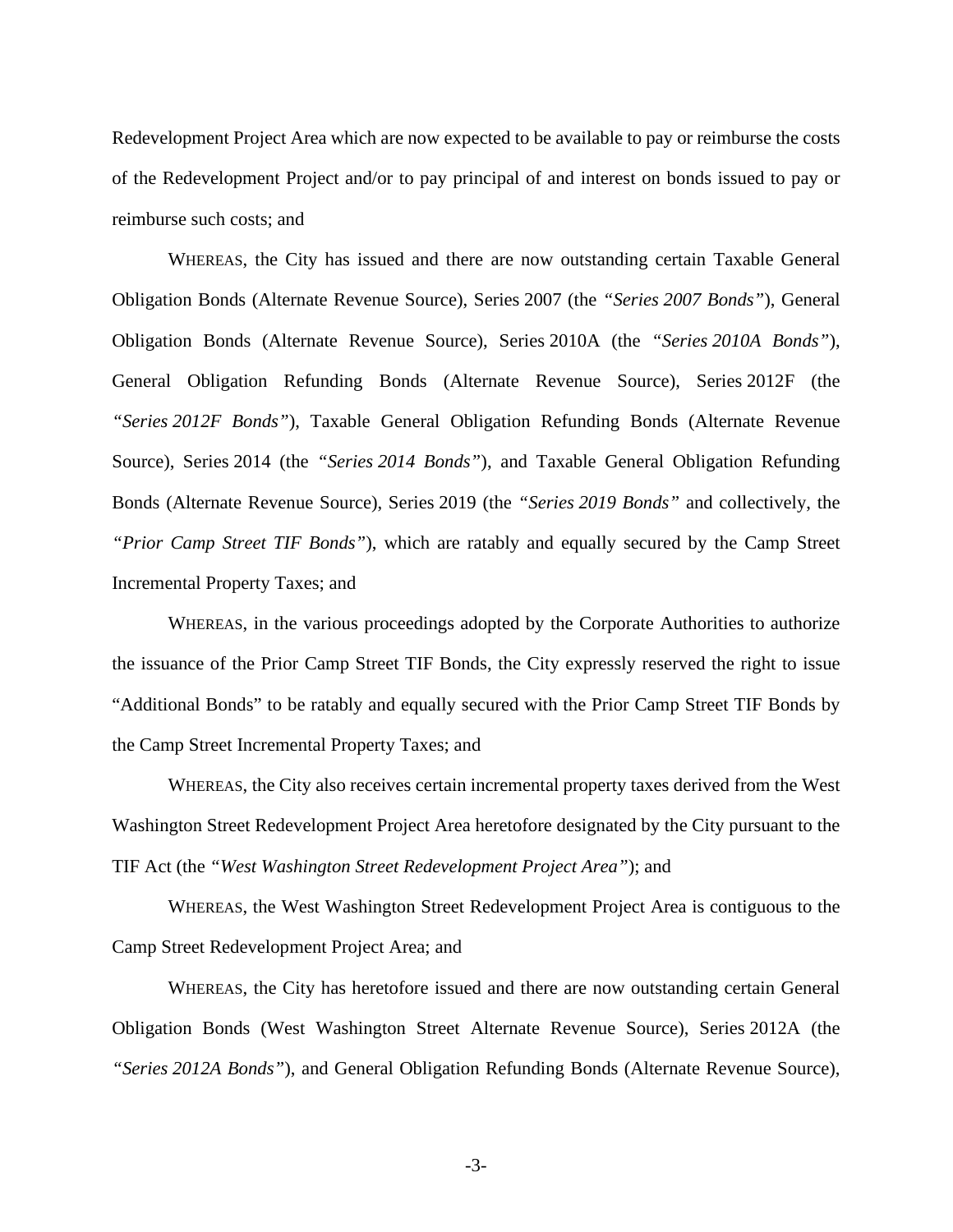Series 2013B (the *"Series 2013B Bonds"*), which are secured, in part, on a senior lien basis by the West Washington Street Incremental Property Taxes, if, as and when received; and

WHEREAS, in the various proceedings adopted by the Corporate Authorities to authorize the issuance of the Series 2012A Bonds and the Series 2013B Bonds (the *"Prior West Washington Street TIF Bonds"*), the City expressly reserved the right to issue "Junior Lien Bonds" or subordinate lien obligations to be secured, on a junior lien or subordinated lien basis, by a pledge of the West Washington Street Incremental Property Taxes; and

WHEREAS, that portion of the West Washington Street Incremental Property Taxes which may be from time to time on deposit in and to the credit of the General Account of the West Washington Street Redevelopment Project Area Special Tax Allocation Fund (said portion being the hereinafter defined *"Subordinated West Washington Street Incremental Property Taxes"*) are now also expected to be available to pay or reimburse the costs of the Redevelopment Project and/or to pay principal of and interest on bonds issued to pay or reimburse such costs, all as provided by and permitted under the TIF Act; and

WHEREAS, the Series 2010A Bonds, the Series 2014 Bonds and the Series 2019 Bonds (collectively, the *"Subordinated West Washington Street Bonds"*) are ratably and equally secured by the Subordinated West Washington Street Incremental Property Taxes; and

WHEREAS, the City also has available amounts distributed to the City by the State from sales taxes, or successor taxes thereto (being the hereinafter defined the *"Sales Taxes"*), which are expected to be available to pay or reimburse such costs; and

WHEREAS, the Series 2010A Bonds, the Series 2012A Bonds, certain General Obligation Bonds (Hotel/Motel Tax Alternate Revenue Source), Series 2012B, the Series 2013B Bonds, the Series 2014 Bonds and the Series 2019 Bonds (collectively, the *"Prior Sales Tax Bonds"*) are secured, in part, ratably and equally, by said distributions of Sales Taxes; and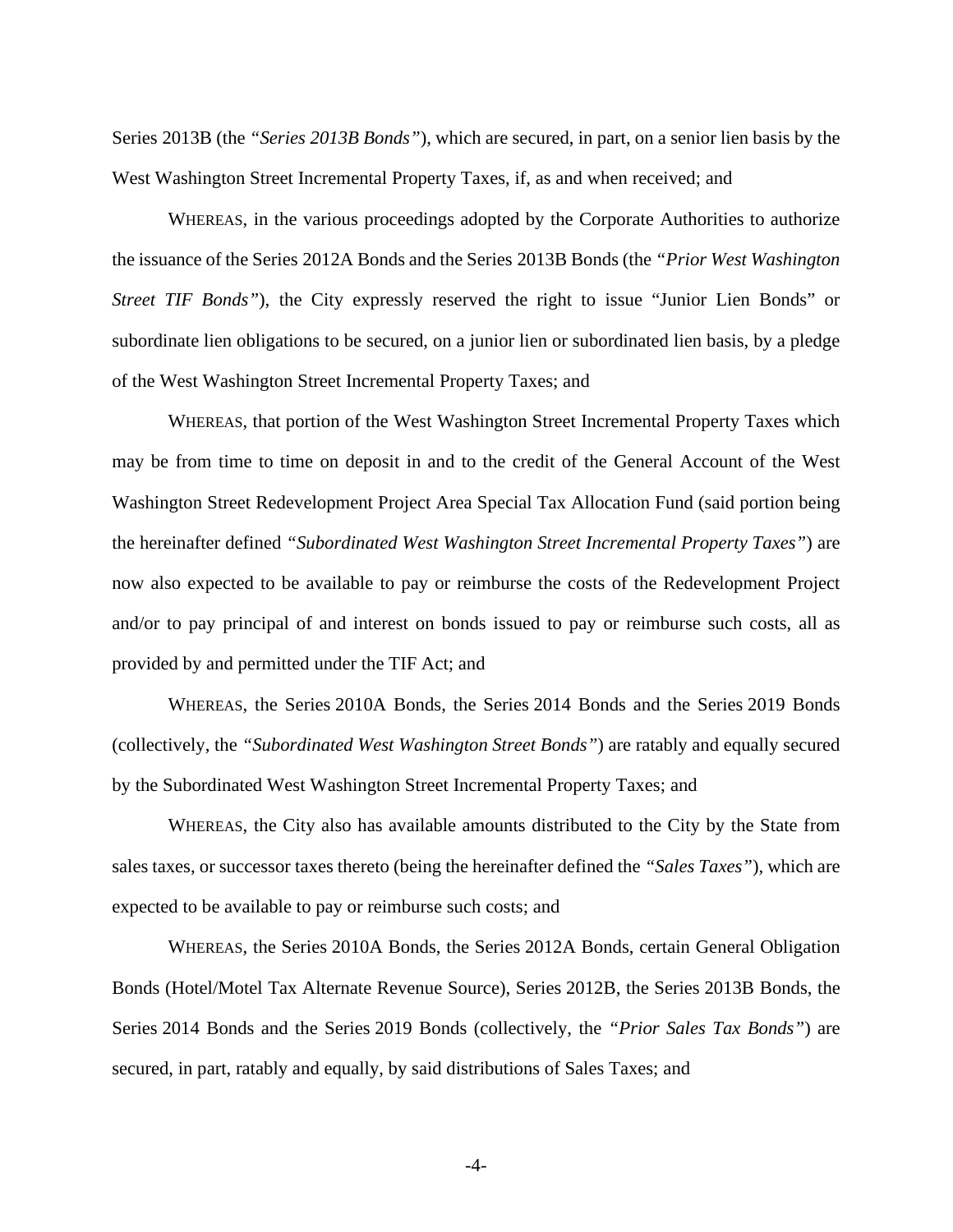WHEREAS, in the various proceedings adopted by the Corporate Authorities to authorize the issuance of the Prior Sales Tax Bonds, the City expressly reserved the right to issue "Additional Bonds" to be ratably and equally secured with the Prior Sales Tax Bonds by the Sales Taxes; and

WHEREAS, the City, acting through the Corporate Authorities, has determined that it is advisable, necessary and in the best interests of the public health, safety and welfare to refund all or a portion of the Series 2014 Bonds and thereby accomplish debt service savings (the *"Refunding"*); and

WHEREAS, the Series 2014 Bonds to be refunded (the *"Refunded Bonds"*) will be specifically identified in the hereinafter defined Bond Order, to be executed by the City as hereinafter provided; and

WHEREAS, the expenses and contingencies relating to the Refunding include legal, financial, bond discount, capitalized bond interest, bond reserve initial deposits, bond registrar, paying agent, escrow agent and related banking fees, printing and publication costs and other miscellaneous costs; and

WHEREAS, the estimated costs of effectuating the Refunding, including, as applicable, such expenses and contingencies, is not more than \$13,980,000 plus investment earnings thereon, and there are insufficient funds on hand and lawfully available to pay such costs; and

WHEREAS, the Reform Act provides that alternate Bonds can be issued to refund the Refunded Bonds without meeting any of the provisions and requirements of Section 15 of the Reform Act provided that the term of such alternate Bonds is not longer than the term of the Refunded Bonds and that the debt service payable in any year on such alternate Bonds shall not exceed the debt service payable in such year on the Refunded Bonds (the *"Refunding Conditions"*); and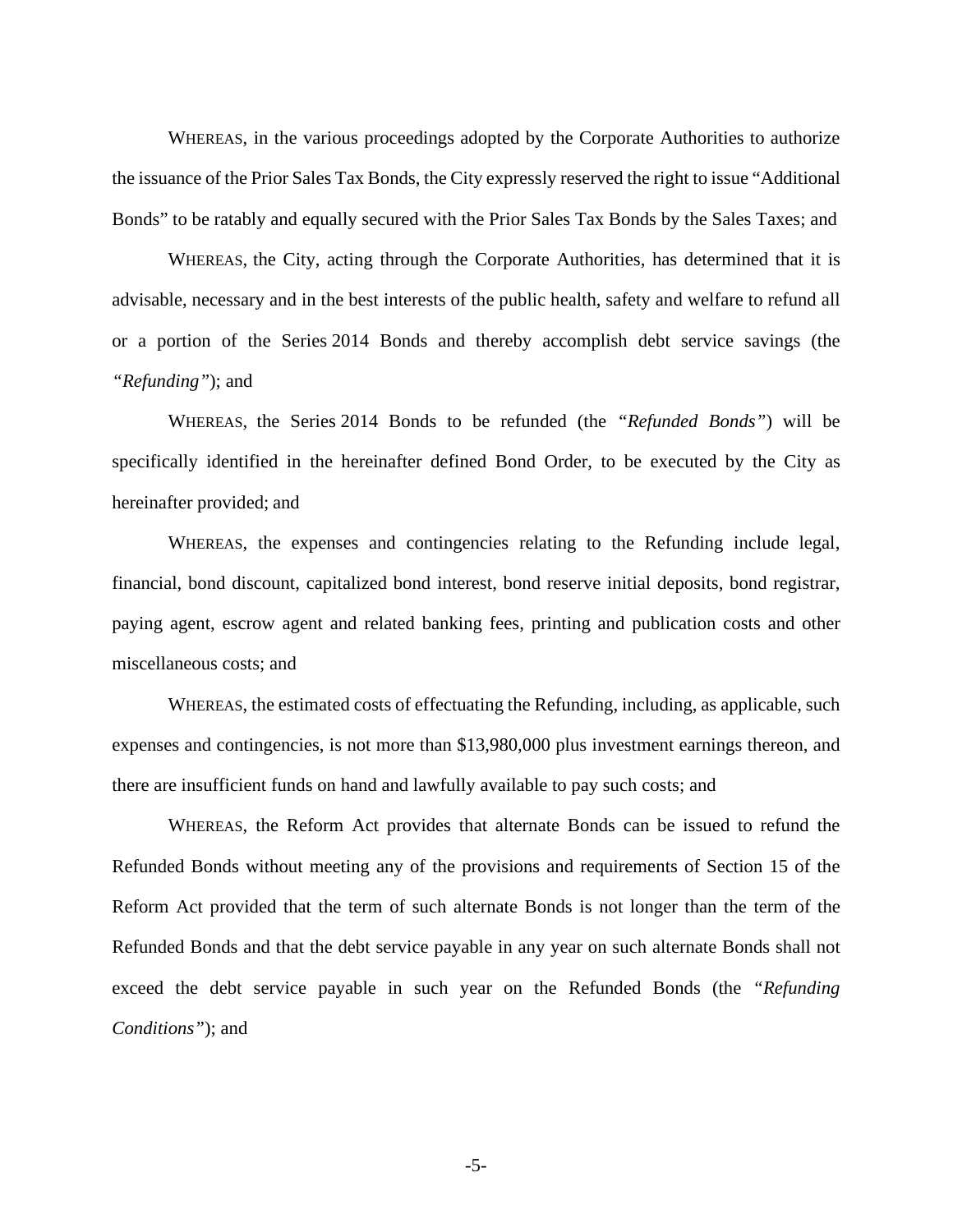WHEREAS, the Corporate Authorities have heretofore, and it is hereby expressly, determined that the Refunding Conditions can be met and accordingly, Alternate Bonds can be issued to pay the costs of the Refunding; and

WHEREAS, the Bonds, as hereinafter defined, to be issued will be payable from all or any portion of (i) the Pledged Rental Income and/or (ii) ratably and equally with the Prior Camp Street TIF Bonds, from the Camp Street Incremental Property Taxes and/or (iii) on a subordinate lien basis, and ratably and equally with the Subordinated West Washington Street Bonds, from the Subordinated West Washington Street Incremental Property Taxes and/or (iv) ratably and equally with the Prior Sales Tax Bonds, from the Sales Taxes, and will also be payable from the Full Faith and Credit Taxes, as hereinafter defined:

NOW, THEREFORE, Be It Ordained by the Council of the City of East Peoria, Tazewell County, Illinois, as follows:

*Section 1. Definitions*. A. The words and terms used in this Ordinance shall have the meanings set forth and defined for them herein unless the context or use clearly indicates another or different meaning is intended, including the words and terms as follows:

*"Additional Bonds"* means any Alternate Bonds issued in the future in accordance with the provisions of Applicable Law on a parity with and sharing equally in the Pledged Revenues with the Bonds.

*"Administrative Account Requirement"* means the amount, if any, so defined in a Bond Order.

*"Alternate Bonds"* means any Outstanding Bonds issued as alternate bonds under and pursuant to the provisions of the Reform Act, and includes, expressly, the Bonds.

*"Applicable Law"* means, collectively, the Municipal Code (including therein the TIF Act), the Reform Act, and the Omnibus Bond Acts, as amended.

*"Authorized Denomination"* means \$5,000 or any integral multiple thereof or as otherwise set forth in the Bond Order.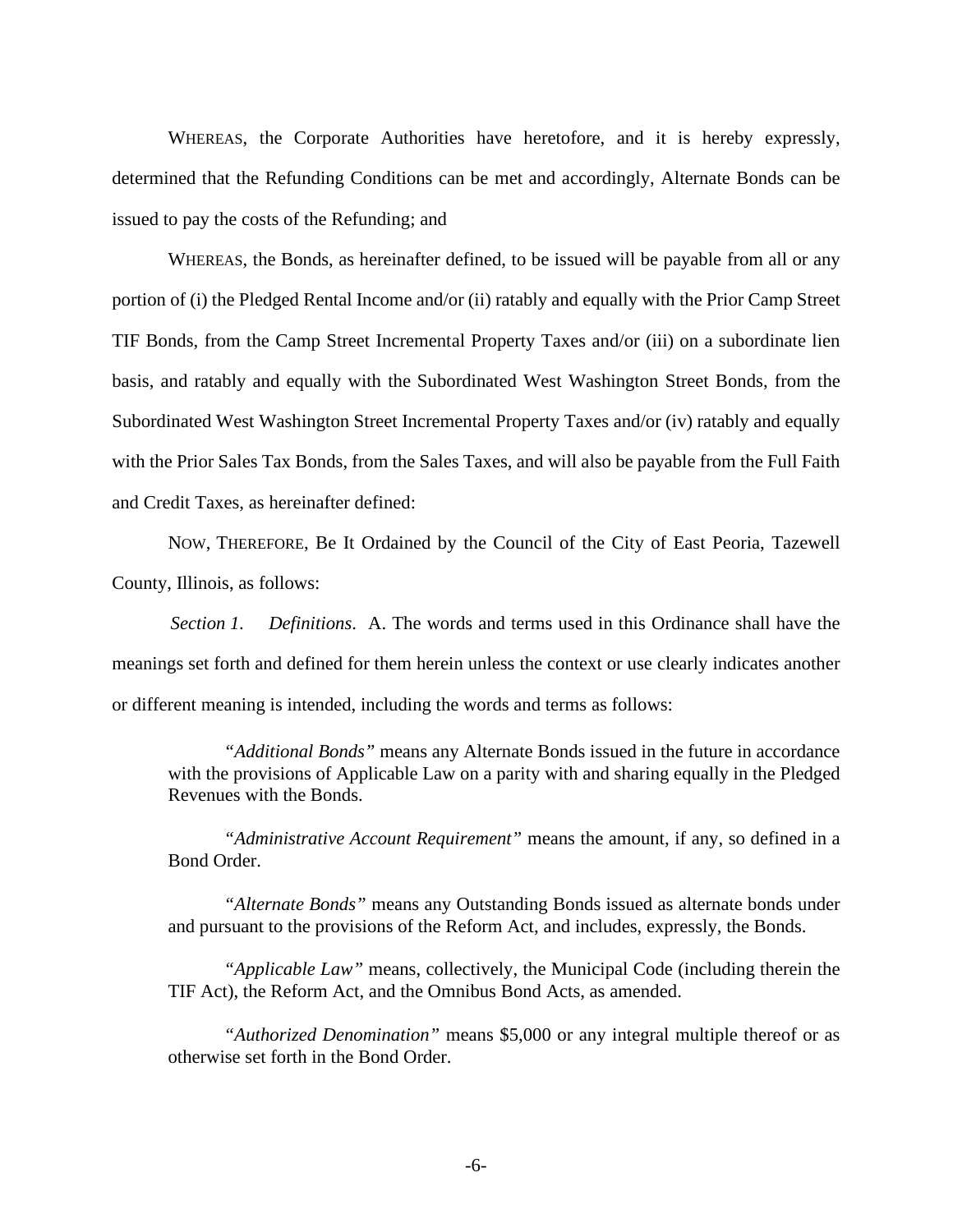*"Bond"* or *"Bonds"* means the not to exceed \$13,980,000 Taxable General Obligation Refunding Bonds (Alternate Revenue Source), Series 2021D, authorized to be issued by this Ordinance.

*"Bond Counsel"* means Chapman and Cutler LLP, Chicago, Illinois.

*"Bond Fund"* means, collectively, the Full Faith and Credit Taxes Fund, the Pledged Rental Income Account, the Senior Lien Principal and Interest Account of the Camp Street Special Tax Allocation Fund, and the Pledged Sales Tax Account, each as established or continued hereunder and as defined in Section 12 of this Ordinance.

*"Bond Moneys"* means Pledged Revenues on deposit in the Senior Lien Principal and Interest Account of the Special Tax Allocation Fund, the Pledged Rental Income Account or the Pledged Sales Tax Account and investment earnings thereon.

*"Bond Order"* means a written bond order and notification of sale to be executed by the Designated Officers, or any two of them, as hereinafter provided, for the Bonds.

*"Bond Register"* means the books of the City kept by the Bond Registrar to evidence the registration and transfer of the Bonds.

*"Bond Registrar"* or *"Paying Agent"* means that financial institution, having trust powers, or a successor bank with trust powers or a trust company, duly authorized to do business as bond registrar and paying agent as herein required, and so identified in the Bond Order.

*"Bond Year"* means that twelve-calendar month period beginning on January 1 of any calendar year and ending on December 31 of that calendar year.

*"Book Entry Form"* means the issuance of the Bonds in the form of a separate single fully registered Bond for each maturity.

*"Camp Street Incremental Property Taxes"* means the Incremental Property Taxes, if, as and when received, to be derived from the Camp Street Redevelopment Project Area.

*"Camp Street Special Tax Allocation Fund"* means the Special Tax Allocation Fund for the Camp Street Redevelopment Project Area, heretofore established by the City by an ordinance adopted by the Corporate Authorities, and expressly continued hereunder.

*"City Clerk"* means the City Clerk of the City.

*"City Treasurer"* means the City Treasurer of the City.

*"Code"* means the Internal Revenue Code of 1986, as amended.

*"Corporate Authorities"* means the Council of the City.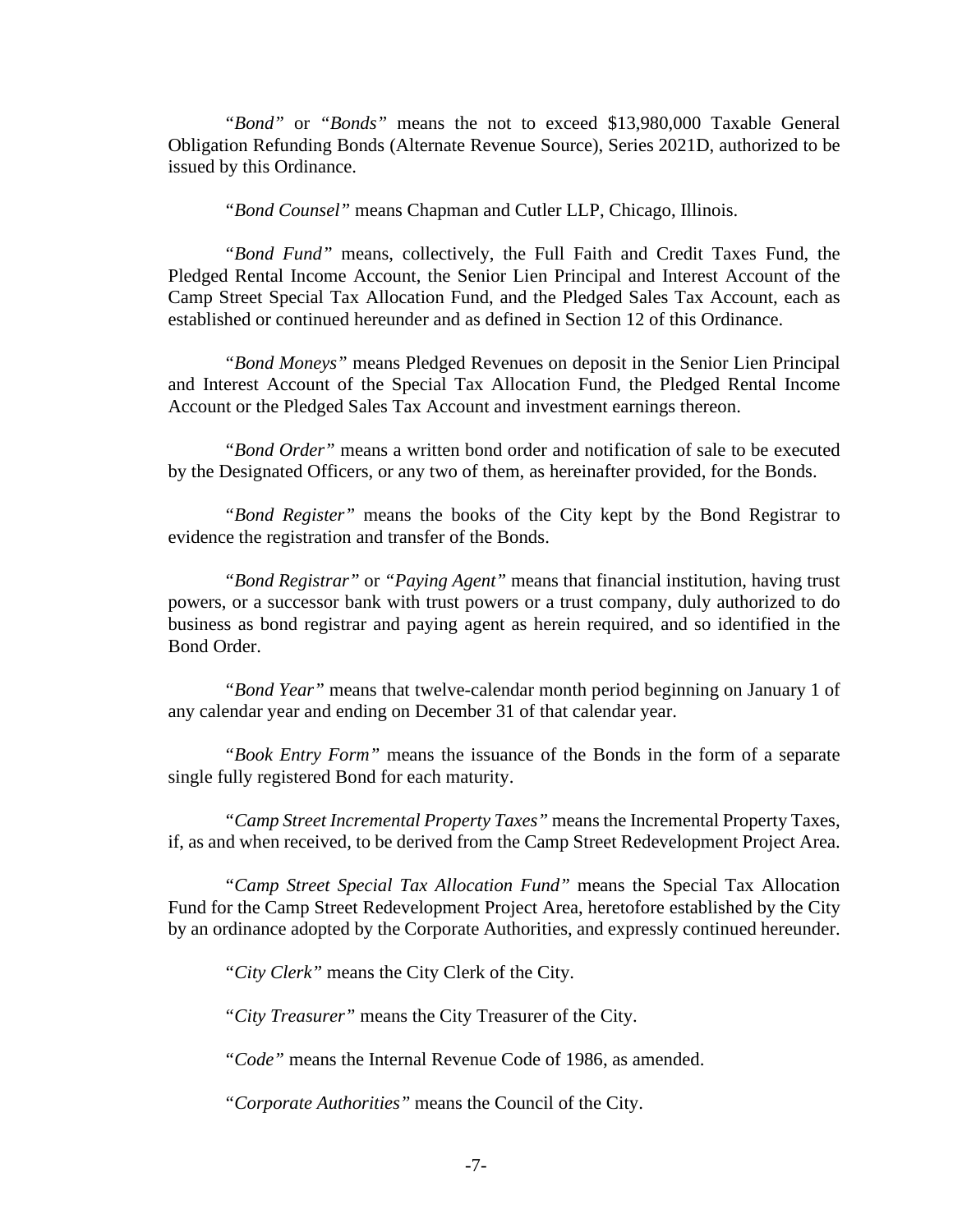*"County Clerk"* means the County Clerk of The County of Tazewell, Illinois.

*"Depository"* means The Depository Trust Company, New York, New York, or success depository duly qualified to hold securities in a book-entry only system, and assigns.

*"Designated Officers"* means the Mayor, City Clerk, City Treasurer or Administrator of the City, or successors or assigns, or any of them acting together.

*"Expense Fund"* means the fund established hereunder and further described by Section 21 of this Ordinance.

*"Fiscal Year"* means that twelve-calendar month period selected by the Corporate Authorities as the Fiscal Year for the City.

*"Full Faith and Credit Taxes"* means the ad valorem taxes levied against all of the taxable property in the City without limitation as to rate or amount, pledged hereunder by the City as security for the Bonds.

*"Independent"* when used with respect to any specified person means such person who is in fact independent and is not connected with the City as an officer, employee, underwriter, or person performing a similar function. Whenever it is herein provided that the opinion or report of any Independent person shall be furnished, such person shall be appointed by the City, and such opinion or report shall state that the signer has read this definition and that the signer is Independent within the meaning hereof.

*"Incremental Property Taxes"* means, as to the Camp Street Redevelopment Project Area or the West Washington Street Redevelopment Project Area, the ad valorem taxes, if any, arising from the tax levies upon taxable real property in the respective Redevelopment Project Area by any and all taxing districts or municipal corporations having the power to tax real property in the respective Redevelopment Project Area, which taxes are attributable to the increase in the then current equalized assessed valuation of each taxable lot, block, tract or parcel of real property in the respective Redevelopment Project Area over and above the Total Initial Equalized Assessed Value of each such piece of property in the respective Redevelopment Project Area, all as determined by the County Clerk in accord with Section 11-74.4-9 of the TIF Act,

*"Interest Payment Date"* means a Stated Maturity of interest on the Bonds.

*"Interest Requirement"* means for any Bonds, Additional Bonds, or Junior Lien Bonds and for any Bond Year the aggregate amount of interest on such Bonds, Additional Bonds, or Junior Lien Bonds having a Stated Maturity during such Bond Year.

*"Junior Lien Bonds"* means any obligations of the City hereafter issued and payable from Pledged Incremental Property Taxes, if any, on deposit in the Junior Lien Principal and Interest Account.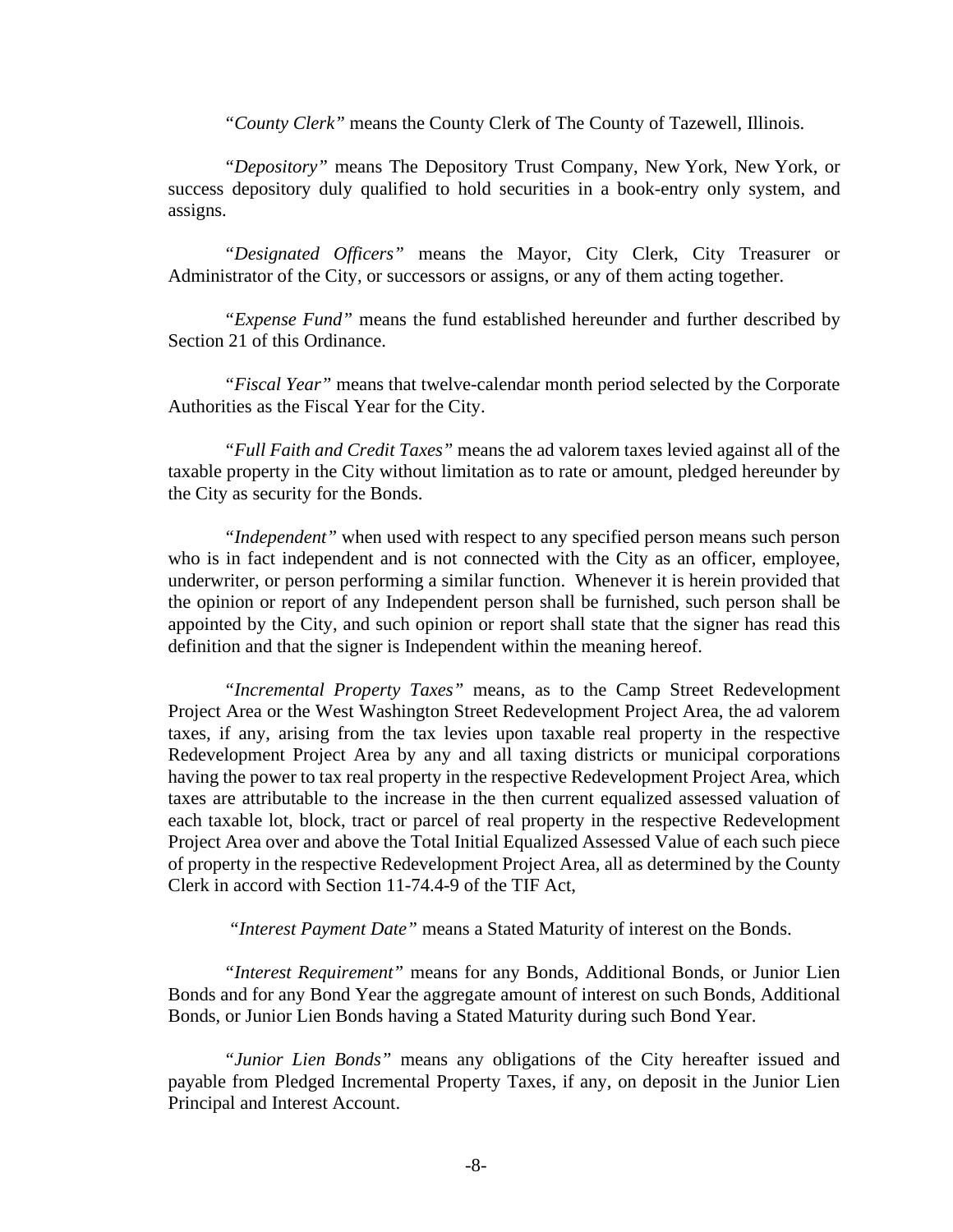*"Junior Lien Principal and Interest Account"* means the account of the Special Tax Allocation Fund so named and continued in Section 12 of this Ordinance.

*"Mayor"* means the Mayor of the City.

*"Ordinance"* means this ordinance as supplemented or amended from time to time.

*"Outstanding"* or *"outstanding"* refers to Bonds, Additional Bonds, or Junior Lien Bonds which are outstanding and unpaid; *provided, however,* such term shall not include Bonds, Additional Bonds, or Junior Lien Bonds which (i) have matured and for which moneys are on deposit with proper escrow agents or similar institutions having trust powers, or are otherwise properly available, sufficient to pay all principal and interest thereof, or (ii) the provision for payment of which has been made by the City by the deposit in an irrevocable trust or escrow account of funds or direct, full faith and credit obligations of the United States of America, the principal of and interest on which will be sufficient to pay at maturity or as called for redemption all of the principal of and interest and any applicable premium on such Bonds, Additional Bonds, or Junior Lien Bonds.

*"Pledged Incremental Property Taxes"* means, collectively, the Camp Street Incremental Property Taxes and the Subordinated West Washington Street Incremental Property Taxes.

*"Pledged Moneys"* means, collectively, the Pledged Revenues and the Full Faith and Credit Taxes.

*"Pledged Revenues"* means, collectively, (A) ratably and equally with the Prior Rental Income Bonds, to and including the last date on which the Lease is in effect, the Pledged Rental Income, (B) ratably and equally with the Prior Camp Street TIF Bonds, to and including the relevant TIF Termination Date, the Camp Street Incremental Property Taxes, (C) on a subordinated lien basis, and ratably and equally with the Subordinated West Washington Street Bonds, to and including the relevant TIF Termination Date, the Subordinated West Washington Street Incremental Property Taxes, and (D) ratably and equally with the Prior Sales Tax Bonds, the Sales Taxes.

*"Principal Requirement"* means for any Bonds, Additional Bonds, or Junior Lien Bonds and for any Bond Year the aggregate principal amount of such Bonds, Additional Bonds, or Junior Lien Bonds having a Stated Maturity during such Bond Year.

*"Prior Rental Income Bonds*" means any outstanding Series 2010A Bonds, Series 2014 Bonds and Series 2019 Bonds.

*"Purchase Price"* means the price paid by the Purchaser for the Bonds, *provided,* that said price shall be not less than 96% of the aggregate par amount of the Bonds and *further provided* that no Bonds shall be sold at such price that either the true interest cost (yield) or the net interest rate, as may be selected by the Designated Officers, for said Bonds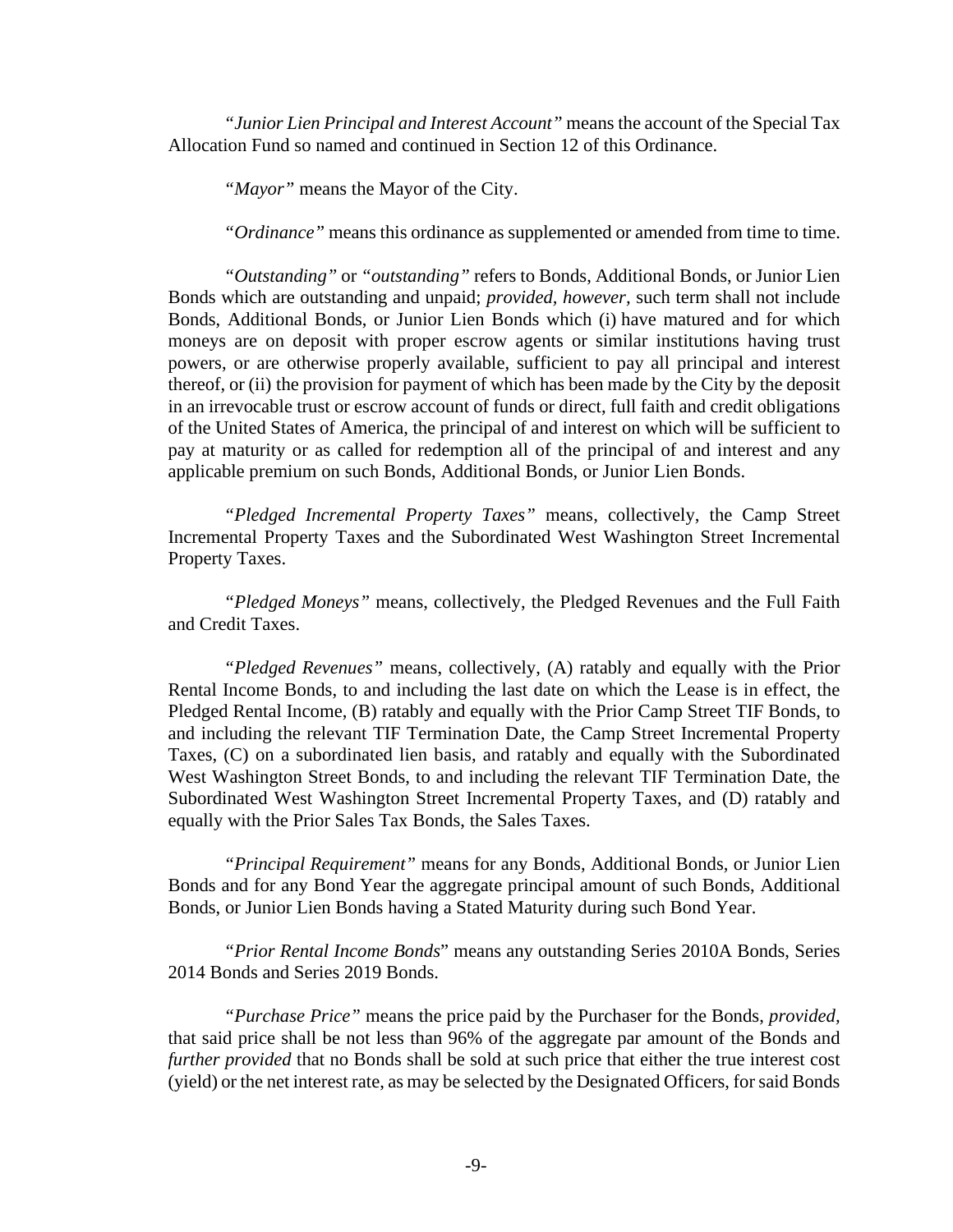shall exceed the maximum rate otherwise authorized by law for that Bonds, plus accrued interest.

*"Purchaser"* means the purchaser of the Bonds, as set forth in the Bond Order provided, however, that the purchaser shall be either (a) a financial institution or bank in a direct placement facilitated by Robert W. Baird & Co. Incorporated, Naperville, Illinois (*"Baird"*), as placement agent for the City, or (b) Baird. The Purchaser as set forth in (a) shall only be selected upon receipt by the City of the written recommendation of Baird that the sale of the Bonds on a private placement basis to the Purchaser is in the best interests of the City because of (i) the pricing of the Bonds by the Purchaser, (ii) then current market conditions or (iii) the timing of the sale of the Bonds, as set forth in the Bond Order.

*"Qualified Investments"* means any investment authorized under Illinois law for City investment of public funds.

*"Record Date"* means the fifteenth day next preceding an Interest Payment Date and fifteen days prior to any interest payment date occasioned by a redemption of Bonds on other than a regularly scheduled Interest Payment Date.

*"Senior Lien Bonds"* means, (A) as to the Pledged Rental Income, the Bonds, the Prior Rental Income Bonds and any Additional Bonds, (B) as to the Camp Street Incremental Property Taxes, the Bonds, the Prior Camp Street TIF Bonds and any Additional Bonds and (C) as to the Sales Taxes, the Prior Sales Tax Bonds, the Bonds and any Additional Bonds.

*"Stated Maturity"* when used with respect to any Bond, Additional Bond, or Junior Lien Bond or any interest thereon means the date specified in such Bond, Additional Bond, or Junior Lien Bond as the fixed date on which the principal of such Bond, Additional Bond, or Junior Lien Bond or such interest is due and payable whether by maturity, mandatory redemption, or otherwise.

*"Subordinate Lien Bonds"* means, as to the West Washington Street Redevelopment Project Area Special Tax Allocation Fund, the Bonds, the Subordinated West Washington Street Bonds and any Additional Bonds.

*"Subordinated West Washington Street Incremental Property Taxes"* means a portion of the Incremental Property Taxes, if, as and when received, to be received by the City from the West Washington Street Redevelopment Project Area, said portion being those certain Incremental Property Taxes, if any, on deposit in and to the credit of the General Account of the West Washington Street Redevelopment Project Area Special Tax Allocation fund heretofore established by the City, said moneys being subordinate to a pledge of said incremental property taxes to certain heretofore issued and now outstanding senior lien obligations of the City.

*"Tax Year"* means the year for which an ad valorem tax levy is made by any and all taxing Cities or municipal corporations having the power to tax real property in the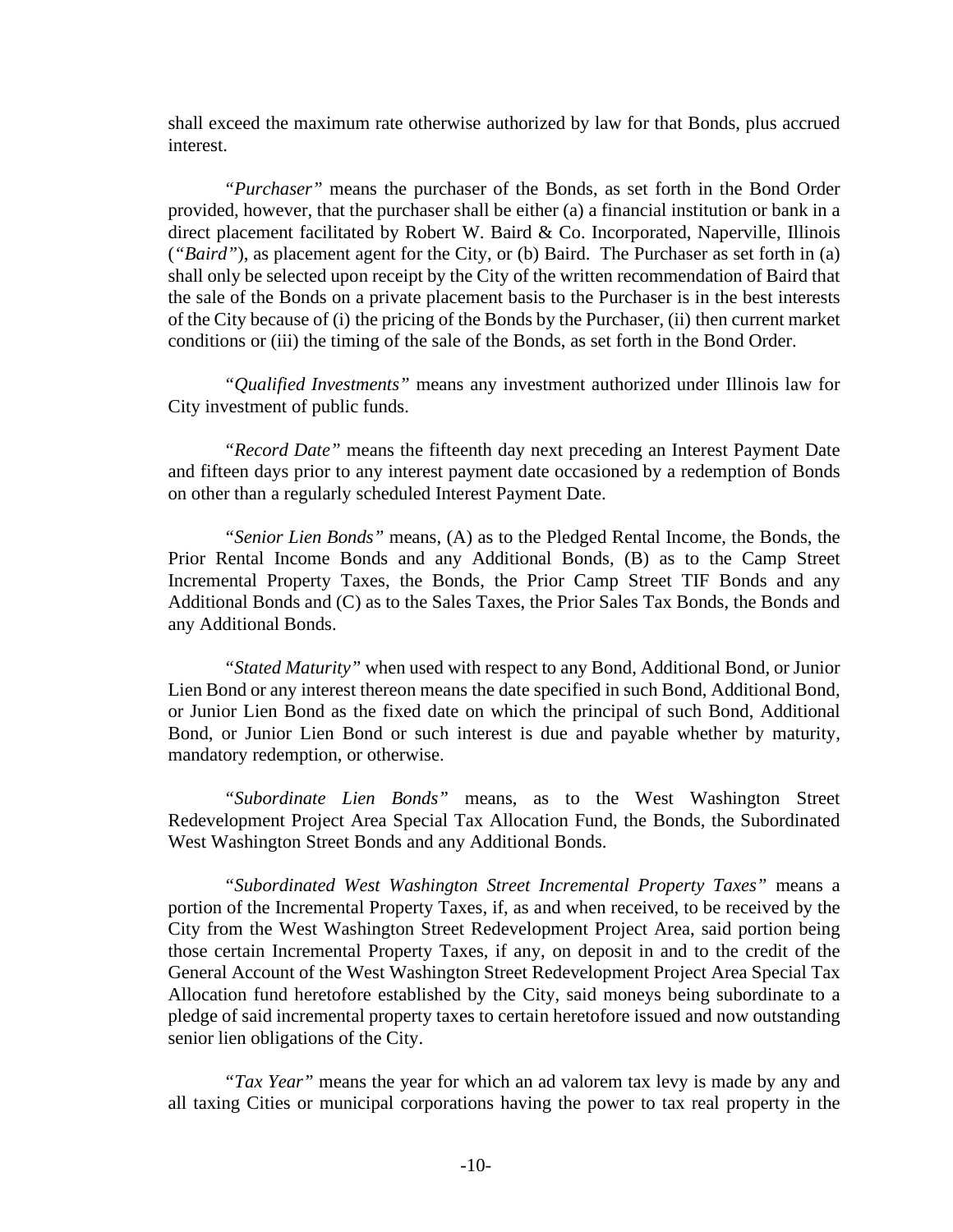Redevelopment Project Area. The 2021 Tax Year shall be that year during which ad valorem taxes levied for the year 2021 (collectible in the year 2022) are extended and collected, and so on.

*"Taxable"* means, with respect to the Bonds, the status of interest paid and received thereon as includible in gross income of the owners thereof under the Code for federal income tax purposes.

*"Term Bonds"* means Bonds which are subject to mandatory redemption prior to maturity by operation of the Bond Fund, as hereinafter provided.

*"TIF Termination Date"* means, for the Camp Street Redevelopment Project Area, December 31, 2038, and means, for the West Washington Street Redevelopment Project Area, December 31, 2038.

*"Total Initial Equalized Assessed Value"* means the total initial equalized assessed value of the taxable real property within the Redevelopment Project Area determined by the County Clerk in accordance with the provisions of Section 11-74.4-9 of the TIF Act.

B. For all purposes of this Ordinance, except as otherwise expressly provided herein or

unless the context otherwise requires:

1. The terms defined in this Section or elsewhere in this Ordinance have the meanings assigned to them and include the plural as well as the singular (or vice-versa).

2. All accounting terms not otherwise defined herein have the meanings assigned to them, and all computations herein provided for shall be made, in accordance with generally accepted accounting principles for municipal enterprise funds.

3. All references in this Ordinance to designated "Sections" and other subdivisions are to the designated Sections and other subdivisions of this Ordinance as originally adopted.

4. The words "herein," "hereof" and "hereunder" and other words of similar import refer to this Ordinance as a whole and not to any particular Section or other subdivision.

*Section 2. Incorporation of Preambles*. The Corporate Authorities hereby find that the

recitals contained in the preambles to this Ordinance are true and correct and do incorporate them

into this Ordinance by this reference.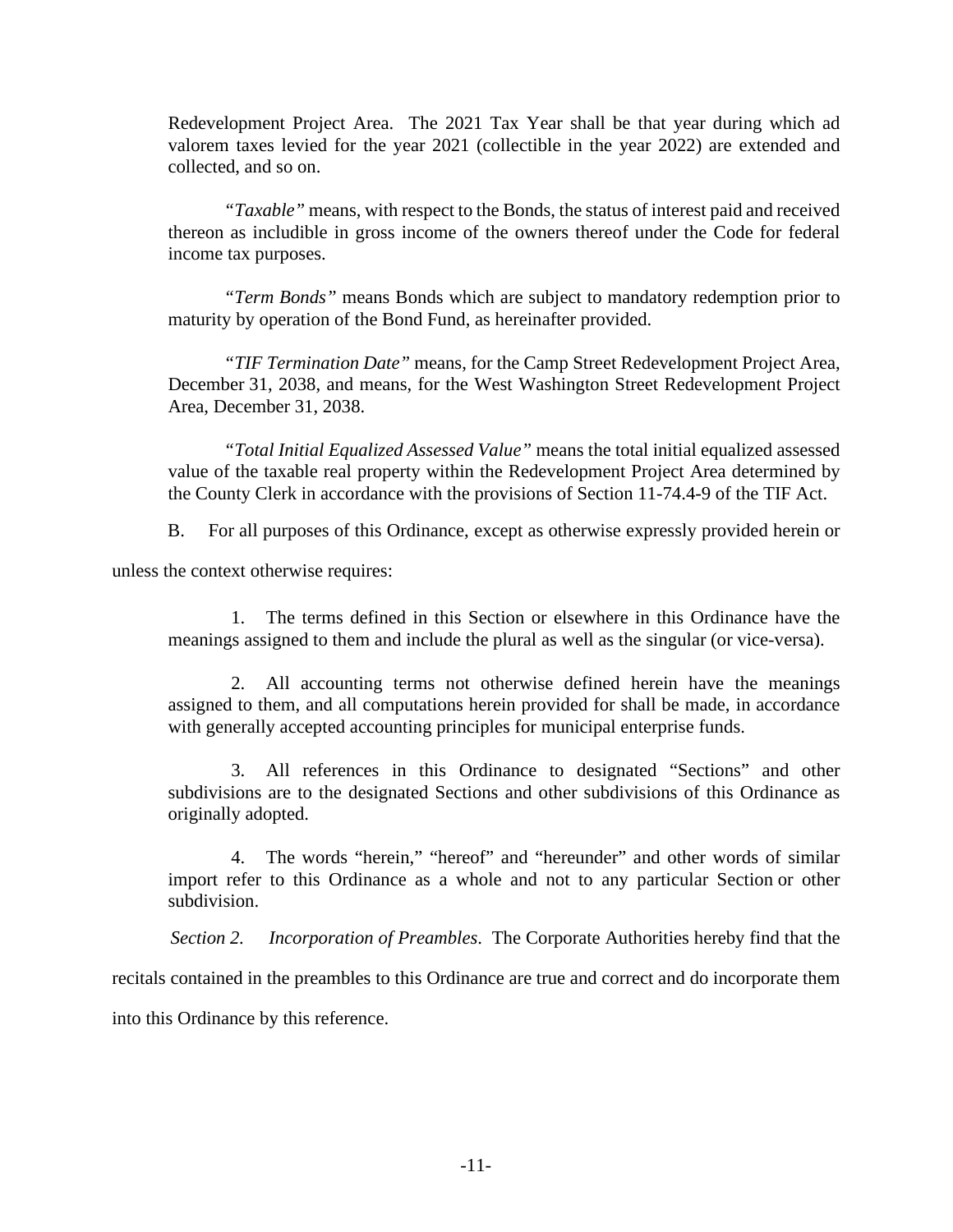*Section 3. Determination to Issue Bonds*. It is necessary and in the best interests of the City for the City to undertake the Refunding to achieve debt service savings, and to issue the Bonds to enable the City to pay the costs thereof.

*Section 4. Determination of Public Purpose*. The Corporate Authorities hereby determine the Refunding to be a proper corporate and public purpose. The Bonds are being issued to refund the Refunded Bonds, which were originally issued to provide for a project previously approved in the Plan and Project for the Camp Street Redevelopment Project Area the costs of which project were each a "redevelopment project cost" as defined in the TIF Act and as heretofore approved in the Plan.

*Section 5. Bond Details*. For the purpose of providing for the payment of the costs of the Refunding, there shall be issued and sold the Bonds in the aggregate principal amount not to exceed \$13,980,000. Except as provided for the pledge of the Subordinated West Washington Incremental Property Taxes (as to which pledge the Bonds shall be treated as "Subordinate Lien Bonds" under the Prior West Washington Street TIF Bond Ordinance), the Bonds shall be Senior Lien Bonds and shall each be designated "Taxable General Obligation Refunding Bond (Alternate Revenue Source), Series 2021D," or such other title or Series designation as shall be provided in the Bond Order, and be dated the date of delivery thereof, or such other date not later than March 21, 2022, as shall be provided in the Bond Order, and shall also bear the date of authentication thereof. The Bonds shall be in fully registered form, shall be in Authorized Denominations (but no single Bond shall represent principal maturing on more than one date), shall be numbered in such reasonable fashion as may be selected by the Bond Registrar, and shall mature serially (or as subject to mandatory redemption) on January 1 of the years (not later than 2033), in the amounts (not exceeding \$1,640,000 per year) and bearing interest at the rates percent per annum as shall be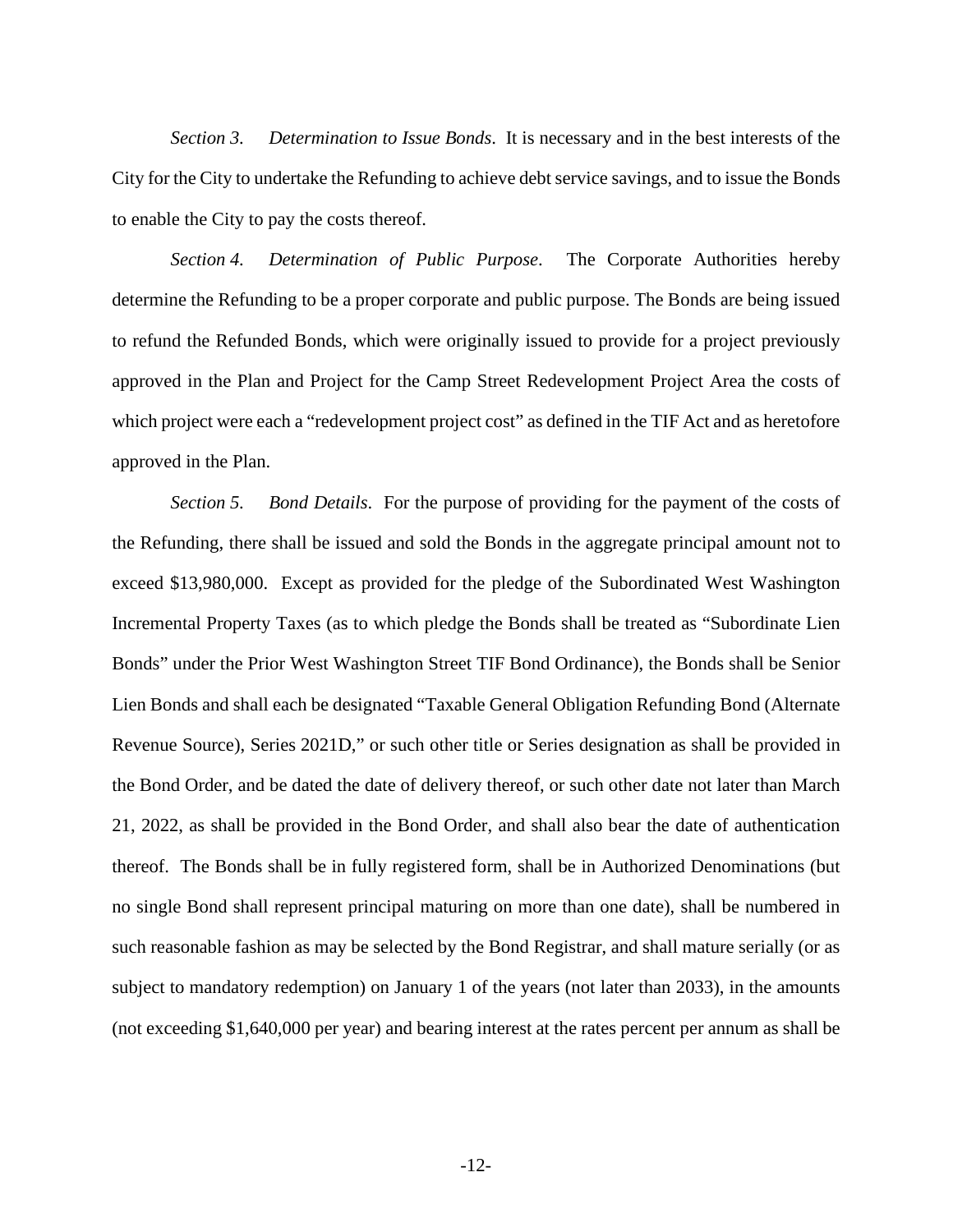set forth in the Bond Order, *provided,* that no Bond shall bear interest at a rate percent per annum in excess of 5.00%.

The Bonds shall be issued as Taxable Bonds.

Each Bond shall bear interest from the later of its Dated Date as hereinabove provided or from the most recent Interest Payment Date to which interest has been paid or duly provided for, until the principal amount of such Bond is paid or duly provided for, such interest (computed upon the basis of a 360-day year of twelve 30-day months) being payable semiannually on each January 1 and July 1, commencing on such date as shall be provided in the Bond Order. Interest on each Bond shall be paid by check or draft of the Paying Agent, payable upon presentation thereof in lawful money of the United States of America, to the person in whose name such Bond is registered at the close of business on the Record Date, or as otherwise agreed by the City and the Depository while the Bonds remain in Book-Entry Form as hereinafter provided. The principal of the Bonds shall be payable in lawful money of the United States of America upon presentation thereof at the principal office maintained for the purpose by the Paying Agent, or at successor Paying Agent and address. If an Interest Payment Date is not a Business Day at the place of payment, then payment may be made at that place on the next Business Day, and no interest shall accrue for the intervening period.

*Section 6. Execution; Authentication*. The Bonds shall be executed on behalf of the City with the manual or duly authorized facsimile signature of the Mayor and attested with the manual or duly authorized facsimile signature of the City Clerk, as they may determine, and shall have impressed or imprinted thereon the corporate seal or facsimile thereof of the City. In case any officer whose signature shall appear on any Bond shall cease to be such officer before the delivery of such Bond, such signature shall nevertheless be valid and sufficient for all purposes, the same as if such officer had remained in office until delivery.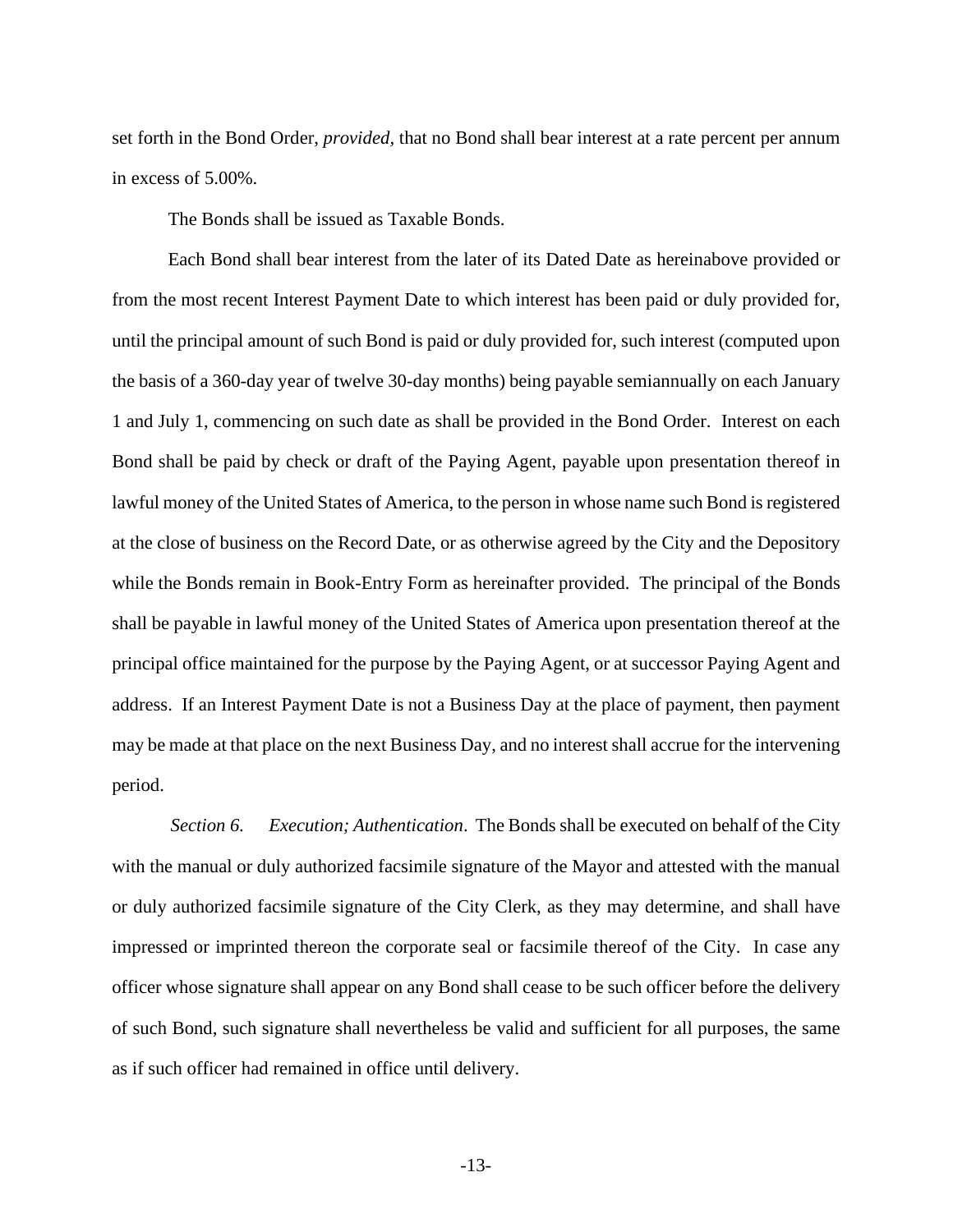All Bonds shall have thereon a certificate of authentication substantially in the form hereinafter set forth duly executed by the Bond Registrar as authenticating agent of the City and showing the date of authentication. No Bond shall be valid or obligatory for any purpose or be entitled to any security or benefit under this Ordinance unless and until such certificate of authentication shall have been duly executed by the Bond Registrar by manual signature, and such certificate of authentication upon any such Bond shall be conclusive evidence that such Bond has been authenticated and delivered under this Ordinance. The certificate of authentication on any Bond shall be deemed to have been executed by it if signed by an authorized officer of the Bond Registrar, but it shall not be necessary that the same officer sign the certificate of authentication on all of the Bonds issued hereunder.

*Section 7. Redemption.* A. MANDATORY REDEMPTION. If so provided in the Bond Order, any Bonds may be issued as term bonds (*"Term Bonds"*) and be subject to mandatory redemption on January 1 of the years and in the amounts as shall be provided in such Bond Order at a redemption price of par plus accrued interest to the date fixed for redemption.

The City hereby covenants and agrees that it will redeem Term Bonds pursuant to the mandatory redemption required for such Term Bonds. Proper provision for mandatory redemption having been made, the City covenants that the Term Bonds so selected for redemption shall be payable as at maturity.

Unless otherwise stated in the Bond Order, if the City purchases or redeems Term Bonds of any maturity from Bond Moneys and cancels the same as hereinafter described, then an amount equal to the principal amount of Term Bonds so purchased shall be deducted from the mandatory redemption requirement as provided for Term Bonds of such maturity, first, in the current year of such requirement, until the requirement for the current year has been fully met, and then in any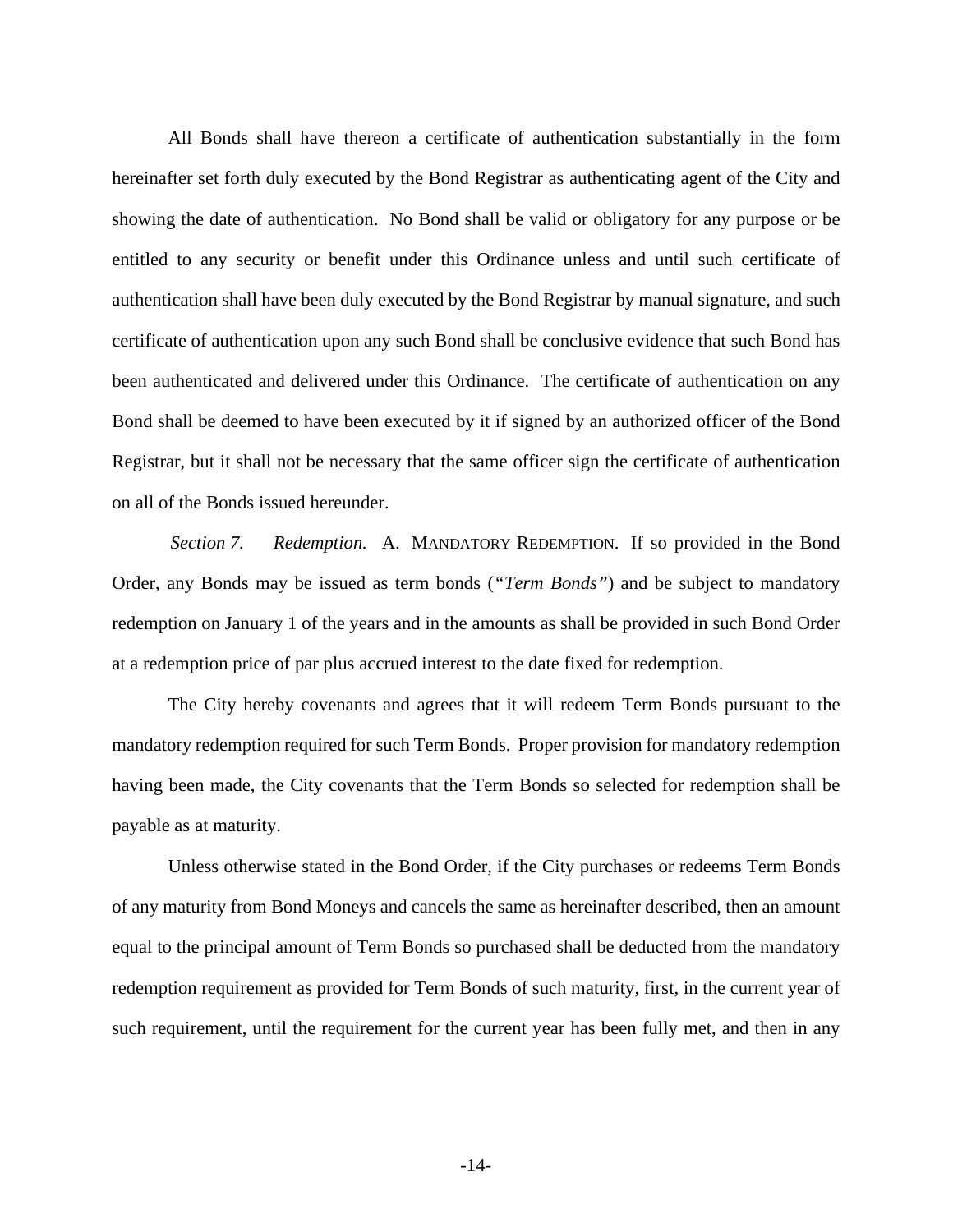order of payment on the Term Bonds as due at maturity or subject to mandatory redemption in any year as the City shall at such time determine.

If the City purchases Term Bonds of any maturity and cancels the same from moneys other than Bond Moneys, then an amount equal to the principal amount of Term Bonds so purchased shall be deducted from the amount of such Term Bonds as due at maturity or subject to mandatory redemption requirement in any year as the City shall at such time determine.

B. OPTIONAL REDEMPTION. If so provided in the Bond Order, any Bonds shall be subject to redemption prior to maturity at the option of the City, from any available funds. The Bonds may be issued subject to optional redemption on any date. As may be provided in the Bond Order, any Bonds may be issued subject to optional redemption in whole or in part, and if in part, in such principal amounts and from such maturities as shall be determined by the City, and if less than an entire maturity, in integral multiples of \$5,000, selected by lot by the Bond Registrar as hereinafter provided, at such redemption price as shall be set forth in the Bond Order, *provided,* that no Bond shall bear a redemption price in excess of 101% of the principal amount being redeemed, plus accrued interest to the date fixed for redemption.

*Section 8. Redemption Procedure.* The Bonds subject to redemption shall be identified, notice given, and paid and redeemed pursuant to the procedures as follows:

1. *Redemption Notice.* For a mandatory redemption of Term Bonds, the Bond Registrar shall proceed to redeem the Term Bonds without any further order or direction from the City whatsoever. For an optional redemption, the City shall, at least 45 days prior to any optional redemption date (unless a shorter time period shall be satisfactory to the Bond Registrar), notify the Bond Registrar of such redemption date and of the principal amount and maturities of Bonds to be redeemed.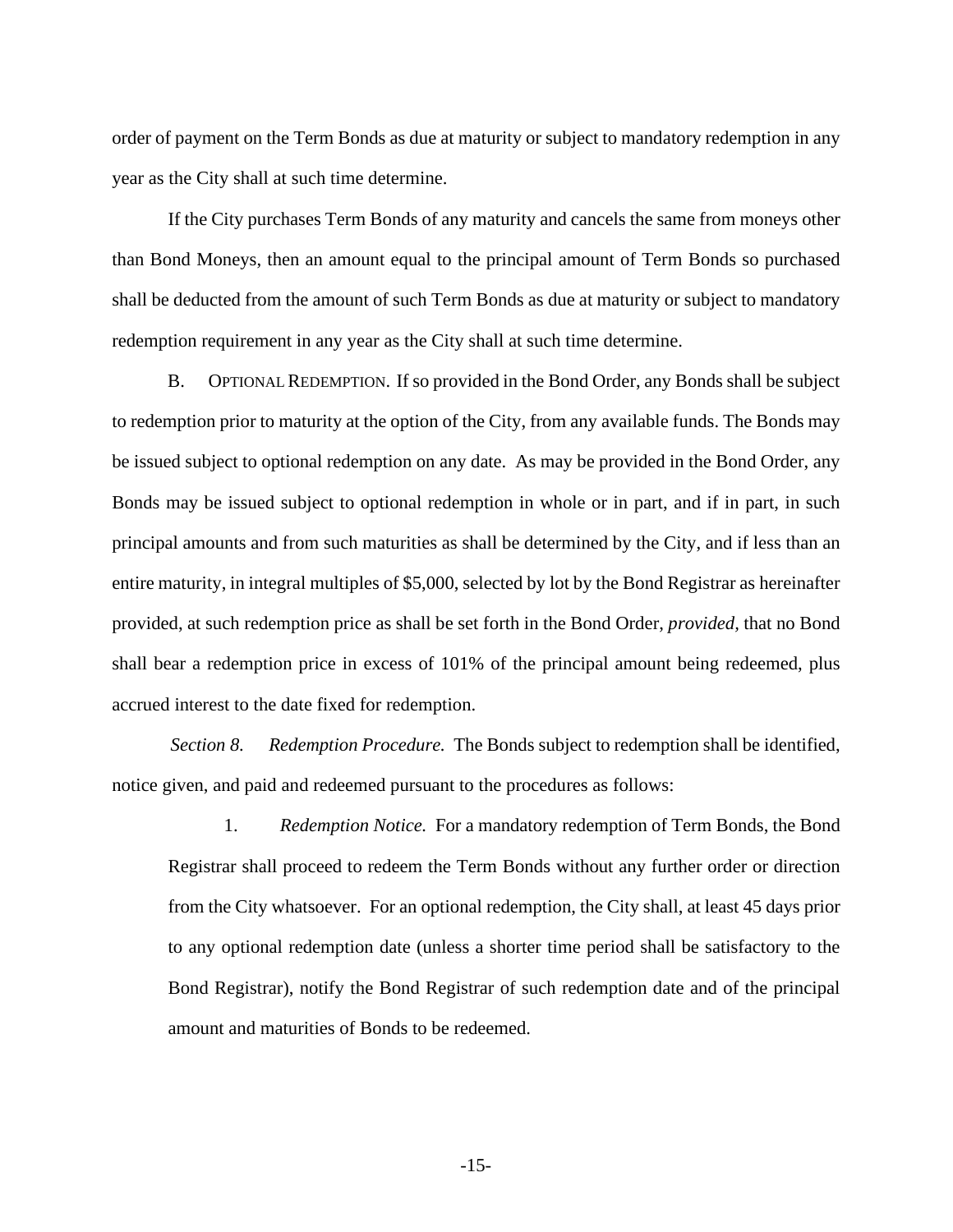2. *Selection of Bonds within a Maturity.* For purposes of any redemption of less than all of the Bonds of a single maturity, the particular Bonds or portions of Bonds to be redeemed shall be selected by lot by the Bond Registrar for the Bonds of such maturity by such method of lottery as the Bond Registrar shall deem fair and appropriate; *provided,* that such lottery shall provide for the selection for redemption of Bonds or portions thereof so that any \$5,000 Bond or \$5,000 portion of a Bond shall be as likely to be called for redemption as any other such \$5,000 Bond or \$5,000 portion. The Bond Registrar shall make such selection (1) upon or prior to the time of the giving of official notice of redemption, or (2) in the event of a refunding or defeasance, upon advice from the City that certain Bonds have been refunded or defeased and are no longer Outstanding as defined.

3. *Official Notice of Redemption.* The Bond Registrar shall promptly notify the City in writing of the Bonds or portions of Bonds selected for redemption and, in the case of any Bond selected for partial redemption, the principal amount thereof to be redeemed. Unless waived by the registered owner of Bonds to be redeemed, official notice of any such redemption shall be given by the Bond Registrar on behalf of the City by mailing the redemption notice by first class U.S. mail not less than 30 days and not more than 60 days prior to the date fixed for redemption to each registered owner of the Bond or Bonds to be redeemed at the address shown on the Bond Register or at such other address as is furnished in writing by such registered owner to the Bond Registrar. All official notices of redemption shall include the name of the Bonds and at least the information as follows:

- (a) the redemption date;
- (b) the redemption price;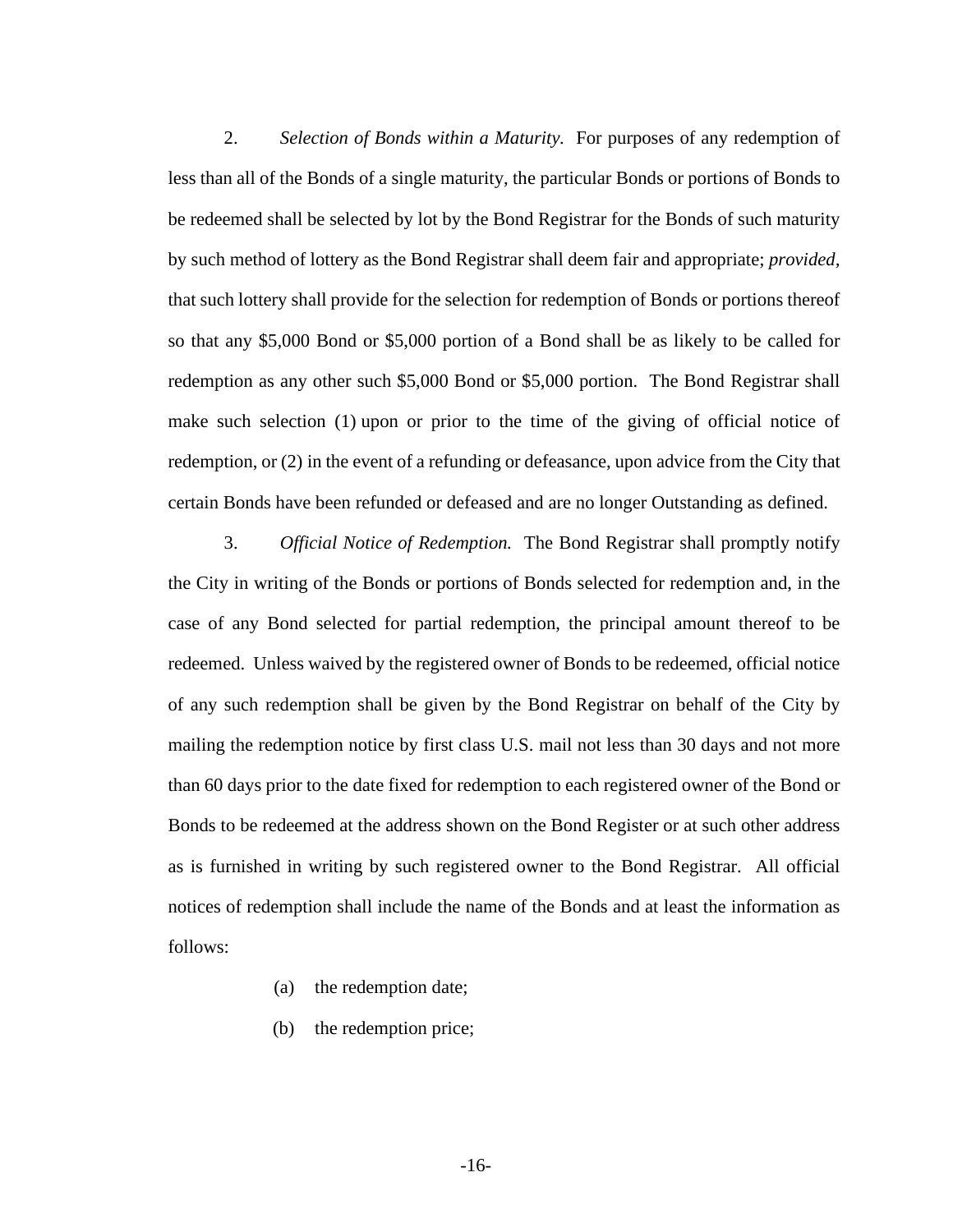(c) if less than all of the outstanding Bonds of a particular maturity are to be redeemed, the identification (and, in the case of partial redemption of Bonds within such maturity, the respective principal amounts) of the Bonds to be redeemed;

(d) a statement that on the redemption date the redemption price will become due and payable upon each such Bond or portion thereof called for redemption and that interest thereon shall cease to accrue from and after said date; and

(e) the place where such Bonds are to be surrendered for payment of the redemption price, which place of payment shall be the office designated for that purpose of the Bond Registrar.

4. *Conditional Redemption.* Unless moneys sufficient to pay the redemption price of the Bonds to be redeemed shall have been received by the Bond Registrar prior to the giving of such notice of redemption, such notice may, at the option of the City, state that said redemption shall be conditional upon the receipt of such moneys by the Bond Registrar on or prior to the date fixed for redemption. If such moneys are not received, such notice shall be of no force and effect, the City shall not redeem such Bonds, and the Bond Registrar shall give notice, in the same manner in which the notice of redemption was given, that such moneys were not so received and that such Bonds will not be redeemed.

5. *Bonds Shall Become Due.* Official notice of redemption having been given as described, the Bonds or portions of Bonds so to be redeemed shall, subject to the stated condition in paragraph (D) immediately preceding, on the redemption date, become due and payable at the redemption price therein specified, and from and after such date (unless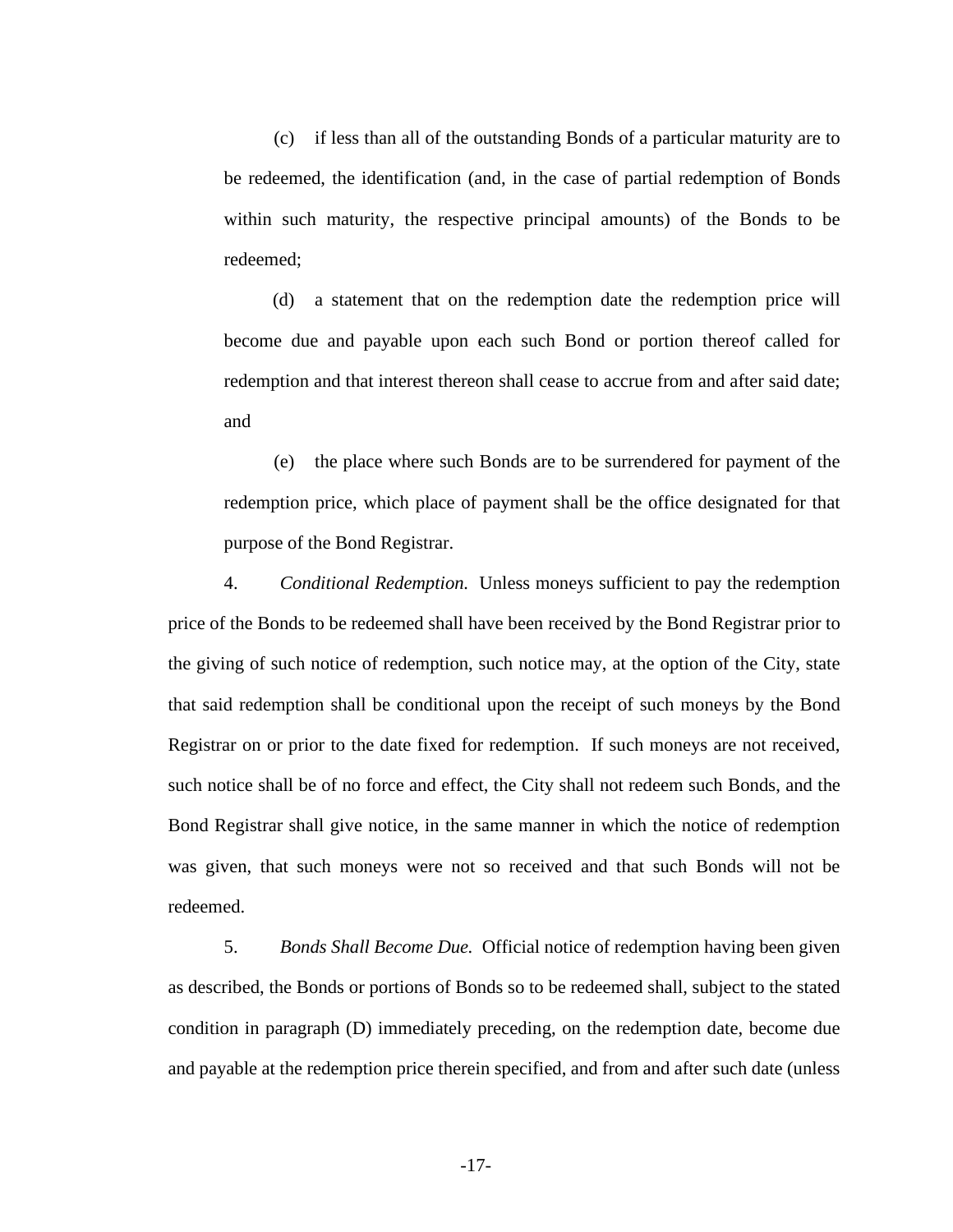the City shall default in the payment of the redemption price) such Bonds or portions of Bonds shall cease to bear interest. Upon surrender of such Bonds for redemption in accordance with said notice, such Bonds shall be paid by the Bond Registrar at the redemption price. The procedure for the payment of interest due as part of the redemption price shall be as herein provided for payment of interest otherwise due.

6. *Insufficiency in Notice Not Affecting Other Bonds; Failure to Receive Notice; Waiver.* Neither the failure to mail such redemption notice, nor any defect in any notice so mailed, to any particular registered owner of a Bond, shall affect the sufficiency of such notice with respect to other registered owners. Notice having been properly given, failure of a registered owner of a Bond to receive such notice shall not be deemed to invalidate, limit or delay the effect of the notice or redemption action described in the notice. Such notice may be waived in writing by a registered owner of a Bond entitled to receive such notice, either before or after the event, and such waiver shall be the equivalent of such notice. Waivers of notice by registered owners shall be filed with the Bond Registrar, but such filing shall not be a condition precedent to the validity of any action taken in reliance upon such waiver. *In lieu of the foregoing official notice, so long as the Bonds are held in book entry form, notice may be given as provided in the Representation*  Letter, and the giving of such notice shall constitute a waiver by DTC and the book entry *owner, as registered owner, of the foregoing notice. After giving proper notification of redemption to the Bond Registrar, as applicable, the City shall not be liable for any failure to give or defect in notice.*

7. *New Bond in Amount Not Redeemed.* Upon surrender for any partial redemption of any Bond, there shall be prepared for the registered owner a new Bond or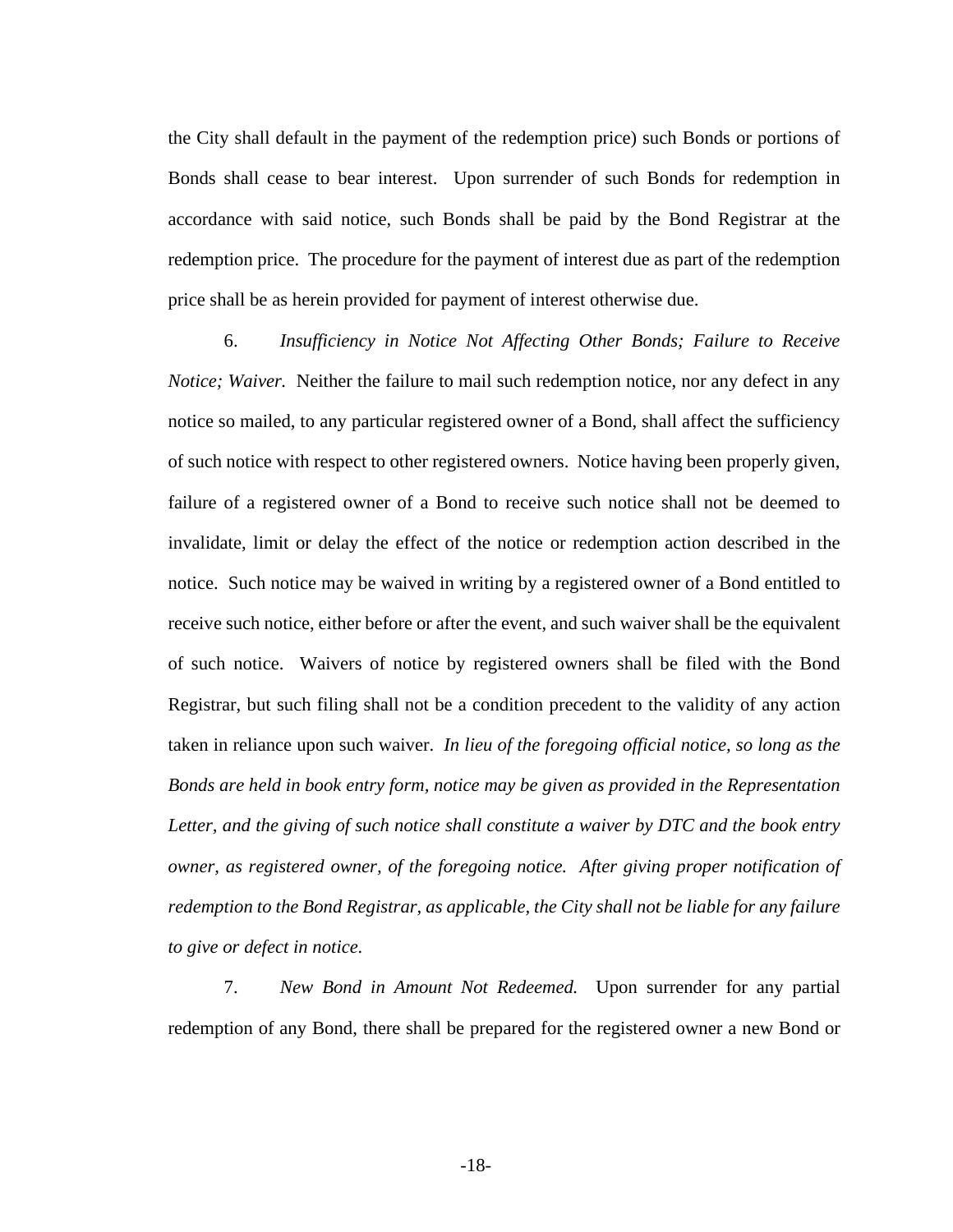Bonds of like tenor, of Authorized Denominations, of the same maturity, and bearing the same rate of interest in the amount of the unpaid principal.

8. *Effect of Nonpayment upon Redemption.* If any Bond or portion of Bond called for redemption shall not be so paid upon surrender thereof for redemption, the principal shall become due and payable on demand, as aforesaid, but, until paid or duly provided for, shall continue to bear interest from the redemption date at the rate borne by the Bond or portion of Bond so called for redemption.

9. *Bonds to Be Cancelled; Payment to Identify Bonds.* All Bonds which have been redeemed shall be cancelled and destroyed by the Bond Registrar and shall not be reissued. Upon the payment of the redemption price of Bonds being redeemed, each check or other transfer of funds issued for such purpose shall bear the issue date and maturity date of the Bonds being redeemed with the proceeds of such check or other transfer.

10. *Additional Notice.* The City agrees to provide such additional notice of redemption as it may deem advisable at such time as it determines to redeem Bonds, taking into account any requirements or guidance of the Securities and Exchange Commission, the Municipal Securities Rulemaking Board, the Government Accounting Standards Board, or any other federal or state agency having jurisdiction or authority in such matters; *provided, however,* that such additional notice shall be (1) advisory in nature, (2) solely in the discretion of the City (unless a separate agreement shall be made), (3) not be a condition precedent of a valid redemption or a part of the Bond contract, and (4) any failure or defect in such notice shall not delay or invalidate the redemption of Bonds for which proper official notice shall have been given.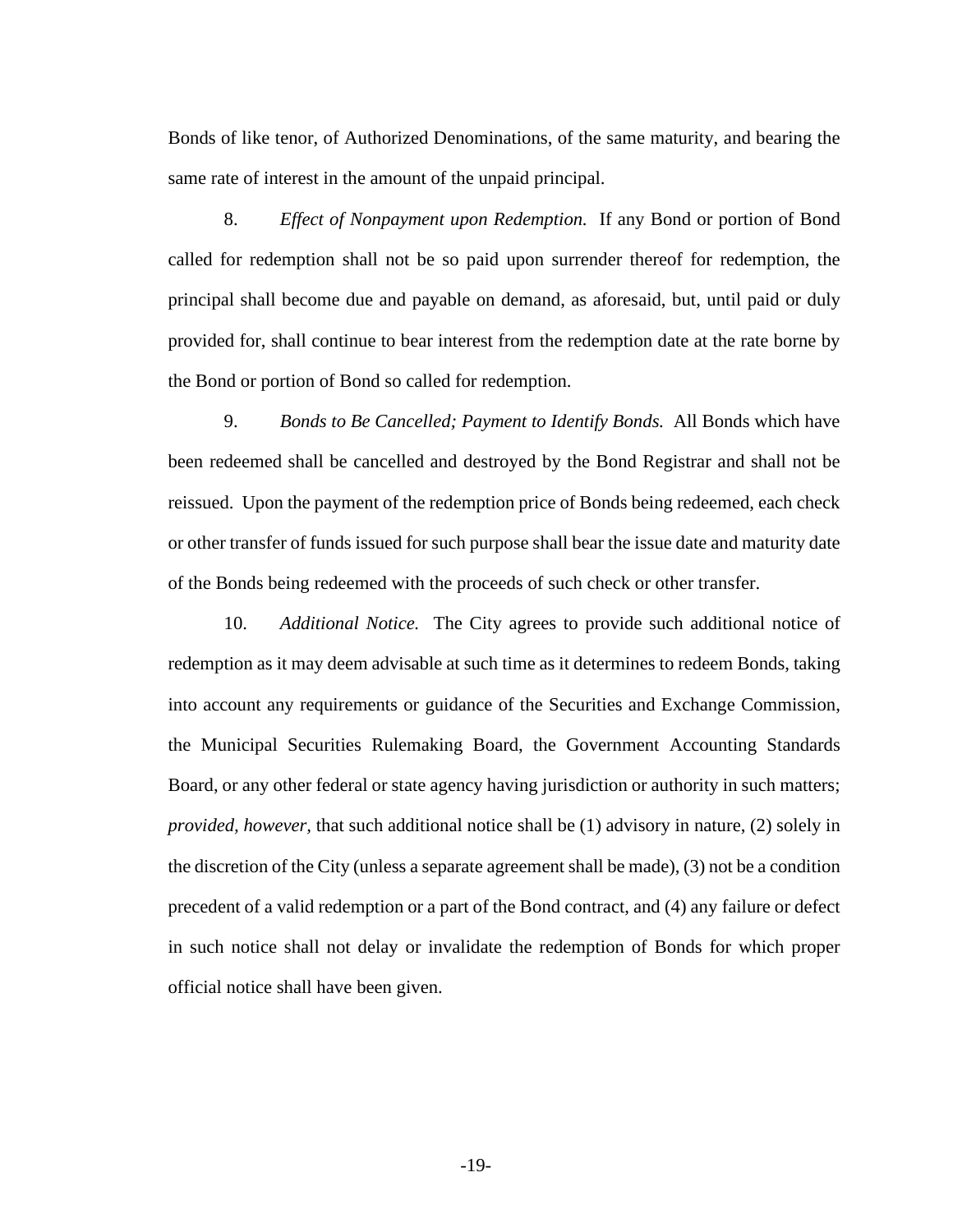11. *Bond Registrar to Advise City.* As part of its duties hereunder, the Bond Registrar shall prepare and forward to the City a statement as to notices given with respect to each redemption together with copies of the notices as mailed.

*Section 9. Book-Entry System Authorized; Registration of Bonds; Owners*. A. BOOK-ENTRY SYSTEM AUTHORIZED. If requested by the Purchaser, the Bonds shall be initially issued in Book-Entry Form. Upon initial issuance, the ownership of each such Bond shall be registered in the Bond Register therefor in the name of CEDE & Co., or any successor thereto, as nominee of the Depository. All of the outstanding Bonds from time to time shall be registered in the Bond Register in the name of CEDE & Co., as nominee of the Depository. Any Designated Officer is authorized to execute and deliver on behalf of the City a Representation Letter. Without limiting the generality of the authority given to such Designated Officer with respect to entering into such Representation Letter, it may contain provisions relating to (a) payment procedures, (b) transfers of the Bonds or of beneficial interest therein, (c) redemption notices or procedures unique to the Depository, (d) additional notices or communications, and (e) amendment from time to time to conform with changing customs and practices with respect to securities industry transfer and payment practices.

With respect to Bonds registered in the Bond Register in the name of CEDE  $\&$  Co., as nominee of the Depository, the City and the Bond Registrar shall have no responsibility or obligation to any broker-dealer, bank or other financial institutions for which the Depository holds Bonds from time to time as securities depository (each such broker-dealer, bank or other financial institution being referred to herein as a *"Depository Participant"*) or to any person on behalf of whom such a Depository Participant holds an interest in the Bonds. Without limiting the meaning of the immediately preceding sentence, the City and the Bond Registrar shall have no responsibility or obligation with respect to (a) the accuracy of the records of the Depository, CEDE  $& Co., or any$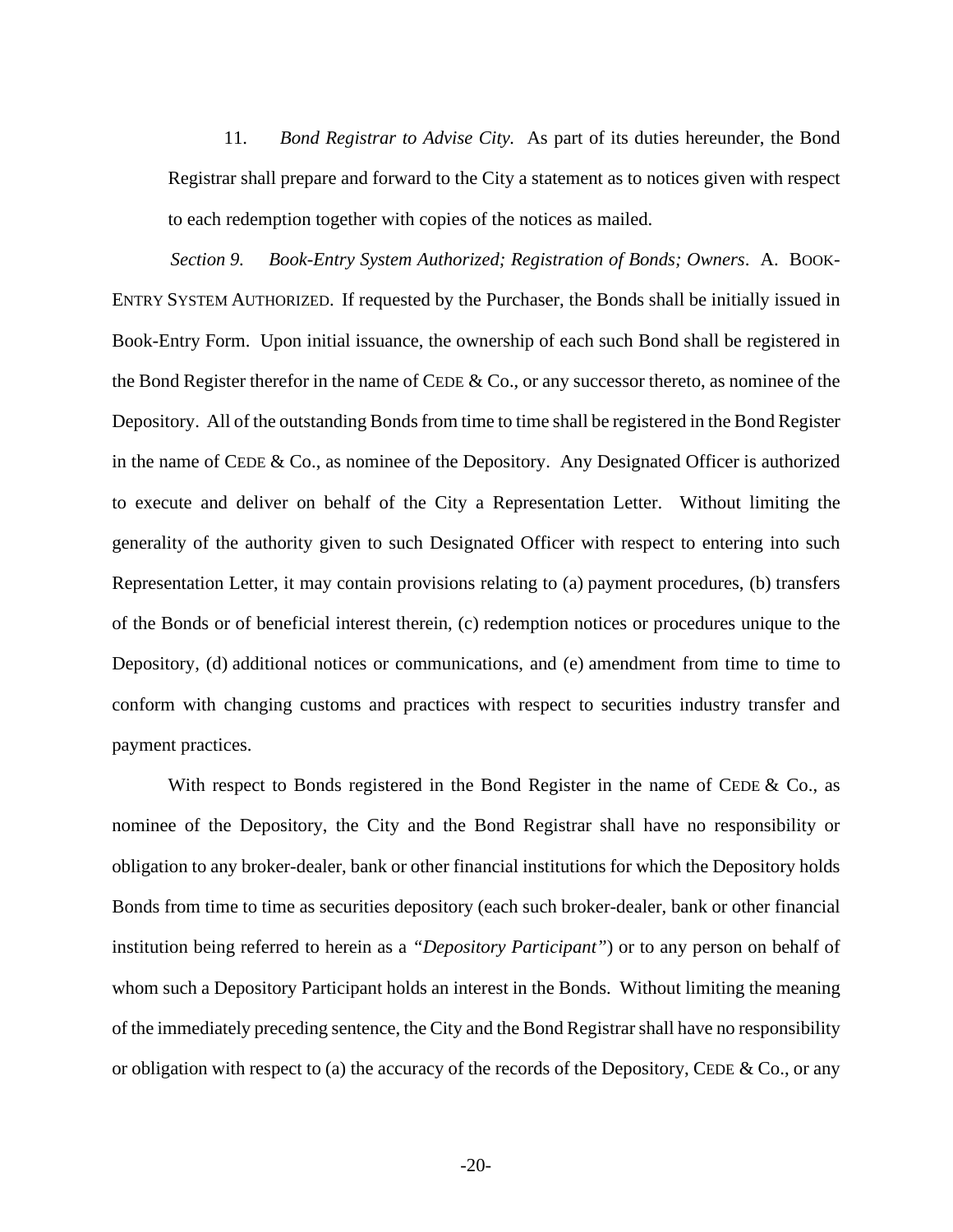Depository Participant with respect to any ownership interest in the Bonds, (b) the delivery to any Depository Participant or any other person, other than a registered owner of a Bond as shown in the Bond Register, or any notice with respect to the Bonds, including any notice of redemption, or (c) the payment to any Depository Participant or any other person, other than a registered owner of a Bond as shown in the Bond Register, of any amount with respect to principal of or interest on the Bonds.

No person other than a registered owner of a Bond as shown in the Bond Register shall receive a Bond certificate with respect to any Bond. Upon delivery by the Depository to the Bond Registrar of written notice to the effect that the Depository has determined to substitute a new nominee in place of CEDE & Co., and subject to the provisions hereof with respect to the payment of interest to the registered owners of Bonds at the close of business on the 15th day of the month next preceding the applicable interest payment date, the name "CEDE & Co." in this Ordinance shall refer to such new nominee of the Depository.

In the event that (a) the City determines that the Depository is incapable of discharging its responsibilities described herein and in the Representation Letter, (b) the agreement among the City, the Bond Registrar and the Depository evidenced by the Representation Letter shall be terminated for any reason, or (c) the City determines that it is in the best interests of the beneficial owners of the Bonds that they be able to obtain certificated Bonds, the City shall notify the Depository of the availability of Bond certificates, and the Bonds shall no longer be restricted to being registered in the Bond Register in the name of CEDE & Co., as nominee of the Depository. The City may determine that the Bonds shall be registered in the name of and deposited with a successor depository operating a book-entry system, as may be acceptable to the City, or such depository's agent or designee, and if the City does not select such alternate book-entry system, then the Bonds may be registered in whatever name or names registered owners of Bonds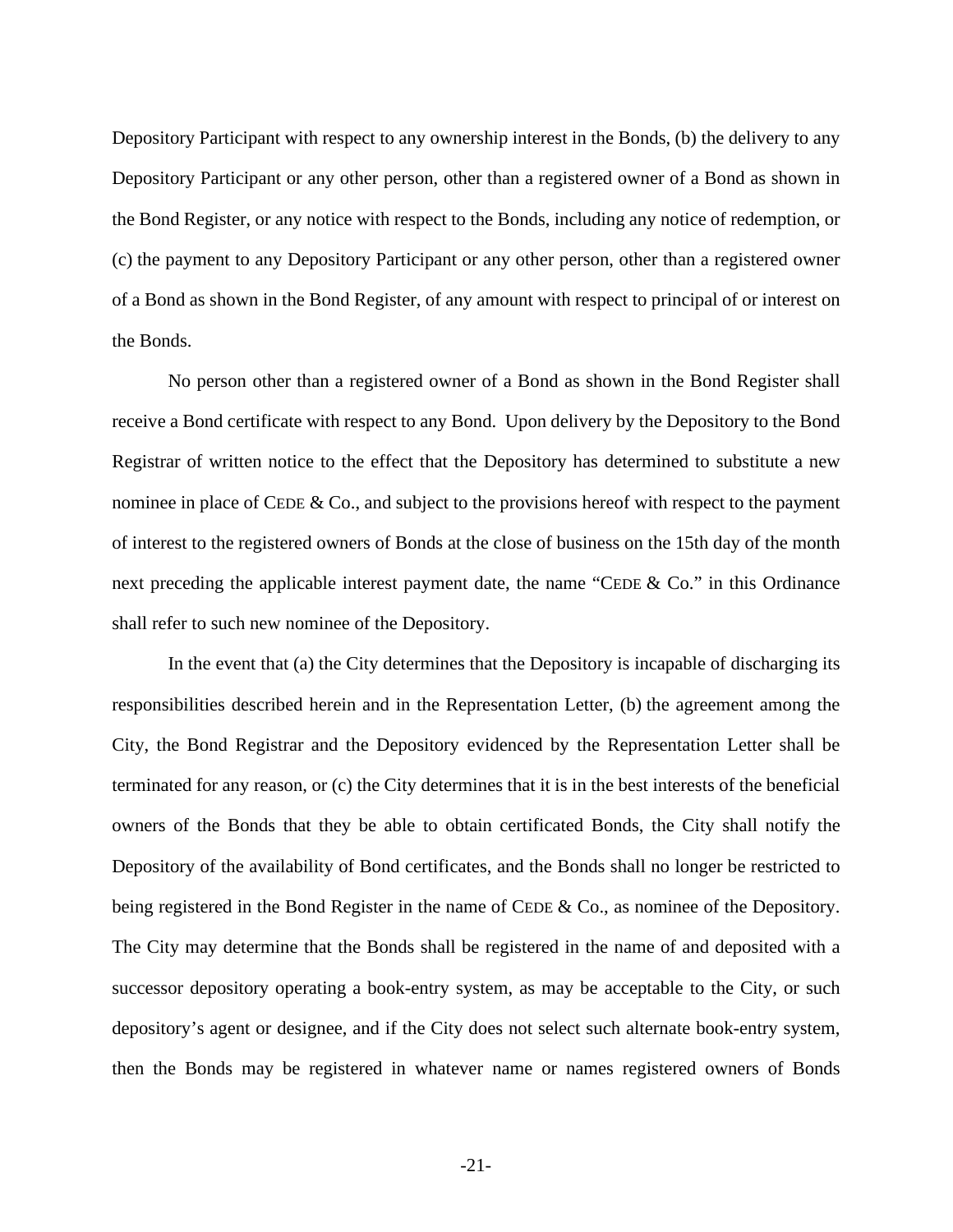transferring or exchanging Bonds shall designate, in accordance with the provisions hereof. Notwithstanding any other provision of this Ordinance to the contrary, so long as any Bond is registered in the name of CEDE & Co., as nominee of the Depository, all payments with respect to principal of and interest on such Bond and all notices with respect to such Bond shall be made and given, respectively, in the manner provided in the Representation Letter.

In the event that the Bonds ever become generally registrable, as aforesaid, the City Treasurer may, in his or her discretion at such time, designate a bank with trust powers or trust company, duly authorized to do business as a bond registrar, paying agent, or both, to act in one or both such capacities hereunder, in the event that the City Treasurer shall determine it to be advisable. Notice shall be given to the registered owners of any such designation in the same manner, as near as may be practicable, as for a notice of redemption of Bonds, and as if the date of such successor taking up its duties were the redemption date**.**

B. REGISTRATION OF BONDS; OWNERS. The City shall cause the Bond Register to be kept at the principal office maintained for the purpose by the Bond Registrar, which is hereby constituted and appointed the registrar of the City for the Bonds. The City is authorized to prepare, and the Bond Registrar or such other agent as the City may designate shall keep custody of, multiple Bond blanks executed by the City for use in the transfer and exchange of Bonds.

Any Bond may be transferred or exchanged, but only in the manner, subject to the limitations, and upon payment of the charges as set forth in this Ordinance. Upon surrender for transfer or exchange of any Bond at the office of the Bond Registrar, duly endorsed by or accompanied by a written instrument or instruments of transfer or exchange in form satisfactory to the Bond Registrar and duly executed by the registered owner or an attorney for such owner duly authorized in writing, the City shall execute and the Bond Registrar shall authenticate, date and deliver in the name of the transferee or transferees or, in the case of an exchange, the registered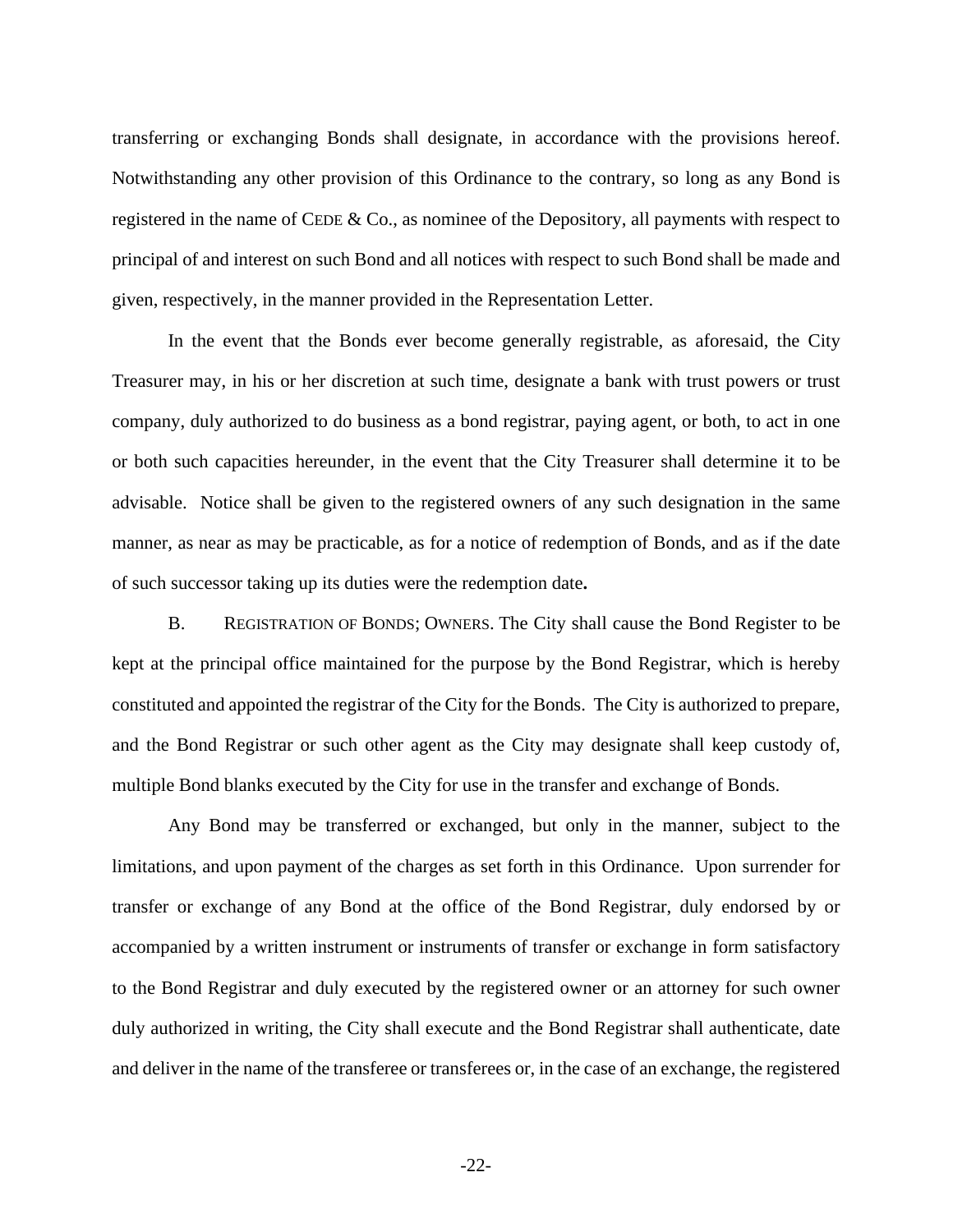owner, a new fully registered Bond or Bonds of like tenor, of the same maturity, bearing the same interest rate, of authorized denominations, for a like aggregate principal amount.

The Bond Registrar shall not be required to transfer or exchange any Bond during the period from the close of business on the relevant Record Date or the giving of notice of redemption of Bonds to the opening of business on such interest payment date or to transfer or exchange any Bond all or a portion of which has been called for redemption.

The execution by the City of any fully registered Bond shall constitute full and due authorization of such Bond, and the Bond Registrar shall thereby be authorized to authenticate, date and deliver such Bond; *provided, however,* the principal amount of Bonds of each maturity authenticated by the Bond Registrar shall not at any one time exceed the authorized principal amount of Bonds for such maturity less the amount of such Bonds which have been paid.

The person in whose name any Bond shall be registered shall be deemed and regarded as the absolute owner thereof for all purposes, and payment of the principal of or interest on any Bond shall be made only to or upon the order of the registered owner thereof or the owner's legal representative. All such payments shall be valid and effectual to satisfy and discharge the liability upon such Bond to the extent of the sum or sums so paid. No service charge shall be made for any transfer or exchange of Bonds, but the City or the Bond Registrar may require payment of a sum sufficient to cover any tax or other governmental charge that may be imposed in connection with any transfer or exchange of Bonds.

*Section 10. Form of Bond*. The Bonds shall be in substantially the form hereinafter set forth; *provided, however,* that if the text of the Bonds is to be printed in its entirety on the front side of the Bonds, then the second paragraph on the front side and the legend "See Reverse Side for Additional Provisions" shall be omitted and the text of paragraphs set forth for the reverse side shall be inserted immediately after the first paragraph.

-23-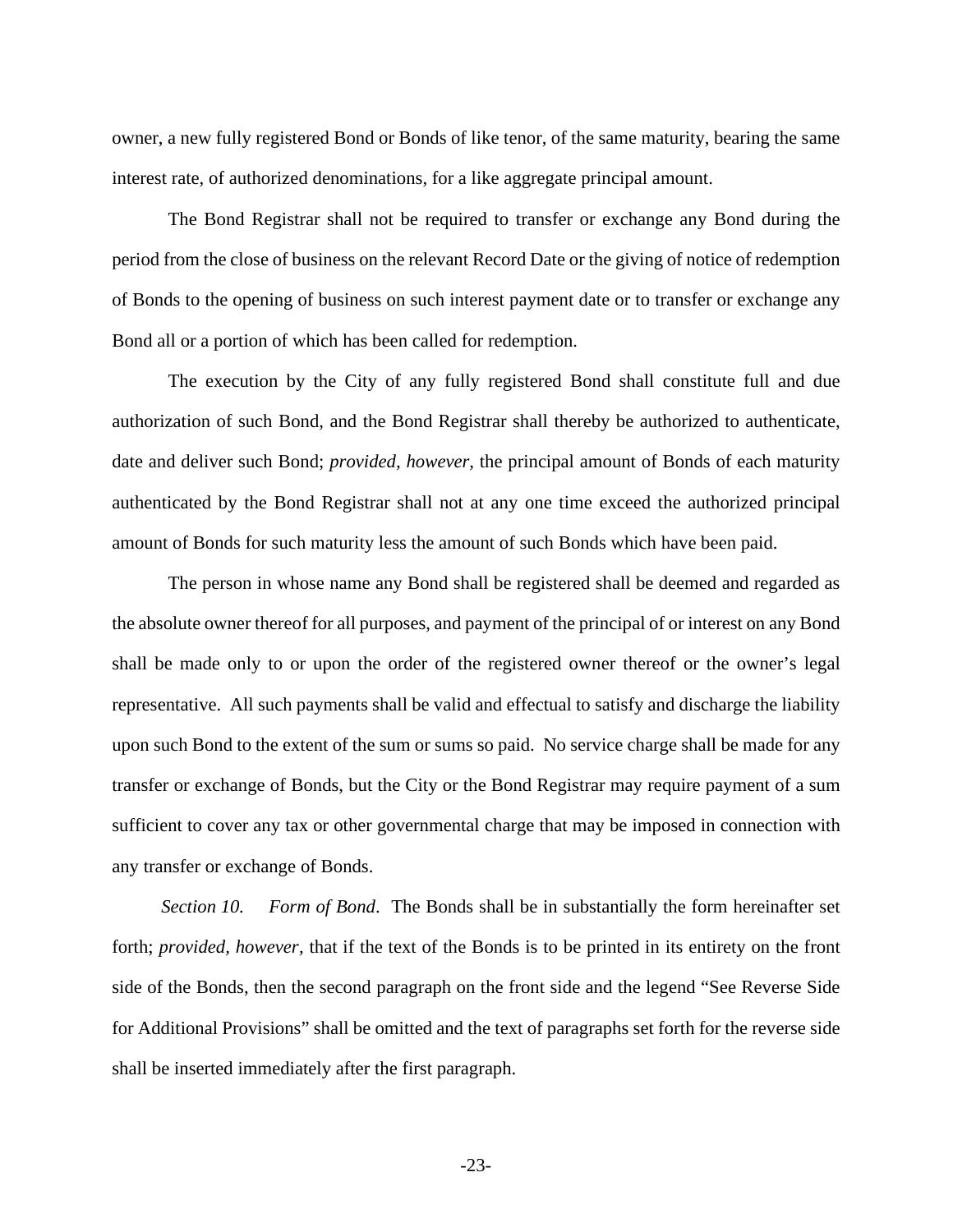[Form of Bond - Front Side]

No.  $\sim$ 

## **UNITED STATES OF AMERICA**

## **STATE OF ILLINOIS**

## **COUNTY OF TAZEWELL**

# **CITY OF EAST PEORIA**

# **TAXABLE GENERAL OBLIGATION REFUNDING BOND (ALTERNATE REVENUE SOURCE) SERIES 2021D**

See Reverse Side for Additional Provisions

| Interest | <b>Maturity</b>     | Dated |      |               |
|----------|---------------------|-------|------|---------------|
| Rate:    | Date: January 1, 20 | Date: | 2021 | <b>CUSIP:</b> |

Registered Owner:

Principal Amount:

KNOW ALL PERSONS BY THESE PRESENTS that the City of East Peoria, Tazewell County, Illinois, a municipality and unit of local government and political subdivision of the State of Illinois (the *"City"*), hereby acknowledges itself to owe and for value received promises to pay to the Registered Owner identified above, or registered assigns as hereinafter provided, on the Maturity Date identified above (subject to right of prior redemption as hereinafter stated) the Principal Amount identified above and to pay interest (computed on the basis of a 360-day year of twelve 30-day months) on such Principal Amount from the later of the Dated Date of this Bond identified above or from the most recent Interest Payment Date to which interest has been paid or duly provided for at the Interest Rate per annum identified above, such interest to be payable semiannually on January 1 and July 1 of each year, commencing on  $\qquad \qquad$  1, 20, until the Principal Amount is paid or duly provided for. The Principal Amount of this Bond and premium,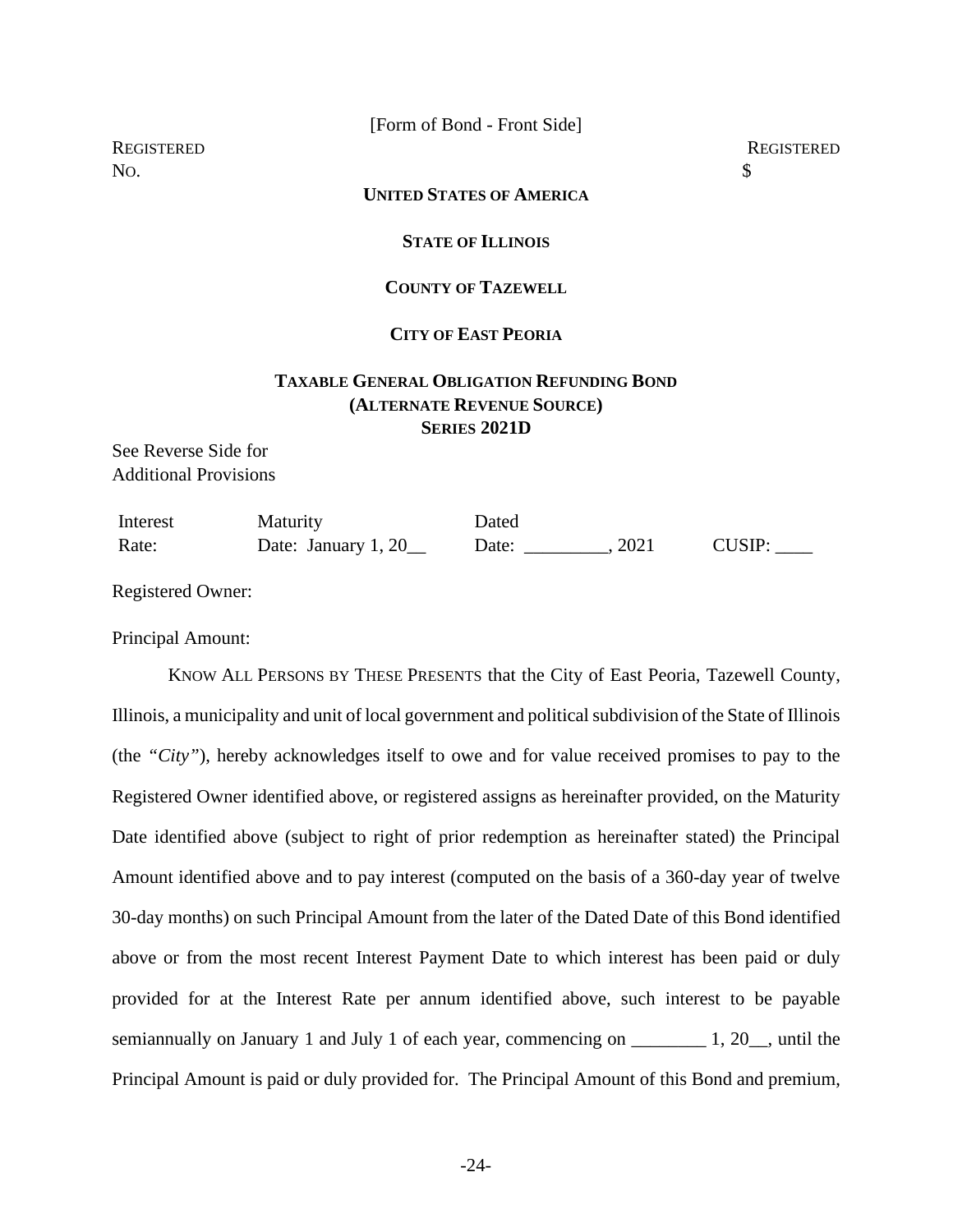if any, hereon are payable in lawful money of the United States of America upon presentation at the principal office maintained for the purpose by \_\_\_\_\_\_\_\_\_\_\_\_\_\_\_, Illinois, as bond registrar and paying agent (the *"Bond Registrar"*). Payment of interest shall be made to the Registered Owner hereof, as shown on the registration books of the City maintained by the Bond Registrar at the close of business on the Regular Record Date and shall be paid by check or draft of the Bond Registrar, payable upon presentation in lawful money of the United States of America, mailed to the address of such Registered Owner as it appears on such registration books or at such other address furnished in writing by such Registered Owner to the Bond Registrar, or as shall otherwise be agreed by the City and the Depository for so long as this Bond remains in Book-Entry Form. If an Interest Payment Date is not a Business Day at the place of payment, then payment may be made at that place on the next Business Day, and no interest shall accrue for the intervening period.

Reference is hereby made to the further provisions of this Bond set forth on the reverse hereof, and such further provisions shall for all purposes have the same effect as if set forth at this place.

It is hereby certified and recited that all acts, conditions and things required to be done precedent to and in the issuance of this Bond have been done and have happened and have been performed in regular and due form of law; that the indebtedness of the City, including the issue of Bonds of which this is one, does not exceed any limitation imposed by law; that provision has been made for the collection of the Pledged Revenues, the levy and collection of the Full Faith and Credit Taxes, and the segregation of the Pledged Moneys to pay the interest hereon as it falls due and also to pay and discharge the principal hereof at maturity; and that the City hereby covenants and agrees that it will properly account for said Pledged Moneys and will comply with all the covenants of and maintain the funds and accounts as provided by the Ordinance. For the prompt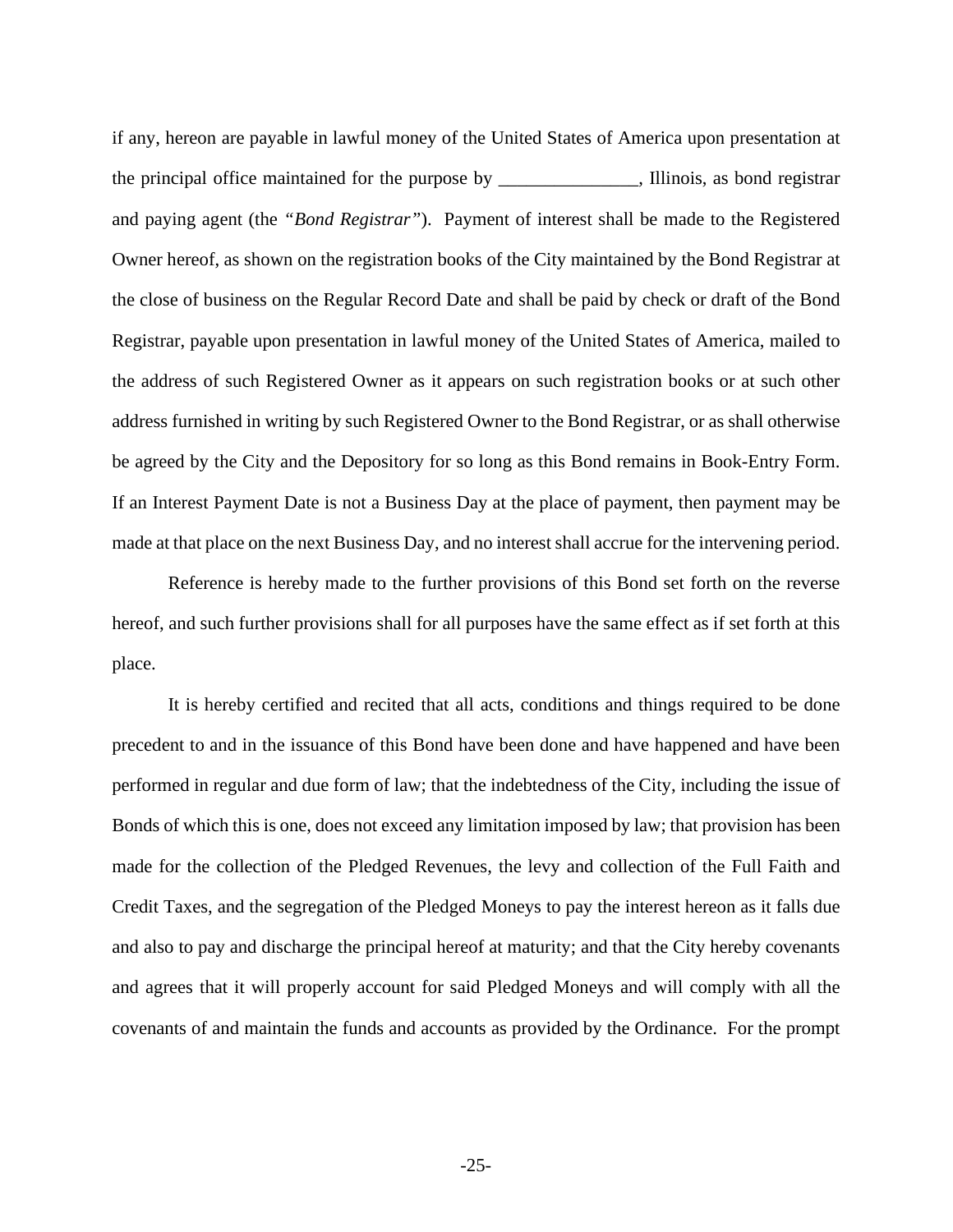payment of this Bond, both principal and interest at maturity, the full faith, credit and resources of the City are hereby irrevocably pledged.

This Bond shall not be valid or become obligatory for any purpose until the certificate of authentication hereon shall have been signed by the Bond Registrar.

IN WITNESS WHEREOF, the City of East Peoria, Tazewell County, Illinois, by its Council, has caused this Bond to be executed with the manual or duly authorized facsimile signature of its Mayor and attested by the manual or duly authorized facsimile signature of its City Clerk and its corporate seal or a facsimile thereof to be impressed or reproduced hereon, all as appearing hereon and as of the Dated Date identified above.

SPECIMEN

Mayor, City of East Peoria Tazewell County, Illinois

ATTEST:

SPECIMEN

City Clerk, City of East Peoria Tazewell County, Illinois

[SEAL]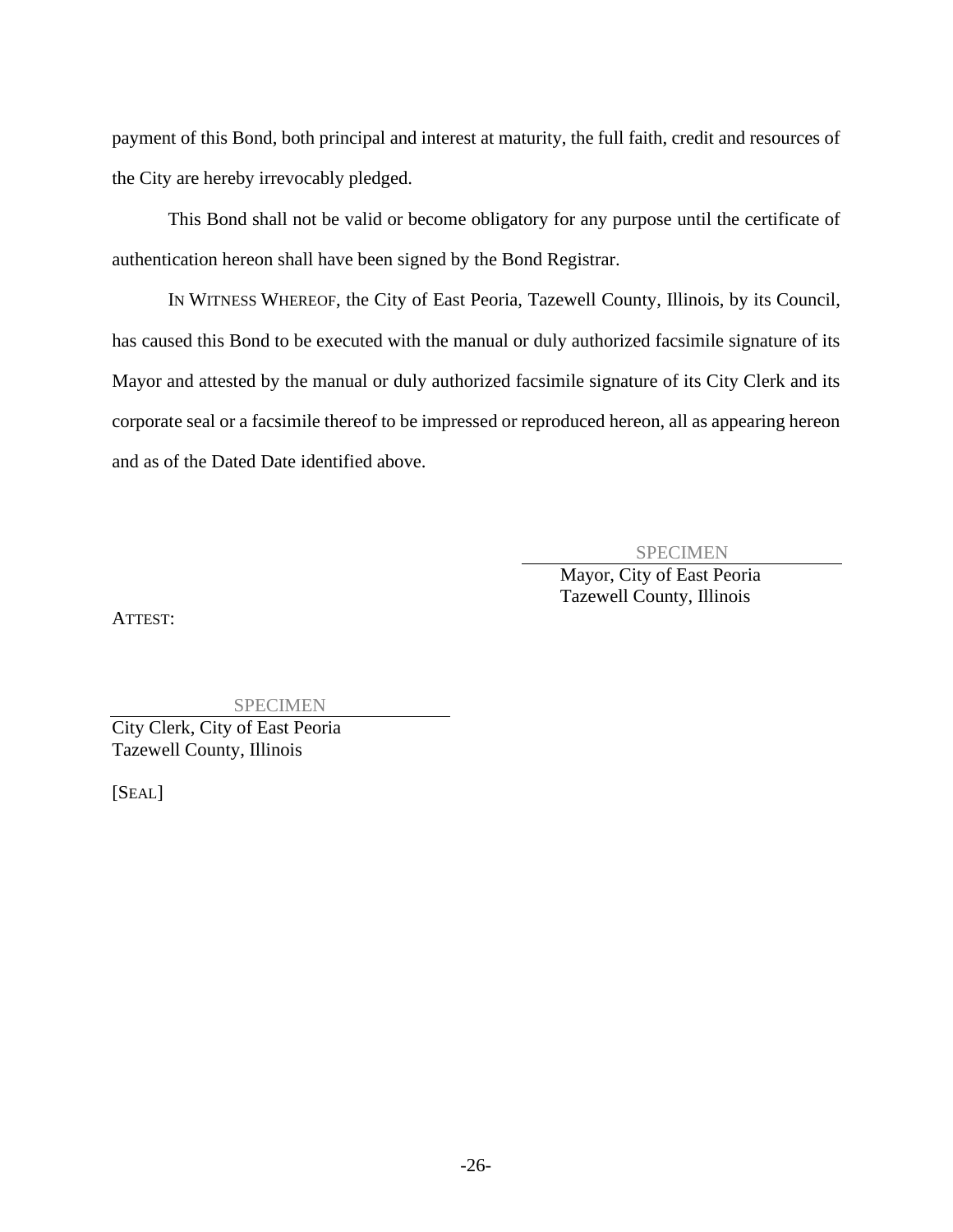#### **CERTIFICATE OF AUTHENTICATION**

Date of Authentication: \_\_\_\_\_\_\_\_\_\_\_\_\_\_ \_\_, 20\_\_

This Bond is one of the Bonds described in the within-mentioned Ordinance and is one of the Taxable General Obligation Refunding Bonds (Alternate Revenue Source), Series 2021D, of the City of East Peoria, Tazewell County, Illinois.

as bond registrar

\_\_\_\_\_\_\_\_\_\_\_\_\_\_\_\_\_\_\_\_\_\_,

By SPECIMEN Authorized Officer

[Form of Bond - Reverse Side]

# **CITY OF EAST PEORIA, TAZEWELL COUNTY, ILLINOIS**

## **TAXABLE GENERAL OBLIGATION REFUNDING BOND**

### **(ALTERNATE REVENUE SOURCE)**

## **SERIES 2021D**

This bond and the bonds of the series of which it forms a part (*"Bond"* and *"Bonds"* respectively) are of an authorized issue of \$\_\_\_\_\_\_\_\_\_\_\_\_\_\_ of like dated date and tenor except as to maturity, right of redemption and rate of interest and are issued pursuant to Division 4 of Article 8 and Division 74.4 of Article 11 of the Illinois Municipal Code and pursuant to the Local Government Debt Reform Act, and the other Omnibus Bond Acts, all acts of the General Assembly of the State of Illinois, and as supplemented and amended (collectively, the *"Applicable Law"*), for the purpose of paying the costs of refunding certain outstanding alternate bonds of the City, as more fully described in the Ordinance as hereinbelow defined. The Bonds are issued pursuant to a bond ordinance introduced on the 7th day of September, 2021, and passed by the Corporate Authorities on the 21st day of September, 2021, as supplemented by a Bond Order and Notification of Sale (the *"Ordinance"*), to which reference is hereby expressly made for further definitions and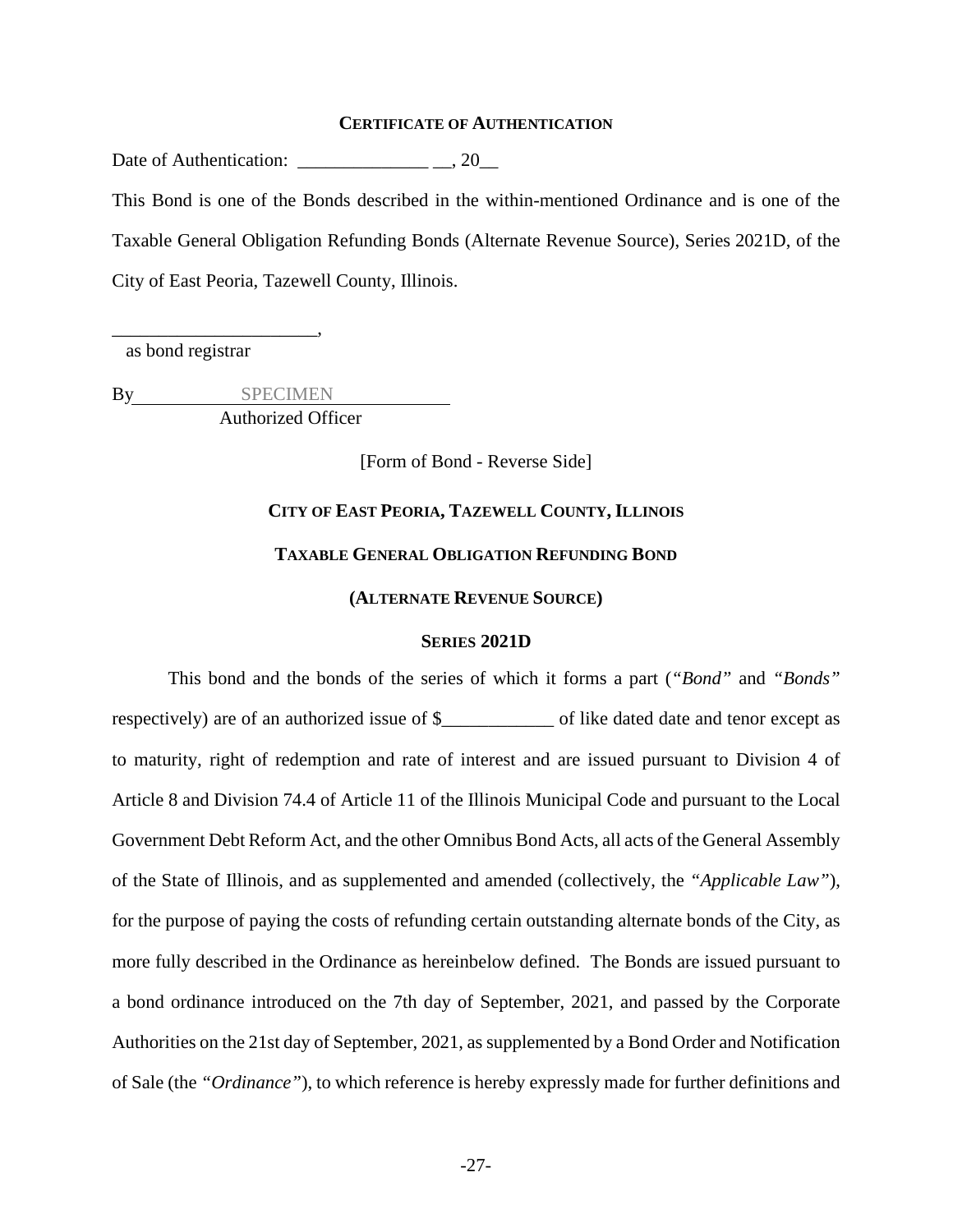terms and to all the provisions of which the Registered Owner by the acceptance of this Bond assents. The Bonds are payable (i)(a) ratably and equally with certain Prior Rental Income Bonds, from any portion of the net revenues (the *"Pledged Rental Income"*) to be paid to the City by Bass Pro Outdoor World, L.L.C., a Missouri limited liability company (the *"Tenant"*), pursuant to that certain Lease Agreement, by and between the City and the Tenant and pertaining to the redevelopment of the Camp Street Redevelopment Project Area and/or (b) ratably and equally with certain heretofore issued and now outstanding obligations of the City, any portion of certain incremental property taxes (the *"Camp Street Incremental Property Taxes"*), if, as and when received, to be derived from the Camp Street Redevelopment Project Area heretofore designated by the City, and/or (c) ratably and equally with certain heretofore issued and now outstanding obligations of the City, any portion of those certain incremental property taxes, if any, on deposit in and to the credit of the General Account of the West Washington Street Redevelopment Project Area Special Tax Allocation fund heretofore established by the City, said moneys being subordinate to a pledge of said incremental property taxes to certain heretofore issued and now outstanding senior lien obligations of the City (together with the Camp Street Incremental Property Taxes, the *"Pledged Incremental Property Taxes"*), and/or (d) ratably and equally with certain heretofore issued and now outstanding obligations of the City, any portion of the distributions to the City by the State of sales taxes, or successor taxes thereto (the *"Sales Taxes"*) and (ii) *ad valorem* taxes levied against all of the taxable property in the City without limitation as to rate or amount (the *"Full Faith and Credit Taxes"*) (the Pledged Rental Income, the Pledged Incremental Property Taxes and the Sales Taxes being, collectively, the *"Pledged Revenues,"* and together with the Full Faith and Credit Taxes being, collectively, the *"Pledged Moneys"*), all in accordance with the provisions of the Applicable Law.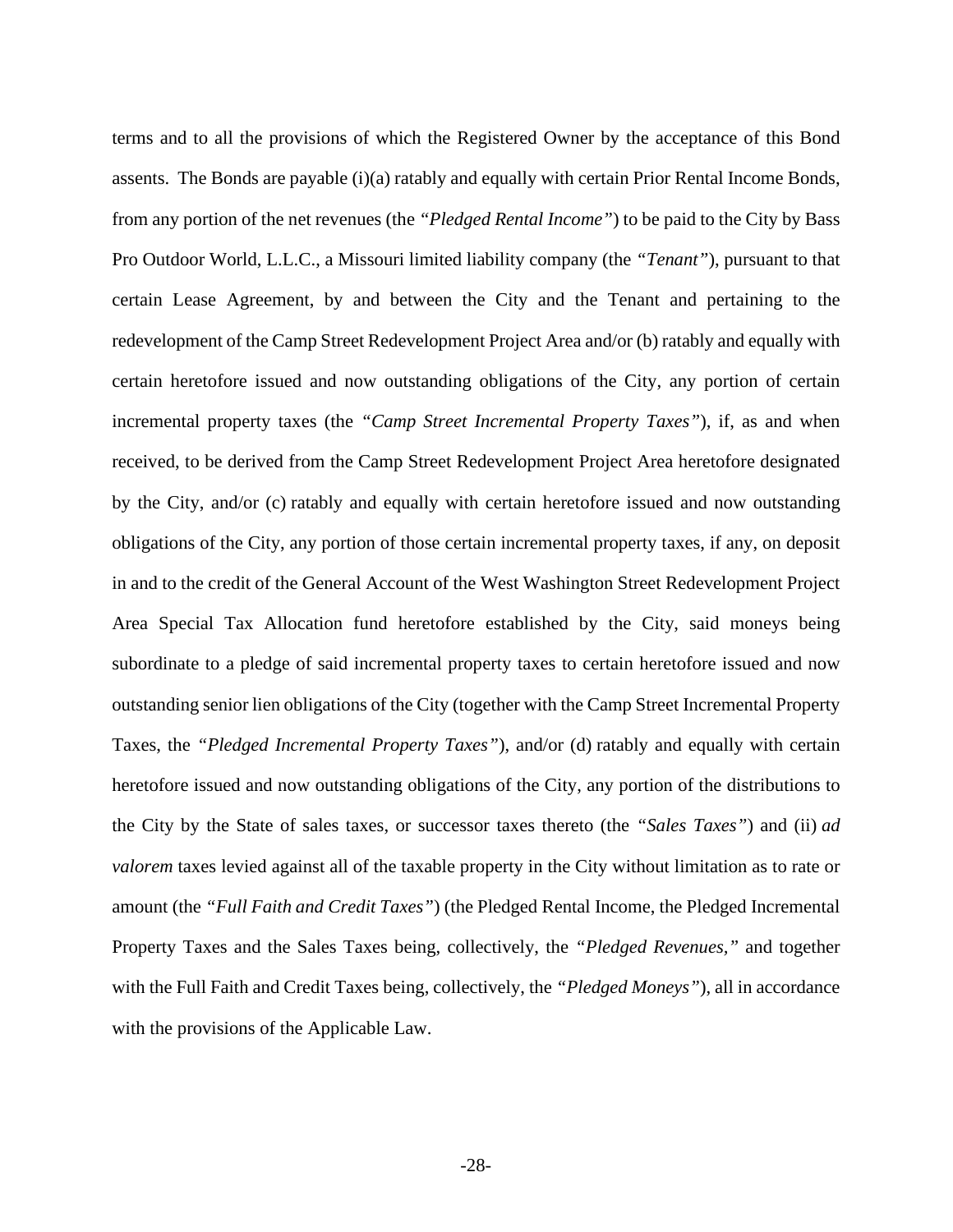This Bond shall not constitute an indebtedness of the City within the meaning of any constitutional or statutory provision or limitation, unless the Full Faith and Credit Taxes shall have been extended pursuant to the general obligation, full faith and credit promise supporting the Bonds, in which case the amount of the Bonds then Outstanding shall be included in the computation of indebtedness of the City for purposes of all statutory provisions or limitations until such time as an audit of the City shall show that the Bonds shall have been paid from the Pledged Revenues for a complete Fiscal Year.

Under the Applicable Law and the Ordinance, the Pledged Rental Income shall be deposited into the Pledged Rental Income Account, which shall be used only and has been heretofore pledged for the purposes as set forth in the Reform Act, and in making all payments required to maintain the accounts established under the Ordinance. Under the Applicable Law and the Ordinance, the Pledged Incremental Property Taxes shall be deposited into certain special tax allocation funds, which shall be used only and have been heretofore pledged for the purposes as set forth in the TIF Act, and in making all payments required to maintain the accounts established under the Ordinance. Under the Applicable Law and the Ordinance, the Sales Taxes shall be deposited into the Pledged Sales Taxes Account, which shall be used only and has been heretofore pledged for the purposes as set forth in the Reform Act, and in making all payments required to maintain the accounts established under the Ordinance. Bonds may be issued in the future to share in the Pledged Revenues, or in any portion of the Pledged Revenues, on a parity as to lien with the Prior Rental Income Bonds, the Prior Camp Street TIF Bonds, the Subordinated West Washington Street Bonds, the Prior Sales Tax Bonds and/or the Bonds as provided in the Ordinance and the Applicable Law. The Full Faith and Credit Taxes secure, solely and only, the Bonds, and are not pledged to and will not be available for payment of any Prior Alternate Bond or Additional Bonds. Junior Lien Bonds may be issued in the priority of lien as provided in the Ordinance.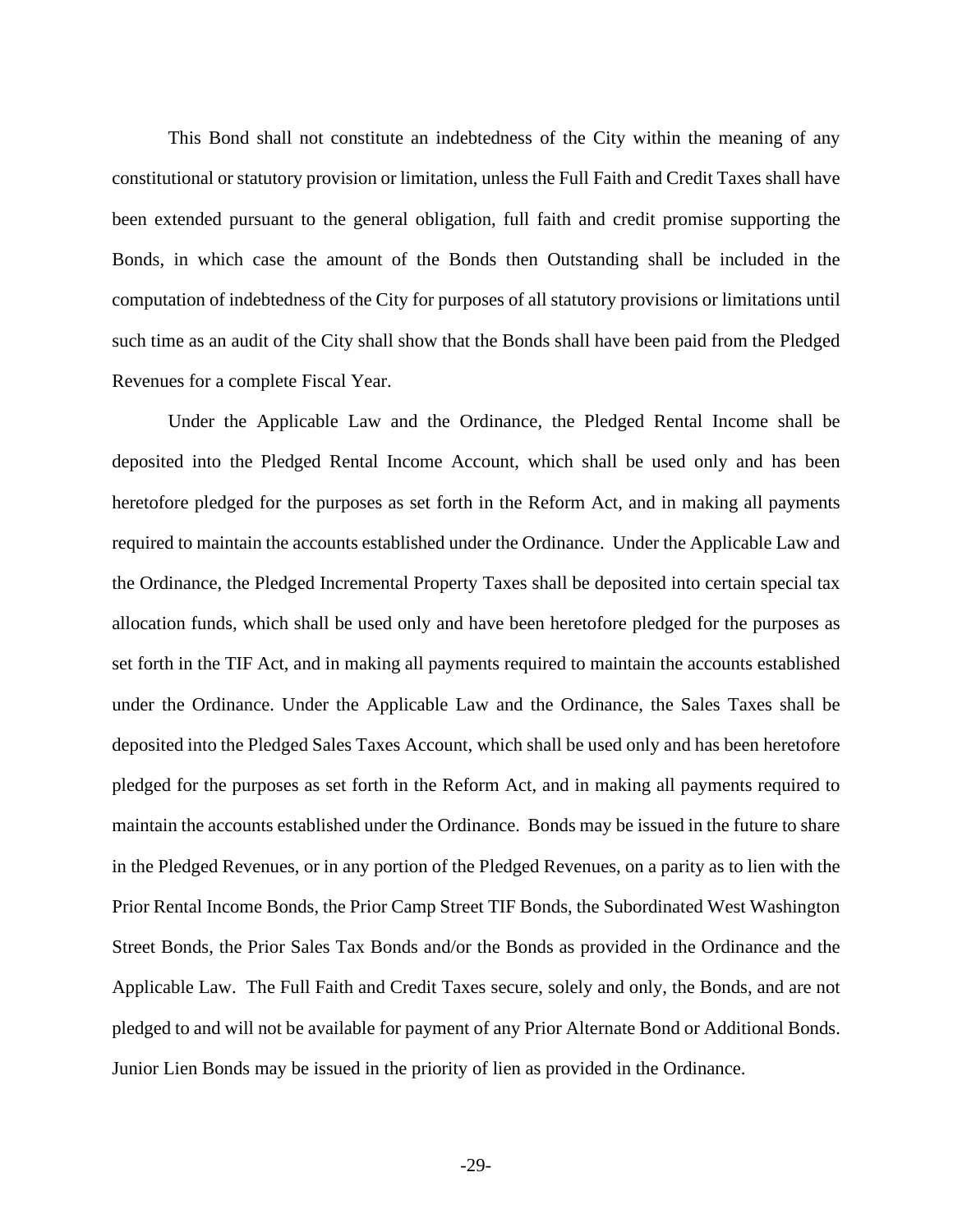[The Bonds coming due on and after January 1, 20\_\_, are subject to redemption prior to maturity, at the option of the City, from any available moneys, on January 1, 20<sub>\_\_</sub>, and any date thereafter, in whole or in part, and if in part in such principal amounts and from such maturities as determined by the City and within any maturity by lot, at a redemption price of par plus accrued interest to the date fixed for redemption. Further provisions relating to any such redemption are as set out more fully in the Ordinance.]

This Bond may be transferred or exchanged, but only in the manner, subject to the limitations, and upon payment of the charges as set forth in the Ordinance.

The City and the Bond Registrar may deem and treat the Registered Owner hereof as the absolute owner hereof for the purpose of receiving payment of or on account of principal hereof and interest due hereon and for all other purposes, and neither the City nor the Bond Registrar shall be affected by any notice to the contrary.

# **ASSIGNMENT**

\_\_\_\_\_\_\_\_\_\_\_\_\_\_\_\_\_\_\_\_\_\_\_\_\_\_\_\_\_\_\_\_\_\_\_\_\_\_\_\_\_\_\_\_\_\_\_\_\_\_\_\_\_\_\_\_\_\_\_\_\_\_\_\_\_\_\_\_\_\_\_\_\_\_\_\_\_\_

FOR VALUE RECEIVED the undersigned sells, assigns and transfers unto

[Identifying Numbers]

\_\_\_\_\_\_\_\_\_\_\_\_\_\_\_\_\_\_\_\_\_\_\_\_\_\_\_\_\_\_\_

\_\_\_\_\_\_\_\_\_\_\_\_\_\_\_\_\_\_\_\_\_\_\_\_\_\_\_\_\_\_\_\_\_\_\_\_\_\_\_\_\_\_\_\_\_\_\_\_\_\_\_\_\_\_\_\_\_\_\_\_\_\_\_\_\_\_\_\_\_\_\_\_\_\_\_\_\_\_ (Name and Address of Assignee) the within Bond and does hereby irrevocably constitute and appoint \_\_\_\_\_\_\_\_\_\_\_\_\_\_\_\_\_\_\_\_

as attorney to transfer the said Bond on the books kept for registration thereof with full power of substitution in the premises. Dated: \_\_\_\_\_\_\_\_\_\_\_\_\_\_\_\_\_\_\_\_\_\_\_\_\_

\_\_\_\_\_\_\_\_\_\_\_\_\_\_\_\_\_\_\_\_\_\_\_\_\_\_\_\_\_\_\_\_\_\_\_\_\_\_\_\_\_\_\_\_\_\_\_\_\_\_\_\_\_\_\_\_\_\_\_\_\_\_\_\_\_\_\_\_\_\_\_\_\_\_\_\_\_\_

Signature guaranteed:

NOTICE: The signature to this transfer and assignment must correspond with the name of the Registered Owner as it appears upon the face of the within Bond in every particular, without alteration or enlargement or any change whatever.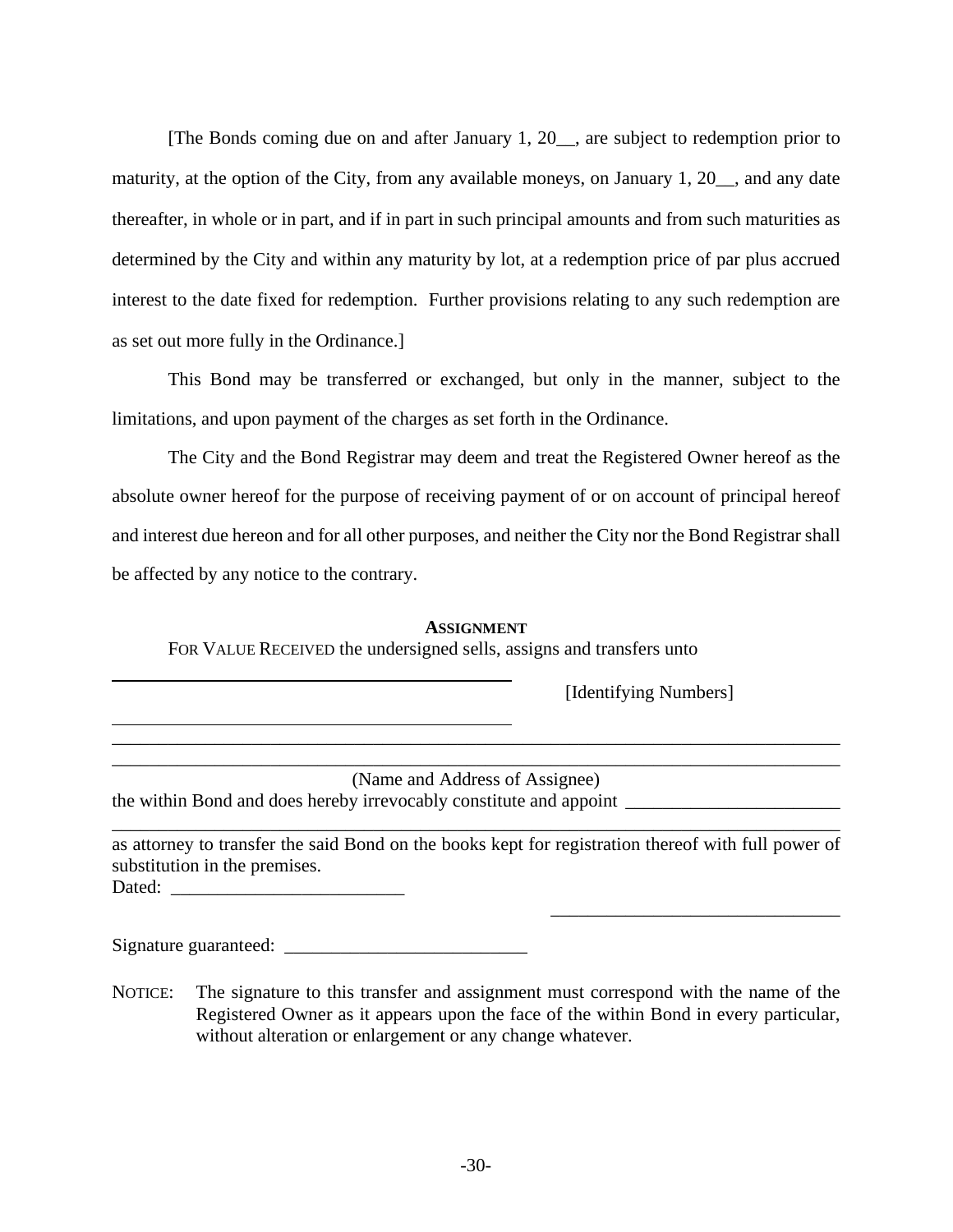*Section 11. Treatment of Bonds as Debt*. The Bonds shall be payable from the Pledged Moneys and shall not constitute an indebtedness of the City within the meaning of any constitutional or statutory limitation, unless the Full Faith and Credit Taxes shall have been extended pursuant to the general obligation, full faith and credit promise supporting the Bonds, as set forth in Section 14 hereof, in which case the amount of the Bonds then Outstanding shall be included in the computation of indebtedness of the City for purposes of all statutory provisions or limitations until such time as an audit of the City shall show that the Bonds have been paid from the Pledged Revenues for a complete Fiscal Year, in accordance with the Reform Act.

*Section 12. Pledged Rental Income Account; Camp Street Special Tax Allocation Fund – Accounts; West Washington Street Redevelopment Project Area Special Tax Allocation Fund; Investments; Account Excesses; Pledged Sales Tax Account*. A. PLEDGED RENTAL INCOME ACCOUNT. There is hereby continued a special fund of the City to be known as the "Pledged Rental Income Account" (the *"Pledged Rental Income Account"*), to be held by the City separate and apart from all other funds and accounts of the City. All of the Pledged Rental Income shall be set aside as collected and remitted by the City Treasurer for deposit in the Pledged Rental Income Account, which is a trust fund hereby continued for the purpose of carrying out the covenants, terms and conditions imposed upon the City by the Reform Act and this Ordinance. The Bonds are secured by a pledge of all of the Pledged Rental Income on deposit in the Pledged Rental Income Account, and such pledge is irrevocable until the obligations of the City are discharged under this Ordinance.

Not later than each November 15, the City Treasurer shall continue to conduct an accounting (a *"Rental Income Accounting"*) to determine the balance of Pledged Rental Income on deposit in and to the credit of the Pledged Rental Income Account.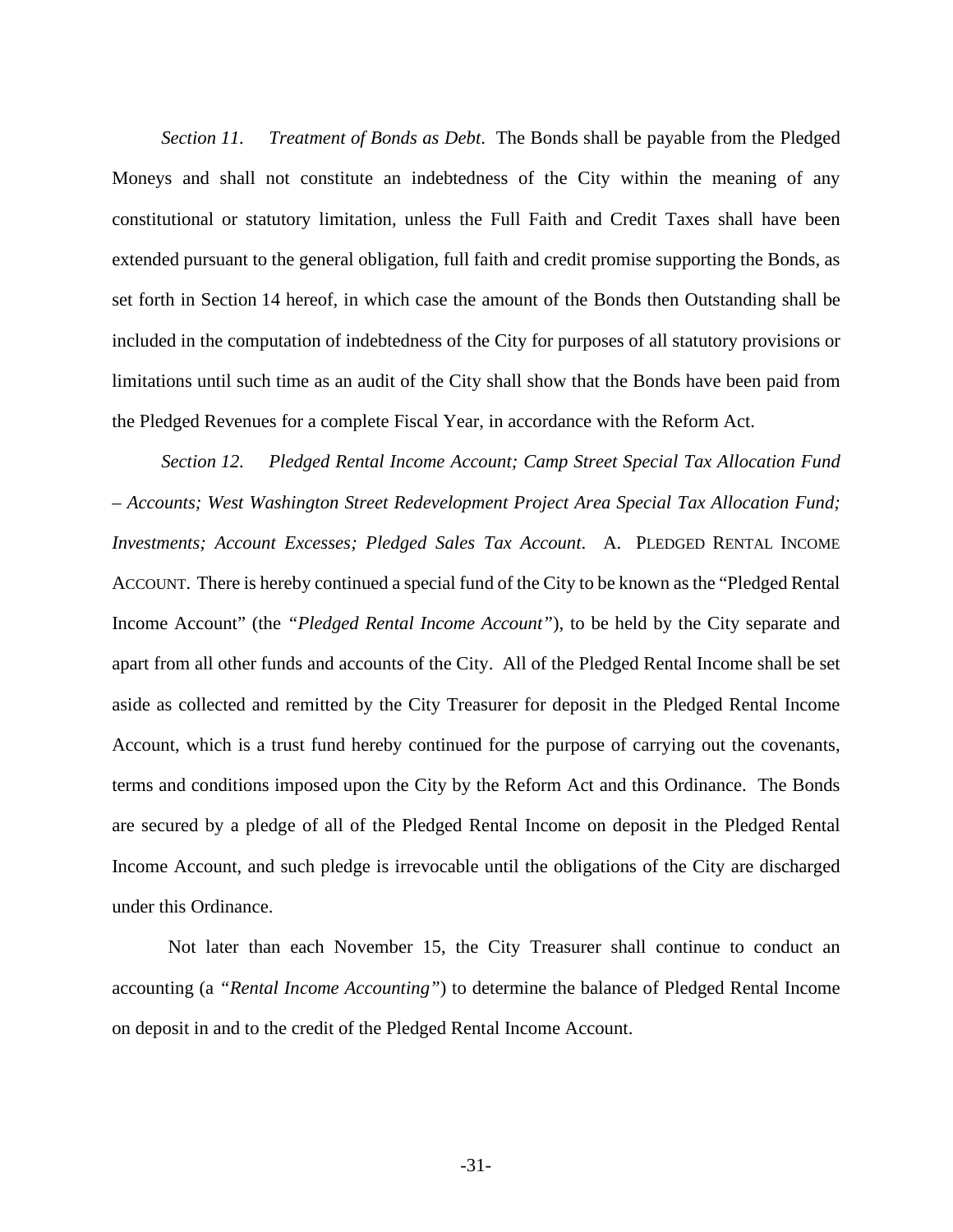Each Rental Income Accounting shall determine the Principal Requirement and the Interest Requirement for the next Bond Year. In the event the City Treasurer shall determine upon any Rental Income Accounting that Pledged Rental Income is not necessary fully to pay (at Stated Maturity, upon redemption or otherwise) the Principal Requirement and the Interest Requirement, the City Treasurer shall promptly notify Bond Counsel as provided in the Lease and shall take such action as Bond Counsel shall determine is necessary to assure that the interest on any previously issued bonds issued on a tax-exempt basis continues to be excludable from the gross income of the owners thereof for federal income tax purposes.

B. THE CAMP STREET SPECIAL TAX ALLOCATION FUND — ACCOUNTS. The Camp Street Special Tax Allocation Fund is hereby expressly continued as a special fund of the City, to be held by the City except as hereinafter expressly provided, which fund shall be held separate and apart from all other funds and accounts of the City. All of the Camp Street Incremental Property Taxes and any other revenues, from any source whatsoever (except with respect to the Pledged Rental Income, the Subordinated West Washington Street Incremental Property Taxes and the Sales Taxes and any investment earnings as hereinafter provided) designated to pay principal of, interest on and premium, if any, on the Bonds and any Additional Bonds shall be set aside as collected and be remitted by the City Treasurer for deposit in the Camp Street Special Tax Allocation Fund, which is a trust fund heretofore established and hereby continued for the purpose of carrying out the covenants, terms and conditions imposed upon the City by the TIF Act and by this Ordinance. The Bonds are secured by a pledge of all of the Pledged Incremental Property Taxes on deposit in the Camp Street Special Tax Allocation Fund, and such pledge is irrevocable until the obligations of the City are discharged under this Ordinance.

As provided in the TIF Act, the Camp Street Incremental Property Taxes are to be paid to the City Treasurer by the officers who collect or receive the Camp Street Incremental Property

-32-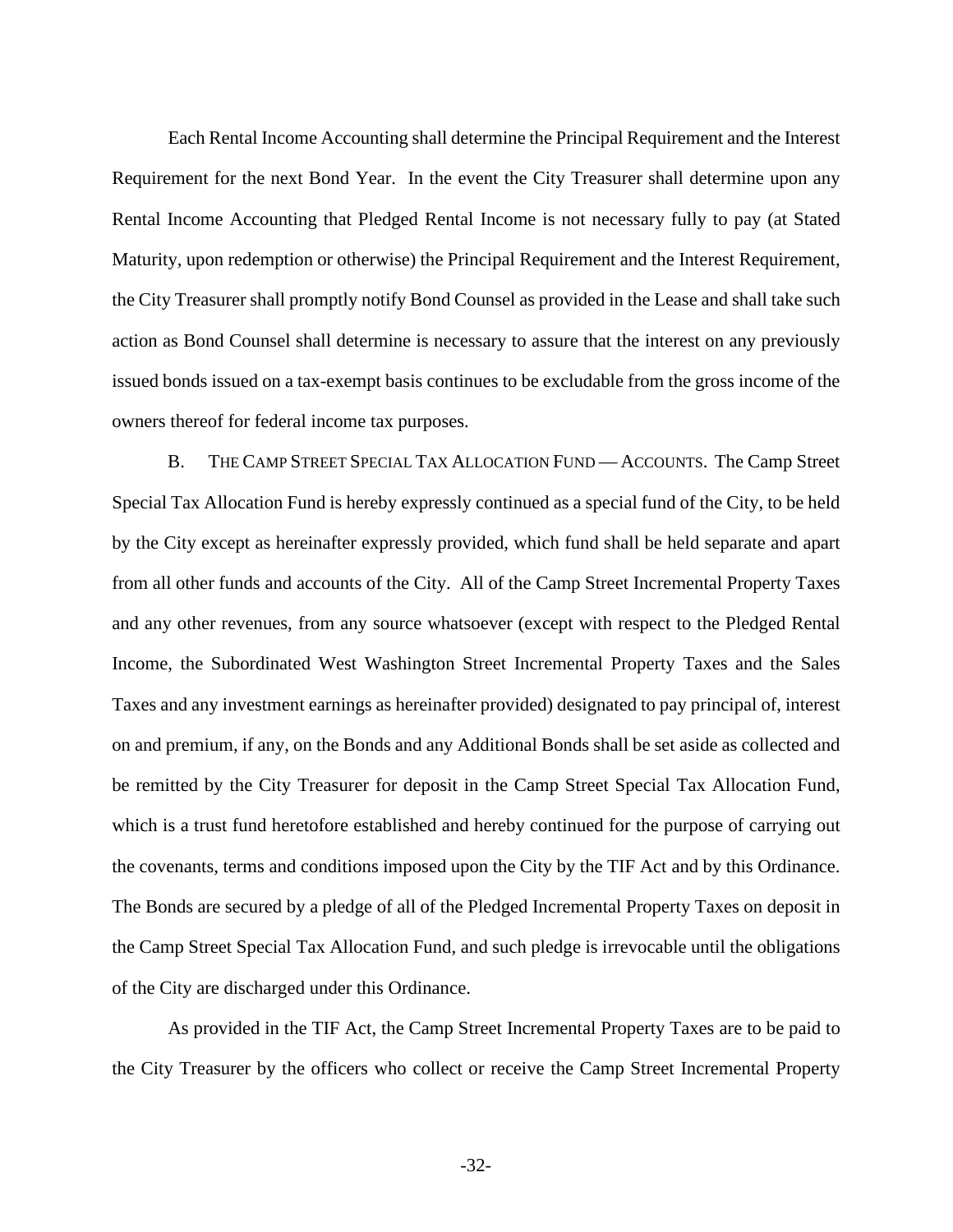Taxes. Whenever the City Treasurer receives any of the Camp Street Incremental Property Taxes, he or she shall promptly remit the same for deposit into and credit to the separate accounts hereby created within the Camp Street Special Tax Allocation Fund and to be known as the *"Senior Lien Principal and Interest Account,"* the *"Administrative Account,"* the *"Junior Lien Principal and Interest Account,"* and the *"General Account"*. As moneys are deposited into the Camp Street Special Tax Allocation Fund, without any further official action or direction, the City Treasurer shall credit to and deposit the same as follows:

(i) *The Senior Lien Principal and Interest Account*. The City Treasurer shall first credit to and immediately transfer into the Senior Lien Principal and Interest Account all of the Camp Street Incremental Property Taxes, and, except as hereinafter provided, moneys to the credit of the Senior Lien Principal and Interest Account shall be used solely and only for the purpose of paying principal of and interest and applicable premium on the Outstanding Bonds as the same become due. Not later than each November 15, the City Treasurer shall continue to conduct an accounting (a *"TIF Accounting"*) to determine the balance of Camp Street Incremental Property Taxes on deposit in and to the credit of the Senior Lien Principal and Interest Account.

Each TIF Accounting shall determine for the Bonds the Principal Requirement and the Interest Requirement for the next Bond Year commencing after the Tax Year from which the Camp Street Incremental Property Taxes have been derived; that is, the Incremental Property Taxes derived from the 2021 Tax Year (collectible in 2022) shall be used to pay the Principal Requirement and the Interest Requirement for the Bond Year commencing January 1, 2022, and so on. If, upon any TIF Accounting, there are funds on deposit in and to the credit of the Senior Lien Principal and Interest Account in excess of such Principal Requirement and such Interest Requirement, such funds shall be transferred by the City Treasurer to the Administrative Account as hereinbelow provided.

(ii) *The Administrative Account.* The City Treasurer shall next credit to and immediately deposit into the Administrative Account Camp Street Incremental Property Taxes until the amount on deposit in and to the credit of the Administrative Account equals the Administrative Account Requirement. Amounts on deposit in and to the credit of the Administrative Account shall be used solely and only to pay the annual administrative expenses of the City related to the Plan, the Project and the Redevelopment Project Area.

If, upon any TIF Accounting, there are funds on deposit in and to the credit of the Administrative Account in excess of the Administrative Account Requirement, such funds shall be transferred by the City Treasurer to the Junior Lien Principal and Interest Account as hereinbelow provided.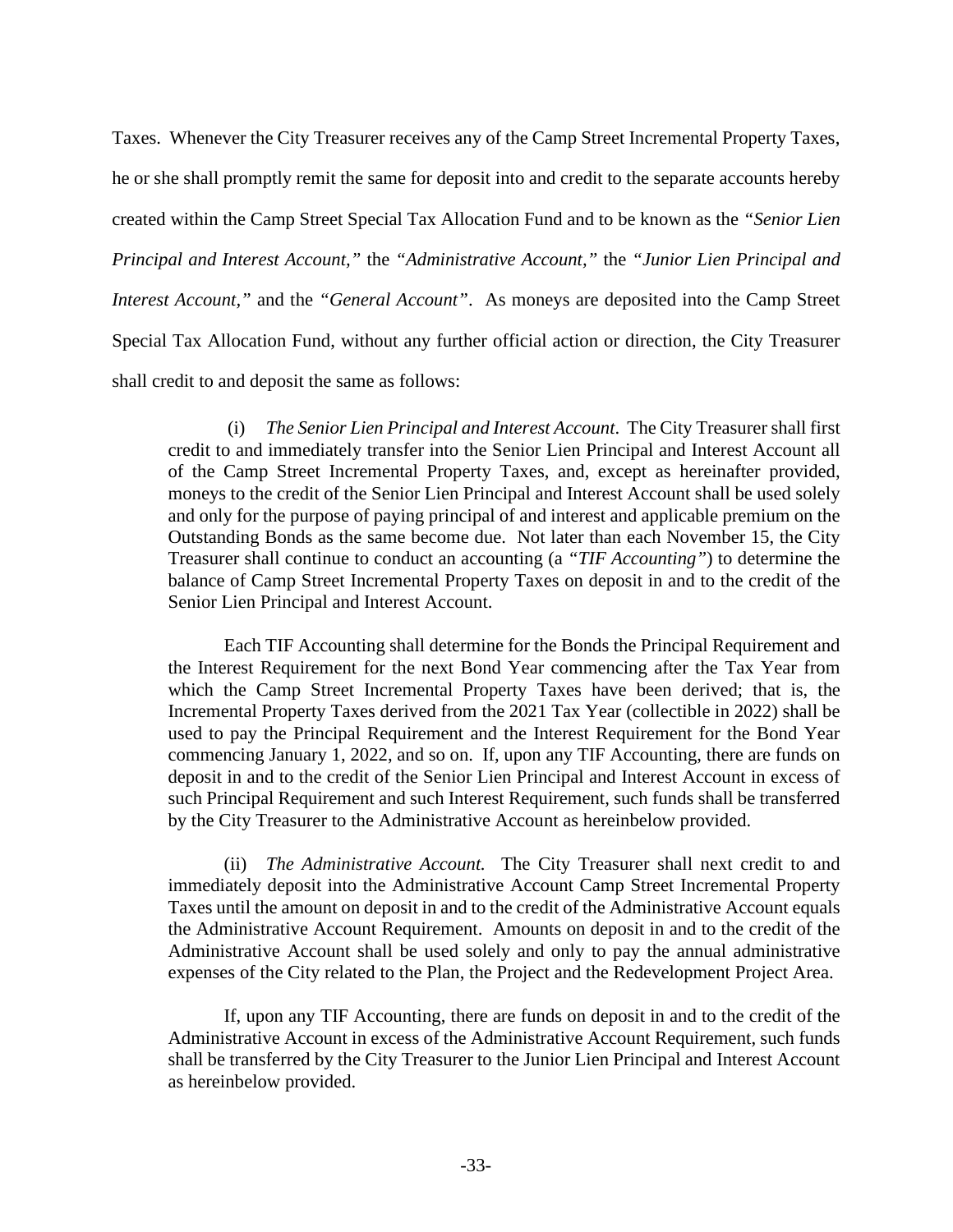(iii) *The Junior Lien Principal and Interest Account*. If, upon any TIF Accounting, any Junior Lien Bonds are outstanding, the City Treasurer shall next credit to and immediately transfer into the Junior Lien Principal and Interest Account the balance of the Camp Street Incremental Property Taxes, and, except as hereinafter provided, moneys to the credit of the Junior Lien Principal and Interest Account shall be used solely and only for the purpose of paying principal of and interest and applicable premium on the Junior Lien Bonds, if any, as the same become due.

If, upon any TIF Accounting, there are funds on deposit in and to the credit of the Junior Lien Principal and Interest Account in excess of any Junior Lien Principal Requirement and the Junior Lien Interest Requirement, such funds shall be transferred by the City Treasurer to the General Account as hereinbelow provided.

(iv) *The General Account*. All moneys remaining in the Camp Street Special Tax Allocation Fund, after crediting the required amounts to the Senior Lien Principal and Interest Account, the Administrative Account and, if any, the Junior Lien Principal and Interest Account hereinabove provided for, shall be transferred by the City Treasurer for deposit in and credit to the General Account. At any time and from time to time the City Treasurer shall transfer any moneys on deposit in the General Account, in order to remedy any deficiencies in any prior accounts of the Camp Street Special Tax Allocation Fund. Except as hereinbefore provided in this subsection (iii), moneys on deposit in the General Account shall be used for one or more of the following purposes, without any priority among them:

(a) for the purpose of paying any Project costs; or

(b) for the purpose of redeeming Outstanding Bonds, Prior Camp Street TIF Bonds or Junior Lien Bonds; or

(c) for the purpose of purchasing Outstanding Bonds, Prior Camp Street TIF Bonds or Junior Lien Bonds at a price not in excess of par and accrued interest and applicable redemption premium to the date of purchase; or

(d) for the purpose of refunding, advance refunding or prepaying any Bond, Prior Camp Street TIF Bond or Junior Lien Bond; or

(e) for the purpose of creating such additional reserves as may be deemed necessary by the Corporate Authorities, it being the express intent of the Corporate Authorities to reserve unto the City the right to establish such reserve or reserves in order to assure that the Full Faith and Credit Taxes may be abated in each Tax Year while any Bonds remain outstanding; or

(f) for the purpose of reimbursing the City for any transfer of general corporate funds of the City for purposes relating to the Plan, the Project, the Redevelopment Project Area, or the Redevelopment Project, including but not limited to funds disbursed for the payment of redevelopment project costs incurred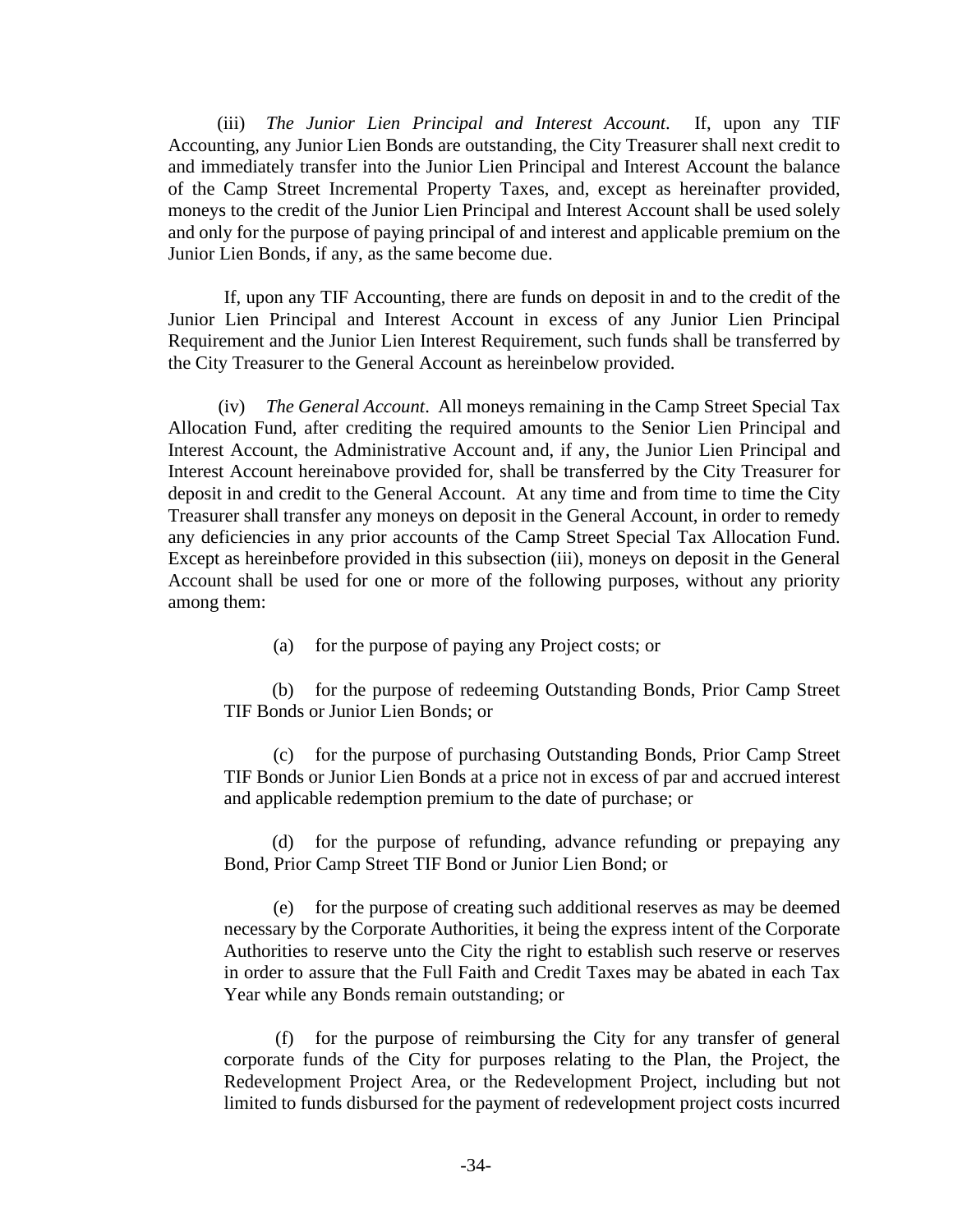by the City or advanced to abate the Full Faith and Credit Taxes and whether or not such reimbursement occurs in the relevant Tax Year for which such advance was made; or

(g) for the purpose of distributing Camp Street Incremental Property Taxes to the taxing districts or municipal corporations having the power to tax real property in the Camp Street Redevelopment Project Area or to the City pursuant to any redevelopment agreement; or

(h) for the purpose of paying principal of, or premium, if any, or interest on any obligation of the City issued to pay redevelopment project costs for the Camp Street Redevelopment Project Area, whether or not secured by a pledge of the monies to the credit of the Camp Street Special Tax Allocation Fund; or

(i) for any other purpose related to the Plan, the Project, the Camp Street Redevelopment Project Area or the Redevelopment Project pursuant to the TIF Act.

C. WEST WASHINGTON STREET REDEVELOPMENT PROJECT AREA SPECIAL TAX ALLOCATION FUND. The West Washington Street Redevelopment Project Area Special Tax Allocation Fund is hereby expressly continued as a special fund of the City, which fund shall be held separate and apart from all other funds and accounts of the City and shall be administered as otherwise provided in the Prior West Washington Street TIF Bond Ordinance. Whenever a TIF Accounting shall determine that the Camp Street Incremental Property Taxes, when aggregated with the Pledged Rental Income and/or the Sales Taxes, shall be insufficient to pay the Principal Requirement and the Interest Requirement, without official action by or direction of the Corporate Authorities, the City Treasurer is authorized to transfer moneys, if any, then on deposit in and to the credit of the General Account of the West Washington Street Redevelopment Project Area Special Tax Allocation Fund to the Senior Lien Principal and Interest Account of the Camp Street Special Tax Allocation Fund, and such transferred Subordinated West Washington Street Incremental Property Taxes shall be used solely to pay principal of and interest on the Bonds at Stated Maturity or as called for mandatory or optional redemption as hereinabove provided. The remainder, if any, of the Incremental Property Taxes remaining on deposit in the General Account of the West Washington Street Redevelopment Project Area shall be deemed upon any such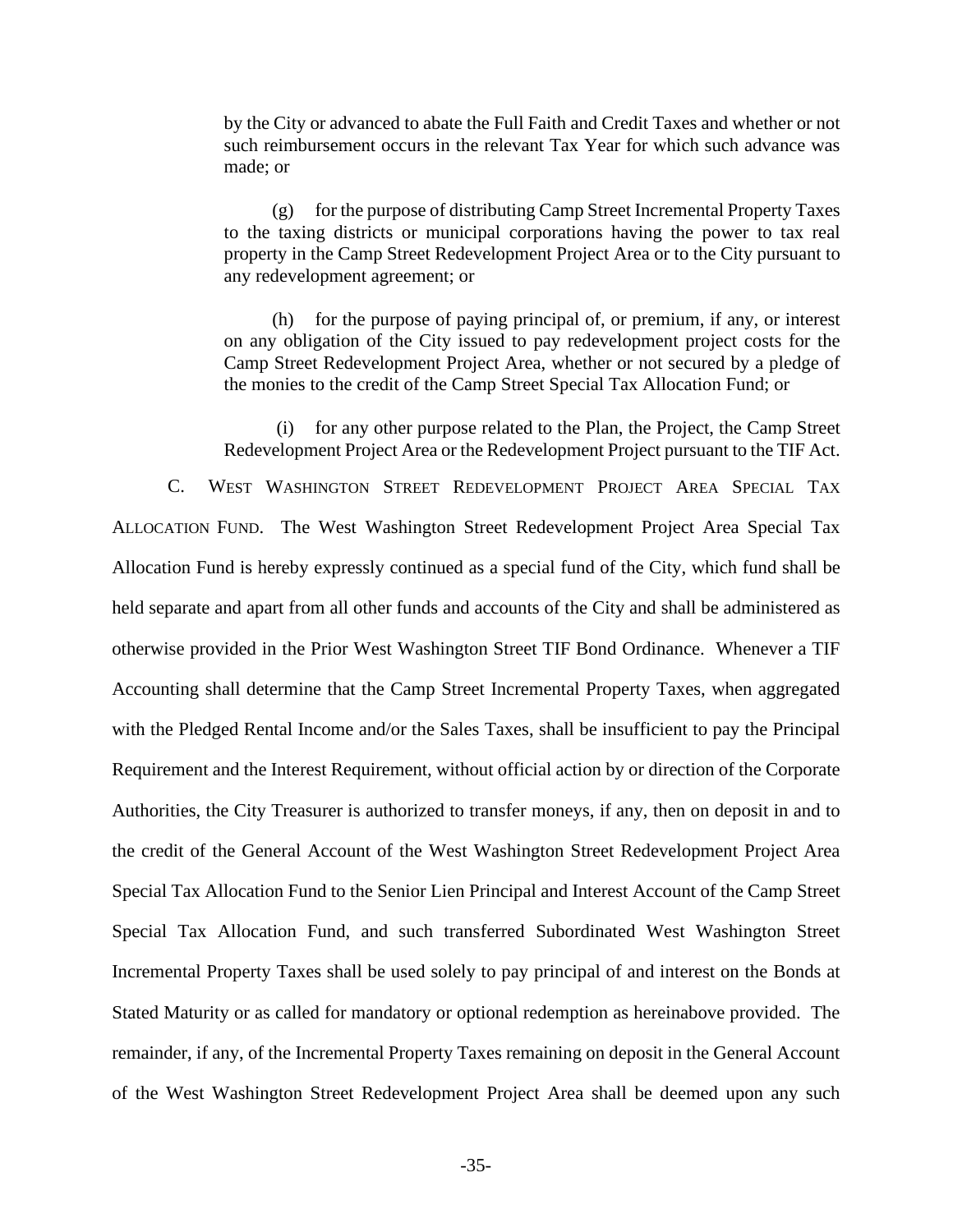transfer to be released from the pledge of this Ordinance and shall not be "Subordinated West Washington Street Incremental Property Taxes" for any purpose of this Ordinance but rather shall be available to the City for any purpose as may be authorized pursuant to the Prior West Washington Street TIF Bond Ordinance and the TIF Act.

D. PLEDGED SALES TAX ACCOUNT. There is hereby continued a special fund of the City to be known as the "Pledged Sales Tax Account" (the *"Pledged Sales Tax Account"*), to be held by the City separate and apart from all other funds and accounts of the City. All of the Pledged Sales Taxes designated to pay principal of, interest on and premium, if any, on the Bonds, the Prior Sales Tax Bonds and any Additional Bonds shall be set aside as collected and remitted by the City Treasurer for deposit in the Pledged Sales Tax Account (or as may be otherwise provided for any of the Prior Sales Tax Bonds pursuant to the proceedings authorizing such Prior Sales Tax Bonds), which is a trust fund hereby continued for the purpose of carrying out the covenants, terms and conditions imposed upon the City by the Reform Act and this Ordinance. The Bonds are secured, ratably and equally with the Prior Sales Tax Bonds, by a pledge of all of the Pledged Sales Taxes on deposit in the Pledged Sales Tax Account, and such pledge is irrevocable until the obligations of the City are discharged under this Ordinance.

The City Treasurer is hereby expressly authorized and directed to set aside from each distribution to the City by the State of sales taxes, or successor taxes thereto, so much (if any) of said distribution as he or she shall reasonably determine is necessary to establish a balance on deposit in and to the credit of the Pledged Sales Tax Account sufficient to meet the requirements of this Ordinance for the then current Bond Year. Said amount, if any, shall be immediately deposited each month by said Treasurer into the Pledged Sales Tax Account until the credit balance of said Account is, in the reasonable determination of the City Treasurer, sufficient to meet said requirements.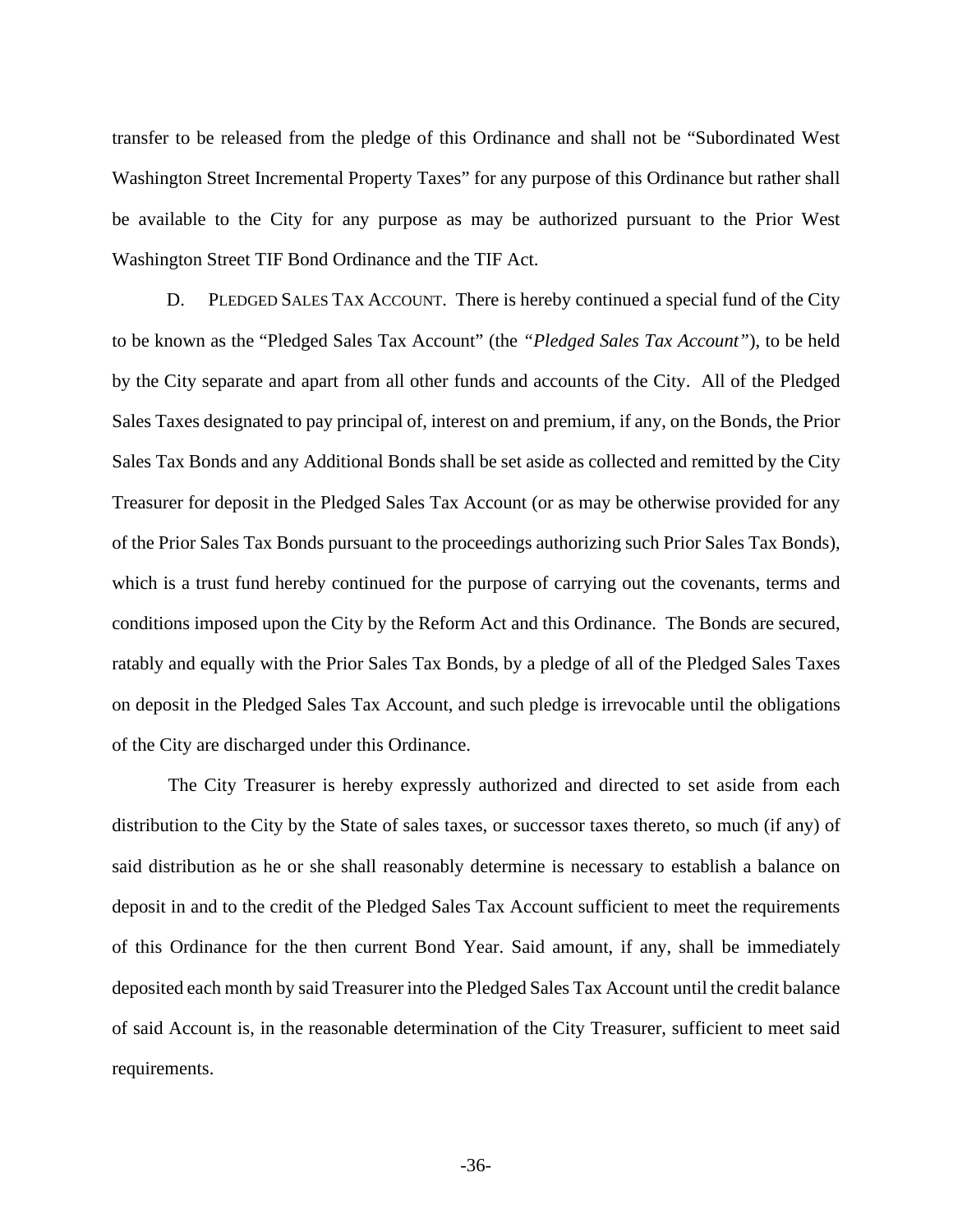Not later than each November 15, the City Treasurer shall continue to conduct an accounting (a *"Sales Tax Accounting"*) to determine the balance of Pledged Sales Taxes on deposit in and to the credit of the Pledged Sales Tax Account.

Each Sales Tax Accounting shall determine the Principal Requirement and the Interest Requirement for the next Bond Year. If, upon any Sales Tax Accounting, there are funds on deposit in and to the credit of the Pledged Sales Tax Account in excess of such Principal Requirement and such Interest Requirement, such funds shall be transferred by the City Treasurer to the general corporate funds of the City as hereinbelow provided. The City Treasurer is hereby expressly directed and authorized to use moneys on deposit in and to the credit of the Pledged Sales Tax Account to pay principal of and interest on the Outstanding Bonds.

In the event the City Treasurer shall determine upon any Sales Tax Accounting that Pledged Sales Taxes are not necessary fully to pay (at Stated Maturity, upon redemption or otherwise) the Principal Requirement and the Interest Requirement, the balance of the Pledged Sales Taxes then on deposit in and to the credit of the Pledged Sales Tax Account in excess of the necessary amount shall be released from the pledge of this Ordinance, and the City Treasurer shall promptly transfer such balance in excess of the necessary amount to the City to be used by the City for any lawful corporate purpose. Upon any such transfer and release, any such moneys shall no longer be deemed to be "Pledged Sales Taxes" under this Ordinance, and no registered owner of any Bond issued hereunder shall have the power to compel the City to apply such sales taxes to the payment of principal of, premium, if any, or interest on the Bonds.

E. INVESTMENTS. Except as otherwise expressly provided, moneys to the credit of the Pledged Rental Income Account, the Camp Street Special Tax Allocation Fund and the Pledged Sales Tax Account may be invested by the City Treasurer without further direction from or official action by the Corporate Authorities, but only in Qualified Investments or as otherwise provided

-37-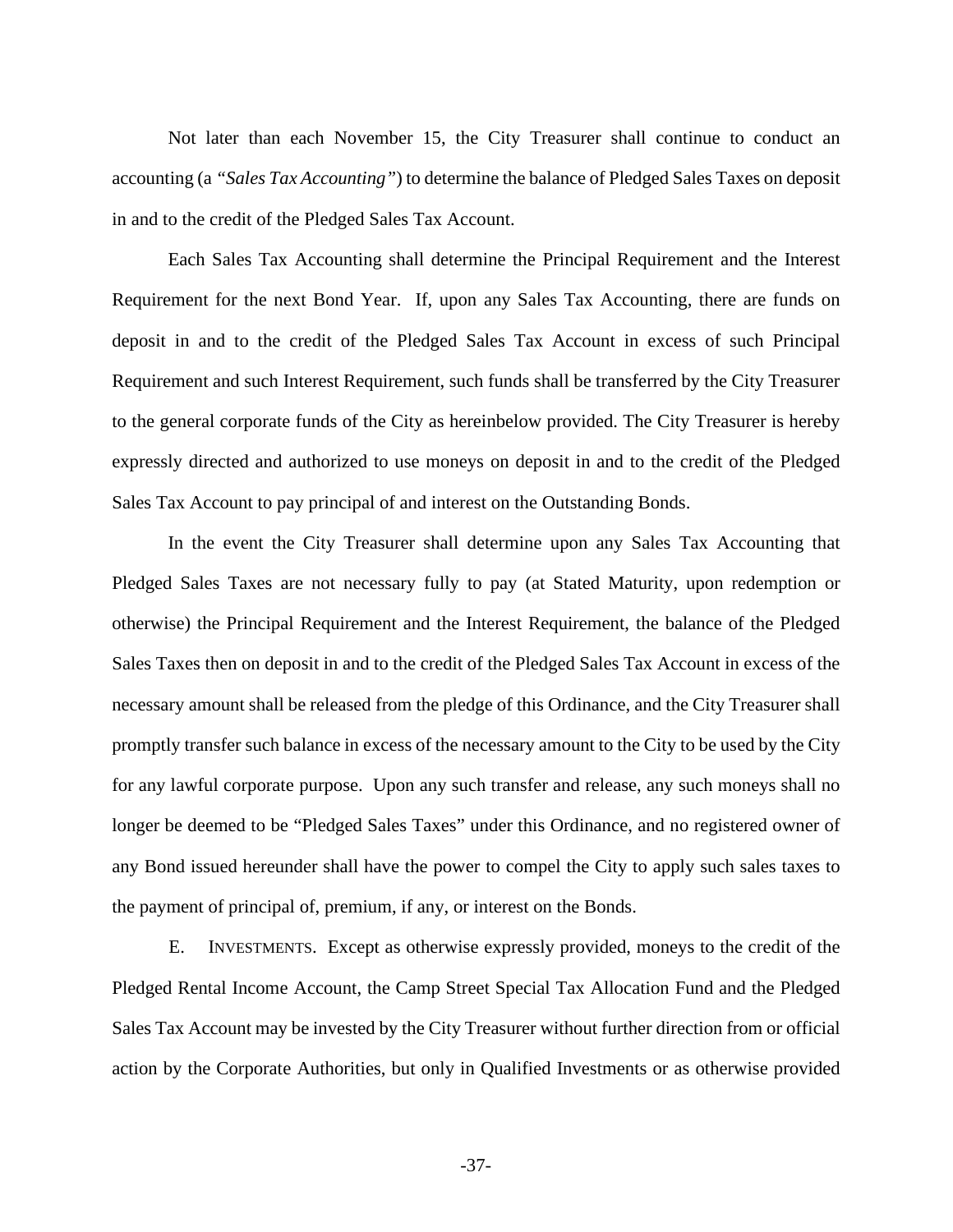by any authorization granted to municipal corporations by Illinois statute or court decision. Such investments may be sold from time to time by the Treasurer as funds may be needed.

All earnings or profit on any funds so invested in the Pledged Rental Income Account, the Camp Street Special Tax Allocation Fund or the Pledged Sales Tax Account shall be retained therein.

Moneys in any of said Accounts shall be invested by the Treasurer, if necessary, in investments restricted as to yield, which investments may be in United States Treasury Obligations—State and Local Government Series, if available, and to such end the Treasurer shall refer to any investment restrictions covenanted by the City or any Designated Officer thereof as part of the transcript of proceedings for the issuance of the Bonds, and to appropriate opinions of counsel.

F. ACCOUNT EXCESSES. Any amounts to the credit of the Accounts of the Camp Street Special Tax Allocation Fund or the Pledged Sales Tax Account in excess of the then current requirements therefor may be transferred at any time by the City Treasurer to such other Account or Accounts, respectively, of the Camp Street Special Tax Allocation Fund or the Pledged Sales Tax Account as it may in his or her sole discretion designate.

*Section 13. Full Faith and Credit Taxes Fund*. There is hereby created a special fund of the City, which fund shall be held by the Paying Agent separate and apart from all other funds and accounts of the City and be known as the "Alternate Bond Fund" (the *"Full Faith and Credit Taxes Fund"*). The purpose of the Full Faith and Credit Taxes Fund is to provide a fund to receive and disburse Full Faith and Credit Taxes for any (or all) of the Bonds. All payments made with respect to the Bonds from the Pledged Revenues shall be made by the Paying Agent directly from the Pledged Rental Income Account, the Senior Lien Principal and Interest Account or the Pledged Sales Taxes Account. All Full Faith and Credit Taxes shall be deposited to the credit of the Full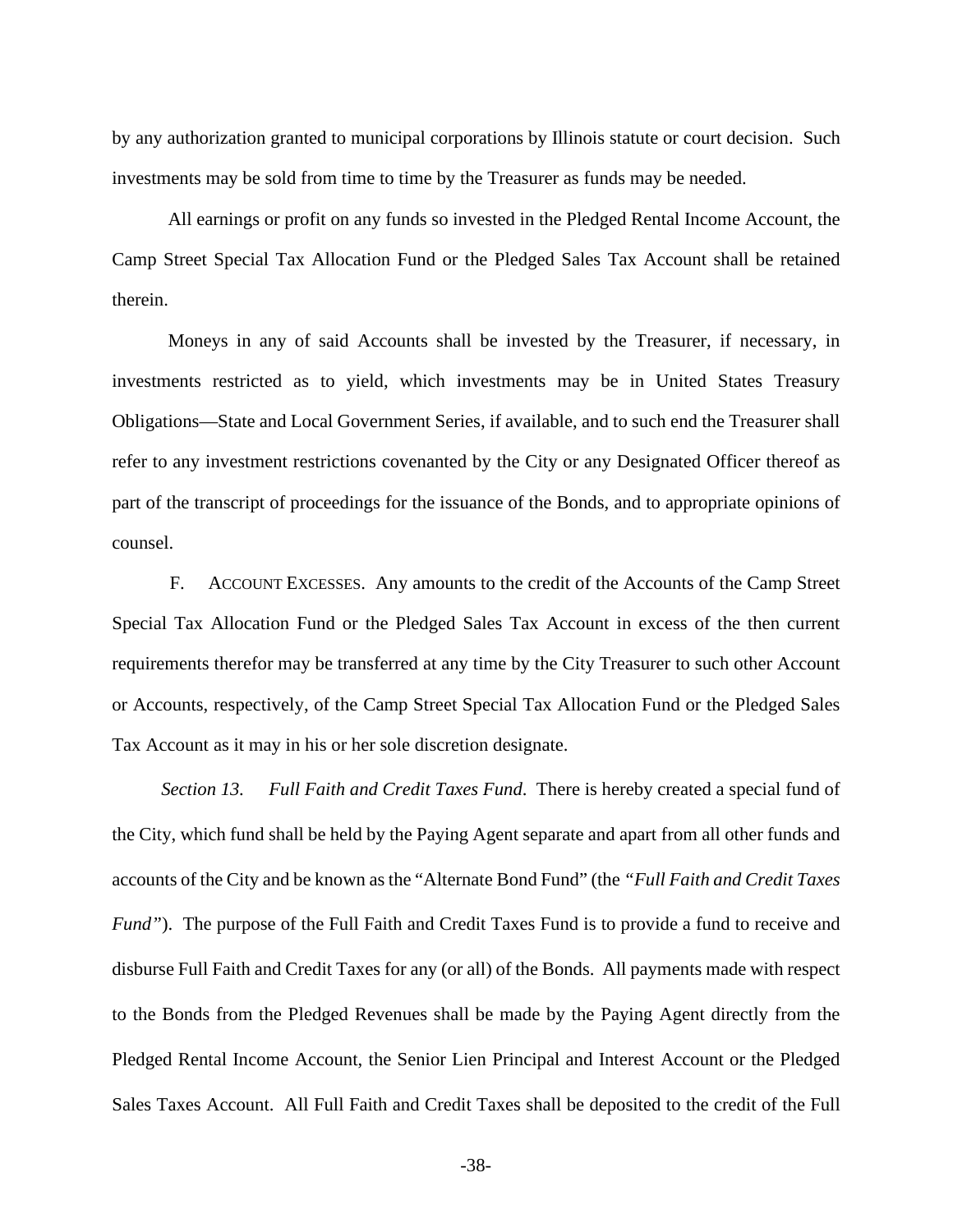Faith and Credit Taxes Fund. The Full Faith and Credit Taxes Fund constitutes a trust fund established for the purpose of carrying out the covenants, terms and conditions imposed upon the City by this Ordinance.

Full Faith and Credit Taxes on deposit to the credit of the Full Faith and Credit Taxes Fund shall be fully spent to pay the principal of and interest on the Bonds prior to use of any moneys on deposit in the Pledged Rental Income Account, the Senior Lien Principal and Interest Account or the Pledged Sales Tax Account.

*Section 14. Full Faith and Credit Taxes; Tax Levy*. The Bonds are Alternate Bonds. For the purpose of providing funds to pay the principal of and interest on the Bonds, and as provided in Section 15 of the Reform Act, there is hereby levied upon all of the taxable property within the City, in the years for which any of such Bonds are Outstanding, a direct annual tax for each of the years while such Bonds or any of them are Outstanding, in amounts sufficient for that purpose, and there be and there hereby is levied upon all of the taxable property in the City direct annual taxes in the amounts (not to exceed \$1,644,660 per year) and for the years as shall be provided in the Bond Order (the *"Full Faith and Credit Taxes"*).

Following any extension of Full Faith and Credit Taxes, interest or principal coming due at any time when there are insufficient funds on hand from the Full Faith and Credit Taxes to pay the same shall be paid promptly when due from current funds on hand in advance of the collection of the Full Faith and Credit Taxes herein levied; and when the Full Faith and Credit Taxes shall have been collected, reimbursement shall be made to said funds in the amount so advanced.

*Section 15. Filing with County Clerk.* After this Ordinance becomes effective, a copy hereof, certified by the City Clerk, together with an executed copy of the Bond Order, shall be filed with the County Clerk. The County Clerk shall in and for each of the years required ascertain the rate percent required to produce the aggregate Full Faith and Credit Taxes hereinbefore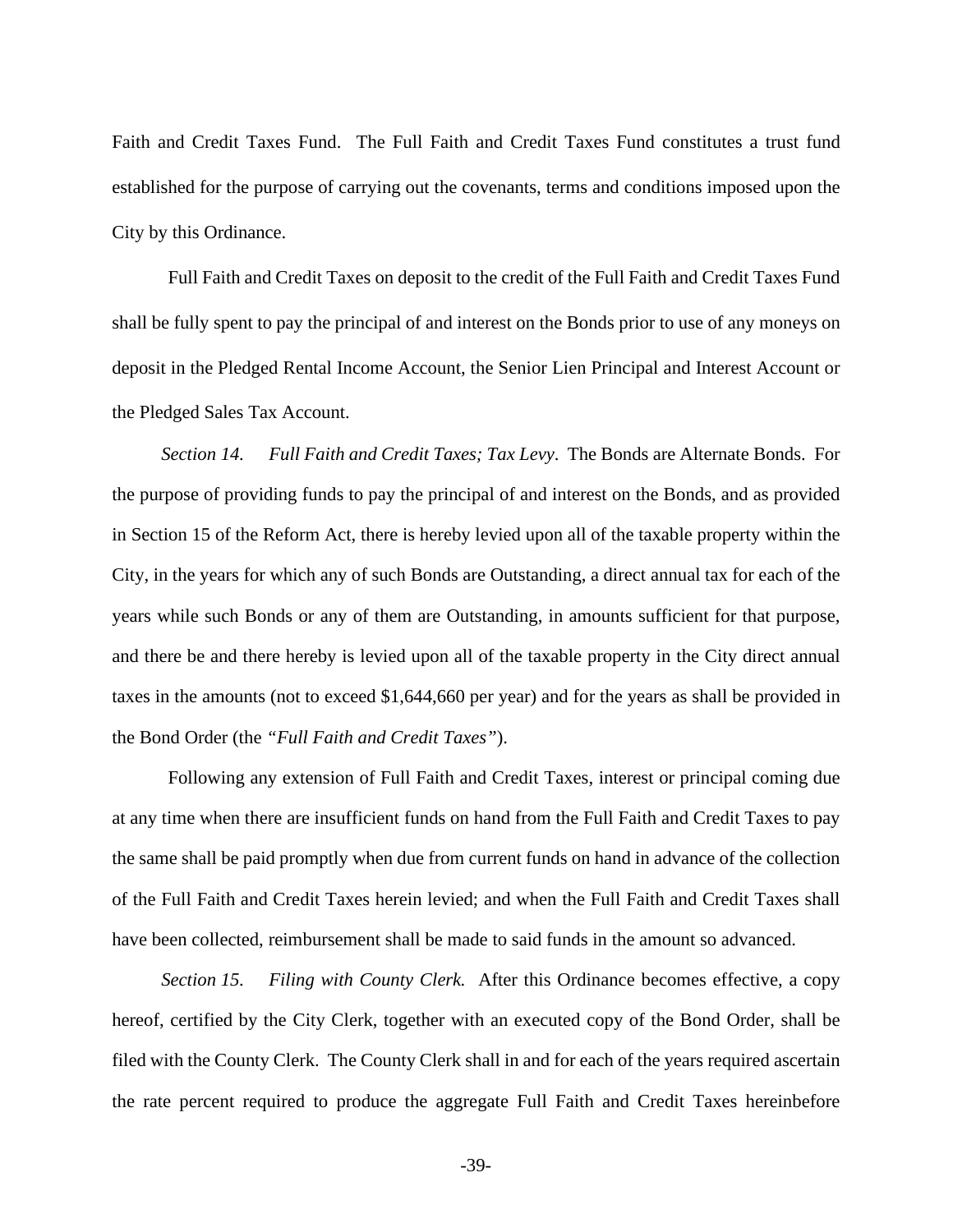provided to be levied in each of said years as set forth in the Bond Order; and the County Clerk shall extend the same for collection on the tax books in connection with other taxes levied in said years in and by the City for general corporate purposes of the City; and in said years the Full Faith and Credit Taxes shall be levied and collected by and for and on behalf of the City in like manner as taxes for general corporate purposes of the City for said years are levied and collected, and in addition to and in excess of all other taxes. The Full Faith and Credit Taxes are hereby irrevocably pledged to and shall be used only for the purpose of paying principal of and interest on the Bonds.

*Section 16. Abatement of Full Faith and Credit Taxes*. Not earlier than January 2 and not later than the last date in any Tax Year that the County Clerk will accept the filing of an ordinance levying a tax to be extended for such Tax Year for the payment of principal of and interest on general obligation bonds, the City Treasurer shall determine (i) the amounts on deposit in and to the credit of the Pledged Rental Income Account, the Camp Street Special Tax Allocation Fund, and/or the Pledged Sales Tax Account, and available to pay the Principal Requirement and the Interest Requirement for which the Full Faith and Credit Taxes have been levied for such Tax Year and (ii) the amount of any additional monies reasonably anticipated to be transferred to the Pledged Rental Income Account, the Camp Street Special Tax Allocation Fund (including, specifically, the Subordinated West Washington Street Incremental Property Taxes), and/or the Pledged Sales Tax Account, by proper proceedings of the Corporate Authorities. The City Treasurer shall set forth the aggregate amount of funds which are on deposit in the Pledged Rental Income Account, the Camp Street Special Tax Allocation Fund, and/or the Pledges Sales Tax Account, and which are available for the purpose of abating the Full Faith and Credit Taxes to be extended during that Tax Year. By proper proceedings the Corporate Authorities shall direct the abatement of the Full Faith and Credit Taxes for that Tax Year by the aggregate amounts available and on deposit in the Pledged Rental Income Account, the Senior Lien Principal and Interest Account, and/or the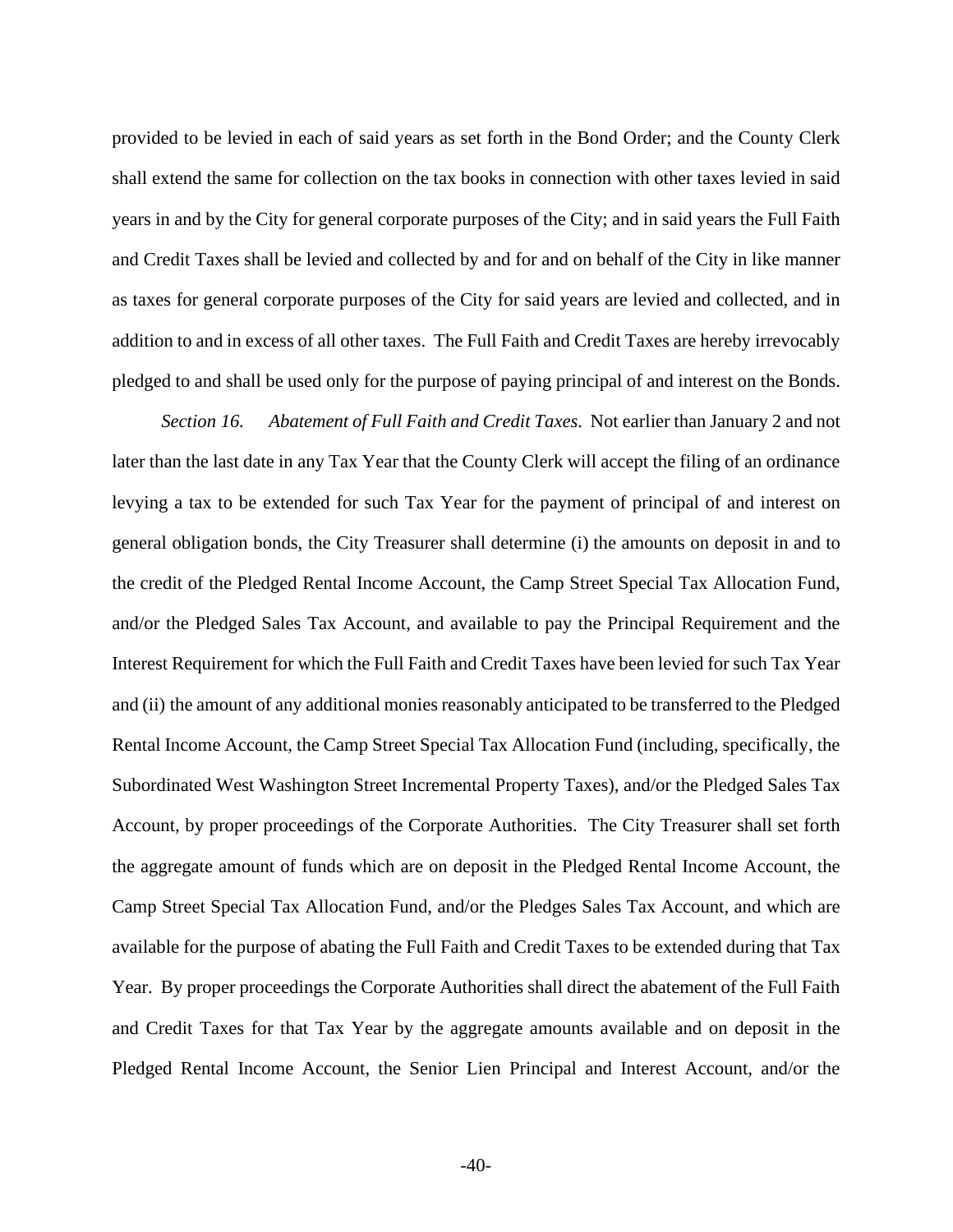Pledged Sales Tax Account, as evidenced by such determination. *The City hereby expressly covenants and agrees that Pledged Incremental Property Taxes shall not be used to abate any Full Faith and Credit Taxes levied to pay any portion of the Bonds issued to pay costs other than eligible redevelopment project costs as provided in the TIF Act.*

*Section 17. General Covenants*. The City covenants and agrees with the registered owners of the Bonds, so long as any Bonds remain Outstanding, as follows:

A. The City pledges the Pledged Revenues to the payment of the Bonds, and the Corporate Authorities covenant and agree to provide for, collect and apply Pledged Revenues to the payment of the Bonds payable from such Pledged Revenues as hereinabove provided and the provision of not less than an additional .25 times debt service. The determination of the sufficiency of the Pledged Revenues pursuant to this subsection (A) shall be supported by reference to the Audit, and the reference to and acceptance of the Audit by the Corporate Authorities shall be conclusive evidence that the conditions of Section 15 of the Reform Act have been met.

B. The City will punctually pay or cause to be paid from the Full Faith and Credit Taxes Fund, the Pledged Rental Income Account, the Senior Lien Principal and Interest Account, and the Pledged Sales Tax Account (being, collectively, the *"Bond Fund"*), the principal of and interest on the Bonds in strict conformity with the terms of the Bonds and this Ordinance, and it will faithfully observe and perform all of the conditions, covenants and requirements thereof and hereof.

C. The City will pay and discharge, or cause to be paid and discharged, from the Bond Fund any and all lawful claims which, if unpaid, might become a lien or charge upon the Pledged Moneys, or any part thereof, or upon any funds in the hands of the Paying Agent, or which might impair the security of the Bonds. Nothing herein contained shall

-41-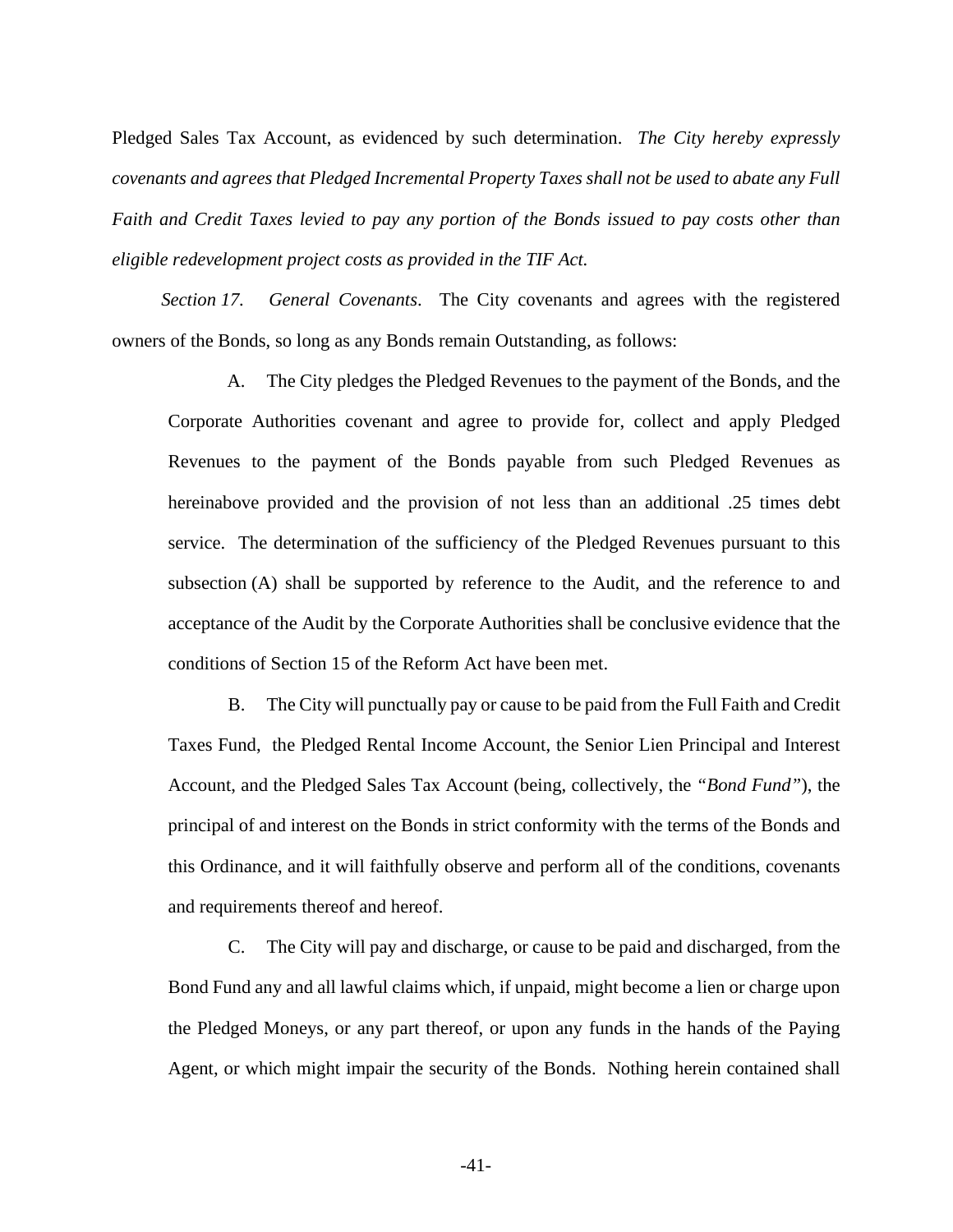require the City to make any such payment so long as the City in good faith shall contest the validity of said claims.

D. The City will keep, or cause to be kept, proper books of record and accounts, separate from all other records and accounts of the City, in which complete and correct entries shall be made of all transactions relating to the Pledged Moneys and the Bond Fund.

E. The City will preserve and protect the security of the Bonds and the rights of the registered owners of the Bonds and will warrant and defend their rights against all claims and demands of all persons. From and after the sale and delivery of any of the Bonds by the City, the Bonds shall be incontestable by the City.

F. The City will adopt, make, execute and deliver any and all such further ordinances, resolutions, instruments and assurances as may be reasonably necessary or proper to carry out the intention of, or to facilitate the performance of, this Ordinance, and for the better assuring and confirming unto the registered owners of the Bonds of the rights and benefits provided in this Ordinance.

G. As long as any Bonds are Outstanding, the City will continue to deposit and apply the Pledged Revenues and, if applicable, the Full Faith and Credit Taxes as provided herein. The City covenants and agrees with the purchasers of the Bonds and with the registered owners thereof that so long as any Bonds remain Outstanding, the City will take no action or fail to take any action which in any way would adversely affect the ability of the City to levy the Full Faith and Credit Taxes and to collect and to segregate the Pledged Moneys. The City and its officers will comply with all present and future applicable laws in order to assure that the Full Faith and Credit Taxes can be levied and extended and that the Pledged Revenues and the Full Faith and Credit Taxes may be collected and deposited into the respective Bond Fund as provided herein.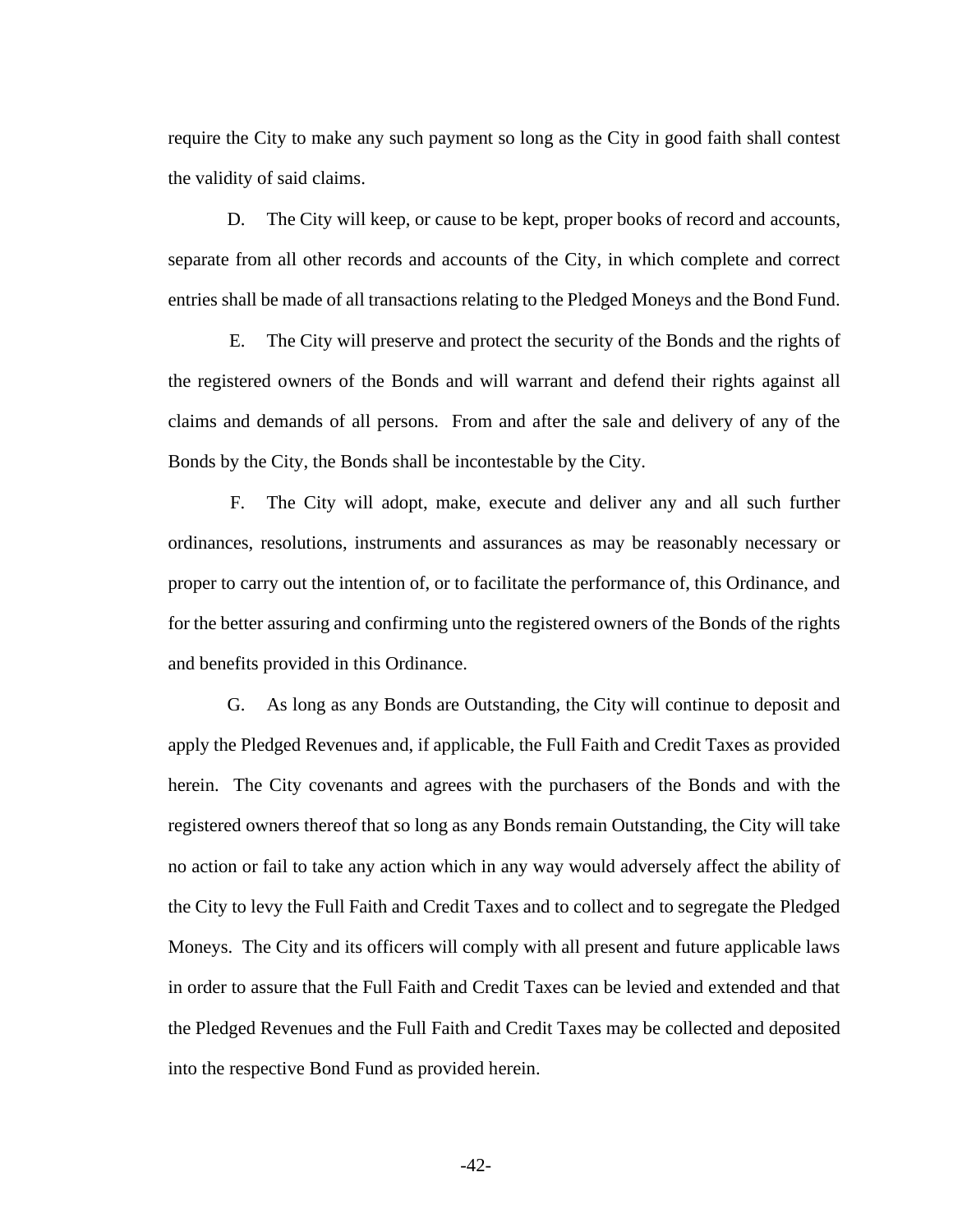H. The Outstanding Bonds shall be and forever remain until paid or defeased the general obligation of the City, for the payment of which its full faith and credit are pledged, and shall be payable, in addition to from the Pledged Revenues, as herein provided, from the levy of the Full Faith and Credit Taxes as provided in the Reform Act.

*Section 18. Additional Bonds*. The City reserves the right to issue Additional Bonds from time to time payable from the Pledged Revenues, or from any portion of the Pledged Revenues, and any such Additional Bonds shall share ratably and equally in the Pledged Revenues with the Bonds; *provided, however,* that no Additional Bonds shall be issued except upon compliance with the provisions of the Reform Act as the Reform Act is written at this time.

*Section 19. Defeasance*. The Bonds may be discharged, payment provided for, and the City's liability terminated as follows:

(a) *Discharge of Indebtedness*. If (i) the City shall pay or cause to be paid to the registered owners of the Bonds the principal, premium, if any, and interest to become due thereon at the times and in the manner stipulated therein and herein, (ii) all fees and expenses of the Bond Registrar shall have been paid, and (iii) the City shall keep, perform and observe all and singular the covenants and promises in the Bonds and in this Ordinance expressed as to be kept, performed and observed by it or on its part, then these presents and the rights hereby granted shall cease, determine and be void. If the City shall pay or cause to be paid to the registered owners of all Outstanding Bonds, or of a particular maturity of the Bonds, the principal, premium, if any, and interest to become due thereon at the times and in the manner stipulated therein and herein, such Bonds shall cease to be entitled to any lien, benefit or security under this Ordinance, and all covenants, agreements and obligations of the City to the holders of such Bonds shall thereupon cease, terminate and become void and discharged and satisfied.

(b) *Provision for Payment*. Bonds for the payment or redemption of which sufficient monies or sufficient Government Securities shall have been deposited with the Bond Registrar (whether upon or prior to the maturity or the redemption date of such Bonds) or similar institution having trust powers shall be deemed to be paid within the meaning of this Ordinance and no longer outstanding under this Ordinance; *provided, however,* that if such Bonds are to be redeemed prior to the maturity thereof, notice of such redemption shall have been duly given as provided in this Ordinance or arrangements satisfactory to the Bond Registrar shall have been made for the giving thereof. Government Securities shall be considered sufficient only if said investments are not redeemable prior to maturity at the option of the issuer and mature and bear interest in such amounts and at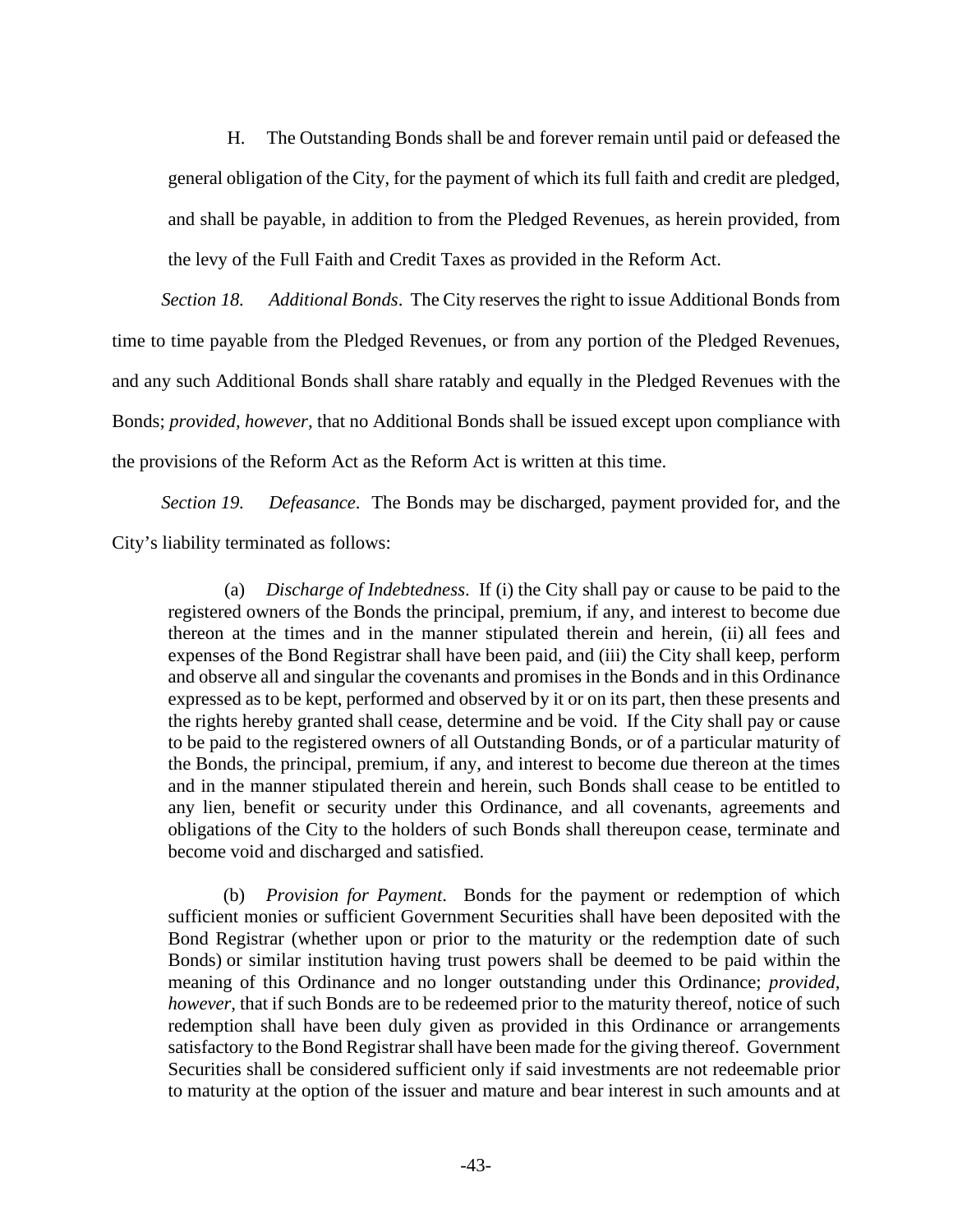such times as will assure sufficient cash to pay currently maturing interest and to pay principal and redemption premiums if any when due on the Bonds.

The City may at any time surrender to the Bond Registrar for cancellation by it any Bonds previously authenticated and delivered hereunder, which the City may have acquired in any manner whatsoever, and such Bonds, upon such surrender and cancellation, shall be deemed to be paid and retired.

(c) *Termination of City's Liability*. Upon the discharge of indebtedness under paragraph (a) hereof, or upon the deposit with the Bond Registrar or similar institution having trust powers of sufficient money and Government Securities (such sufficiency being determined as provided in paragraph (b) hereof) for the retirement of any particular Bond or Bonds, all liability of the City in respect of such Bond or Bonds shall cease, determine and be completely discharged and the holders thereof shall thereafter be entitled only to payment out of the money and the proceeds of the Government Securities deposited with the Bond Registrar or similar institution as aforesaid for their payment.

*Section 20. Sale of the Bonds*. Any two or more of the Designated Officers are hereby authorized to sell all or any portion of the Bonds to the Purchaser on such terms as they may deem to be in the best interests of the City, *provided* that the terms and parameters of this Ordinance shall be satisfied in full. The Bonds or any portion thereof may be sold as the Designated Officers shall determine that the proceeds of such sales are needed. Nothing contained in this Ordinance shall limit the sale of the Bonds or any maturity or maturities thereof at a price or prices in excess of the principal amount thereof.

Subsequent to such sale, the Designated Officers shall file in the office of the City Clerk the Bond Order directed to the Corporate Authorities identifying the terms of the sale, the amount of the Bonds being sold, the dated date of the Bonds sold, the aggregate principal amount of Bonds sold, the principal amount of Bonds maturing and mandatorily redeemable in each year, the optional redemption provisions applicable to the Bonds, the interest rate or rates on the Bonds, and the information regarding the title of the Bonds, and thereafter the Bonds so sold shall be duly prepared and executed in the form and manner provided herein and delivered to the Purchaser in accordance with the terms of sale.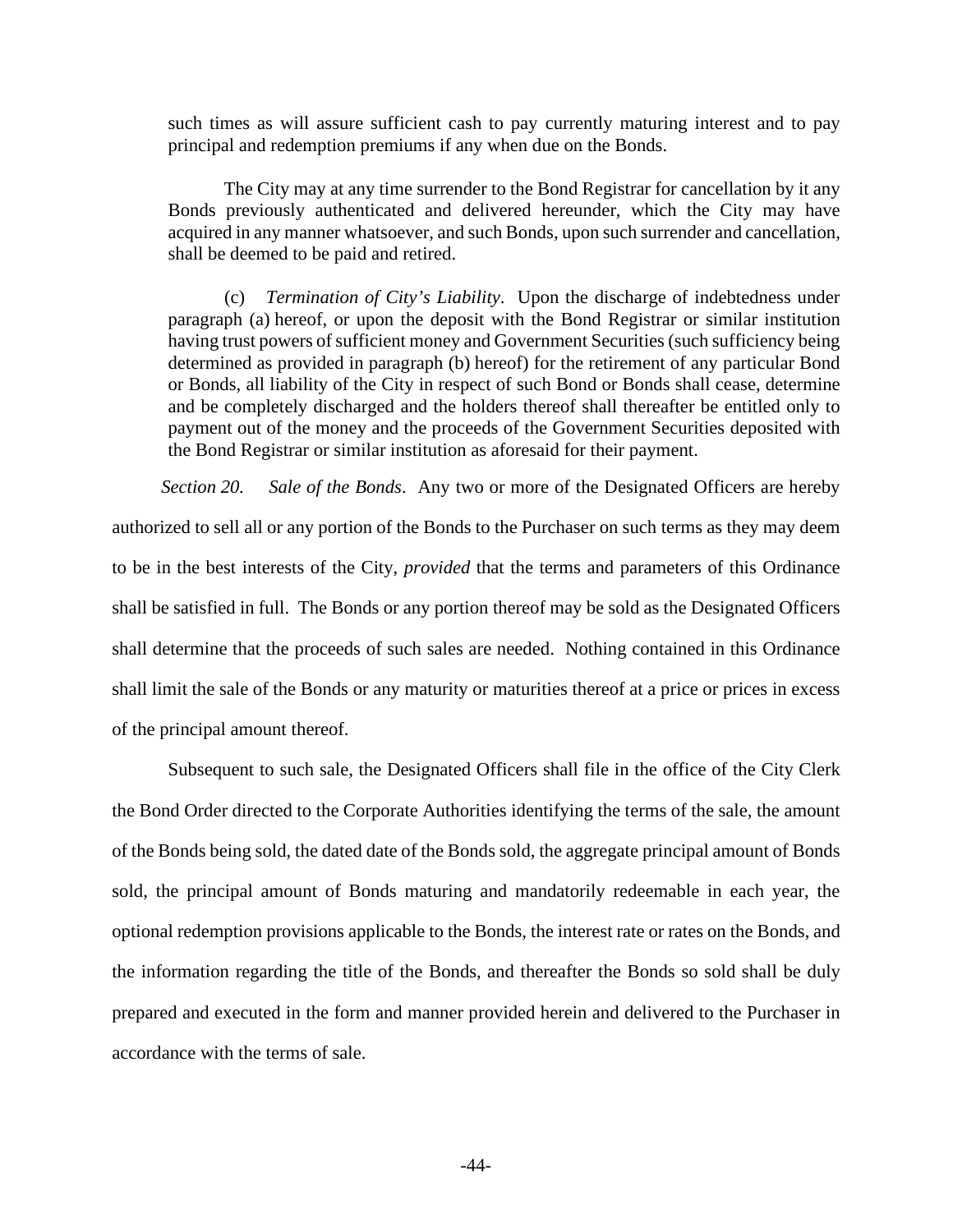Any Designated Officer and such other officers of the City as may be necessary are hereby authorized to execute such other documents, as may be necessary to effectuate the issuance and delivery of the Bonds, including but not limited to:

(a) a Contract of Purchase by and between the City and the Purchaser (the *"Purchase Contract"*), which form shall be acceptable to the Designated Officers and as customarily entered into by the City; and

(b) such other closing certifications and documents as are customary in financings such as the Bonds;

and execution thereof by such officers is hereby deemed conclusive evidence of approval thereof with such changes, additions, insertions, omissions or deletions as such officers may determine, with no further official action of or direction by the Corporate Authorities. Prior to the execution and delivery of the Purchase Contract, the Designated Officers shall find and determine that no person holding any office of the City, either by election or appointment, is in any manner financially interested directly in his own name or indirectly in the name of any other person, association, trust or corporation, in the Purchase Contract.

Prior to the sale of the Bonds, any of the Designated Officers is hereby authorized to approve and execute a commitment for the purchase of a Municipal Bond Insurance Policy (as hereinafter defined), to further secure the Bonds.

In the Bond Order, the Designated Officers shall find and determine that (i) the Bonds have been sold at such price and bear interest at such rates that either the true interest cost (yield) or the net interest rate received upon the sale of the Bonds does not exceed the maximum rate otherwise authorized by Applicable Law, (ii) the net present value debt service savings to the City as a result of the issuance of the Bonds and the refunding of the Refunded Bonds is not less than 3.00% of the principal amount of the Refunded Bonds and (iii) the Refunding Conditions have been met.

The preparation, use and distribution of offering materials, which may include a preliminary official statement and an official statement relating to each sale and issuance of the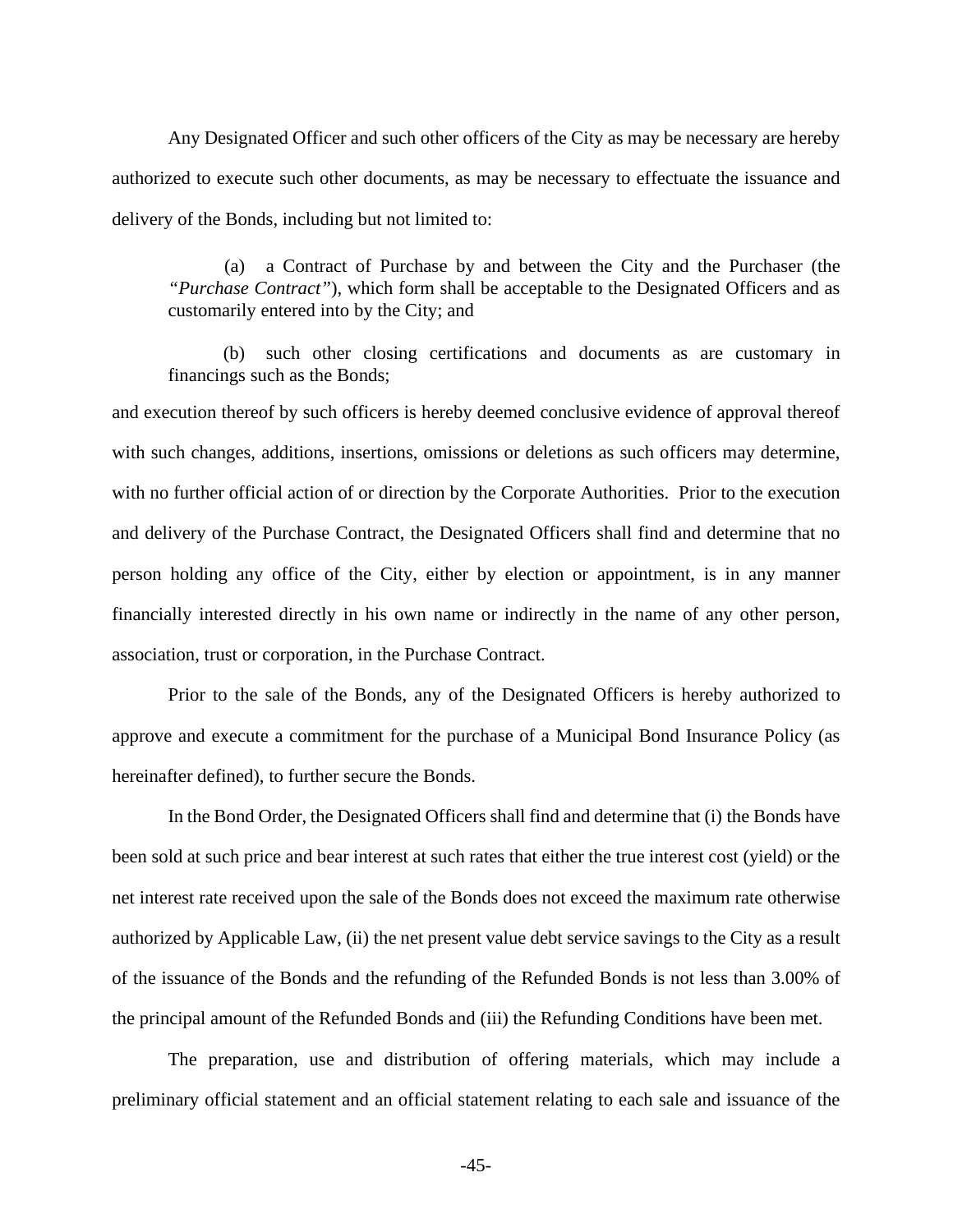Bonds are hereby ratified and approved. The Designated Officers are each hereby authorized to execute and deliver an official statement relating to each sale and issuance of the Bonds on behalf of the City. Any preliminary official statement and official statement herein authorized shall be in substantially the forms previously used for general obligation financings of the City with appropriate revisions to reflect the terms and provisions of the Bonds and to describe accurately the current condition of the City and the parties to the financing.

*Section 21. Use of Proceeds.* The proceeds received from the sale of the Bonds shall be used as follows:

A. Accrued interest and capitalized interest in the amount and for the period as specified in the Bond Order, shall be credited to such fund or account as may be provided in the Bond Order and be applied to pay first interest due on the Bonds.

B. The amount necessary of the proceeds of the Bonds shall be deposited into a separate fund, hereby created, designated the *"Expense Fund"* to be used to pay expenses of issuance of Bonds. Disbursements from such fund shall be made (A) directly by the Purchaser on the date of delivery of the Bonds or (B) from time to time by the Treasurer of the City, without further action of the Corporate Authorities. Any excess in said fund shall be deposited into the Bond Fund.

C. The amount necessary from the proceeds of the Bonds, together with such money in the bond fund for the Series 2014 Bonds as may be advisable for the purpose, shall be used to provide for the Refunding pursuant to the provisions of an escrow (the *"Escrow Agreement"*) to be entered into between the City and Amalgamated Bank of Chicago, Chicago, Illinois, as escrow agent (or such other bank named therein, the *"Escrow Agent"*), in substantially the form attached hereto as *Exhibit A* and made a part hereof by this reference, or with such changes therein as shall be approved by the officers of the City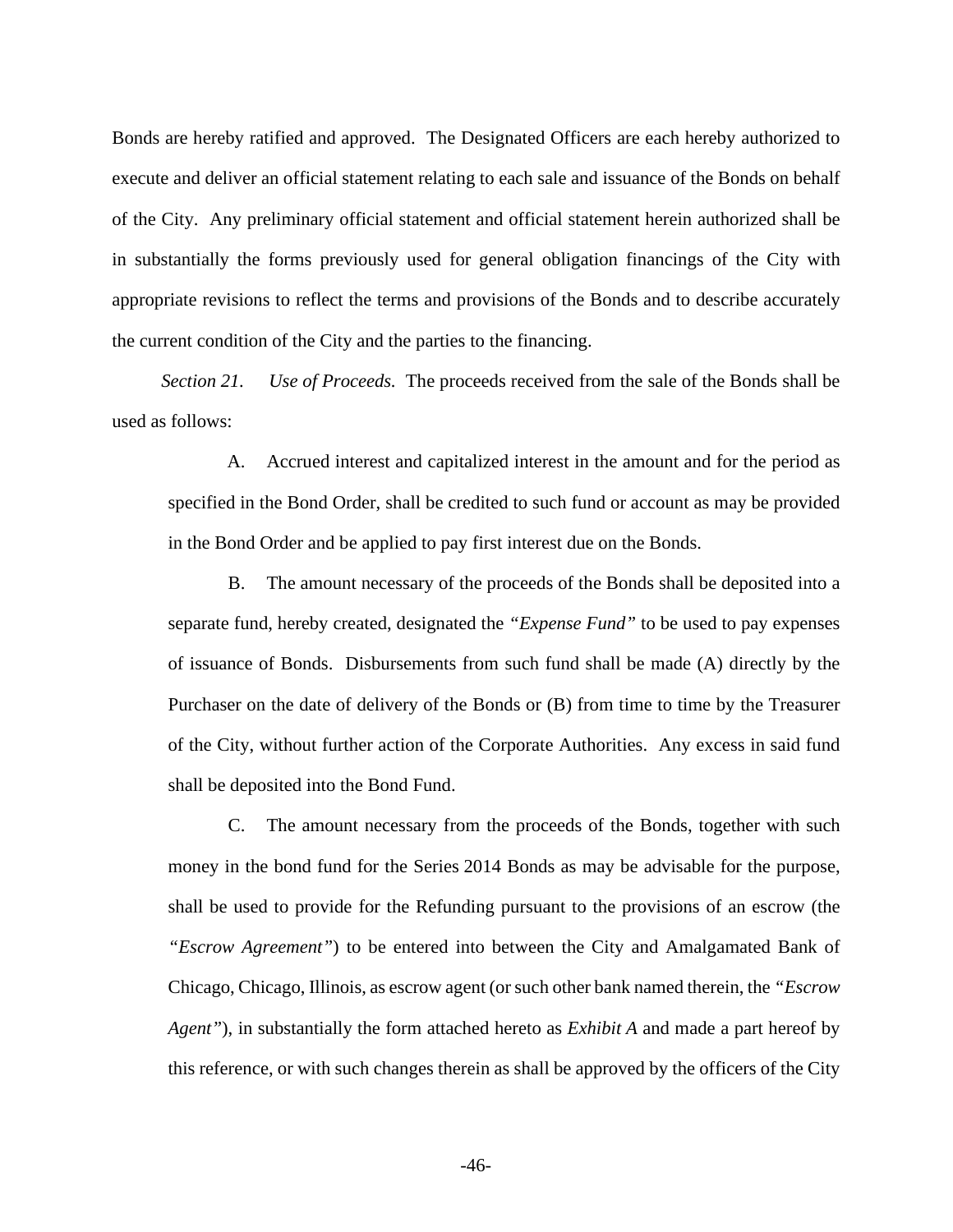executing the Escrow Agreement, such execution to constitute evidence of the approval of such changes, for the purpose of paying the principal of and interest on the Refunded Bonds when due and upon redemption prior to maturity. The Corporate Authorities approve the form, terms and provisions of the Escrow Agreement and directs the Mayor and Clerk to execute, attest and deliver the Escrow Agreement in the name and on behalf of the City. Amounts in the escrow may be used to purchase direct obligations of or obligations guaranteed by the full faith and credit of the United States of America (the *"Government Securities"*) to provide for the payment of the principal of and interest on the Refunded Bonds when due and upon redemption prior to maturity. The Escrow Agent, the Purchaser and any bidding agent to be named in the Bond Order are each hereby authorized to act as agent for the City in the purchase of the Government Securities. Subject only to the delivery of the Bonds and the necessary deposit into the Escrow Agreement, such of the Refunded Bonds as are identified in the Bond Order as the Refunded Bonds are hereby determined to be Refunded Bonds and are called for redemption at their earliest possible call dates set forth in the Bond Order, and with the appropriate notice to be given as set forth authorizing the bond ordinance for the Series 2014 Bonds.

*Section 22. Bond Registrar Covenants*. If requested by the Bond Registrar, the Designated Officers are authorized to execute a Bond Registrar's agreement by and between the City and the Bond Registrar with respect to the obligations and duties of the Bond Registrar hereunder. Such duties shall include the following:

(a) to act as bond registrar, authenticating agent, paying agent and transfer agent as provided herein;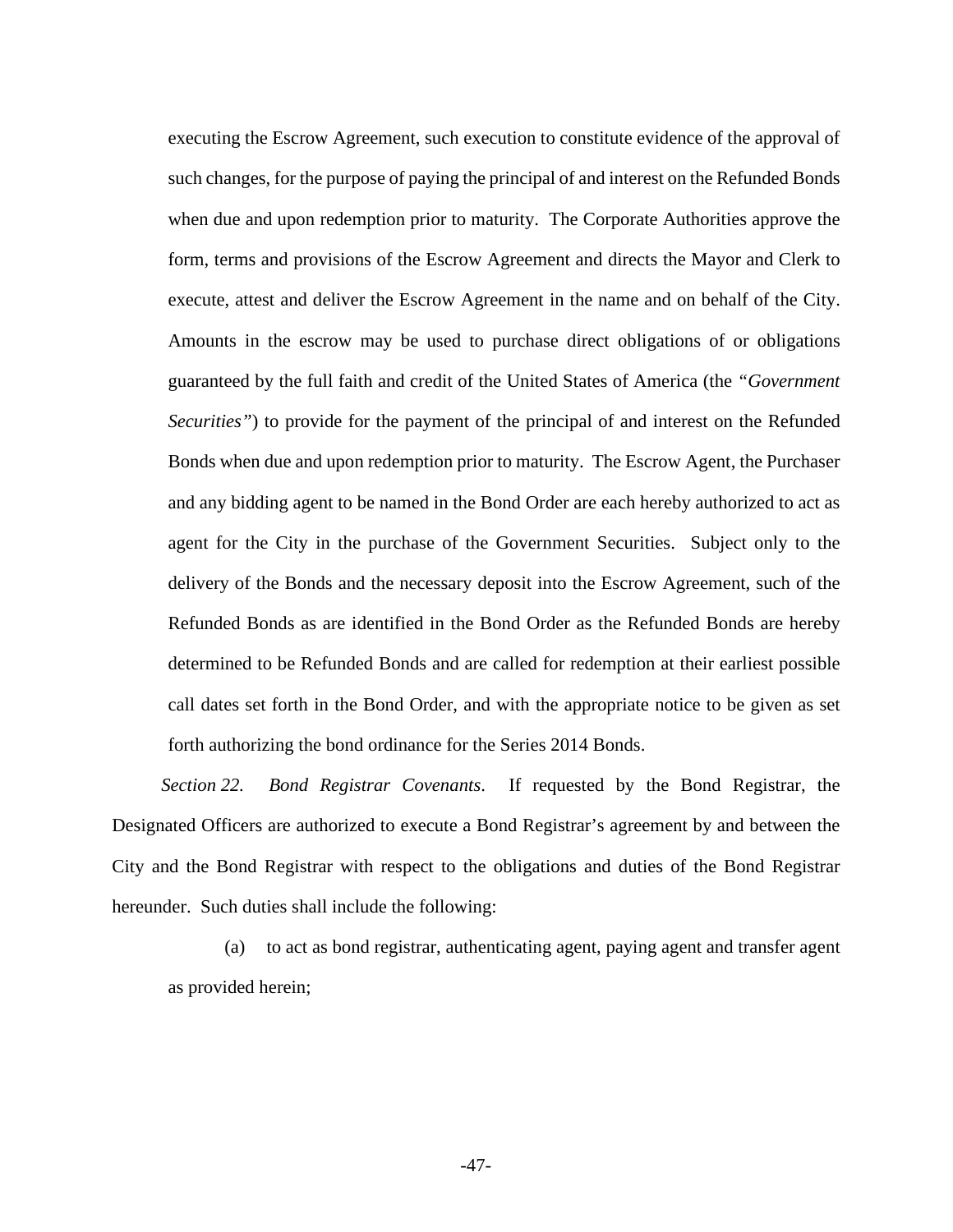(b) to maintain a list of Bondholders as set forth herein and to furnish such list to the City upon request, but otherwise to keep such list confidential to the extent permitted by law;

(c) to give notice, if any, of redemption of Bonds as provided herein;

(d) to cancel and/or destroy Bonds which have been paid at maturity or upon earlier redemption or submitted for exchange or transfer;

(e) to furnish the City at least annually a certificate with respect to Bonds cancelled and/or destroyed; and

(f) to furnish the City at least annually an audit confirmation of Bonds paid, Outstanding Bonds and payments made with respect to interest on the Bonds.

The City Clerk is hereby directed to file a certified copy of this Ordinance with the Bond Registrar.

The City covenants with respect to the Bond Registrar, and the Bond Registrar further covenants and agrees as follows:

A. The City shall at all times retain a Bond Registrar with respect to the Bonds; it will maintain at the designated office(s) of such Bond Registrar a place or places where Bonds may be presented for payment, registration, transfer or exchange; and it will require that the Bond Registrar properly maintain the Bond Register and perform the other duties and obligations imposed upon it by this Ordinance in a manner consistent with the standards, customs and practices of the municipal securities industry.

B. The Bond Registrar shall signify its acceptance of the duties and obligations imposed upon it by this Ordinance by executing the certificate of authentication on any Bond, and by such execution the Bond Registrar shall be deemed to have certified to the City that it has all requisite power to accept and has accepted such duties and obligations

-48-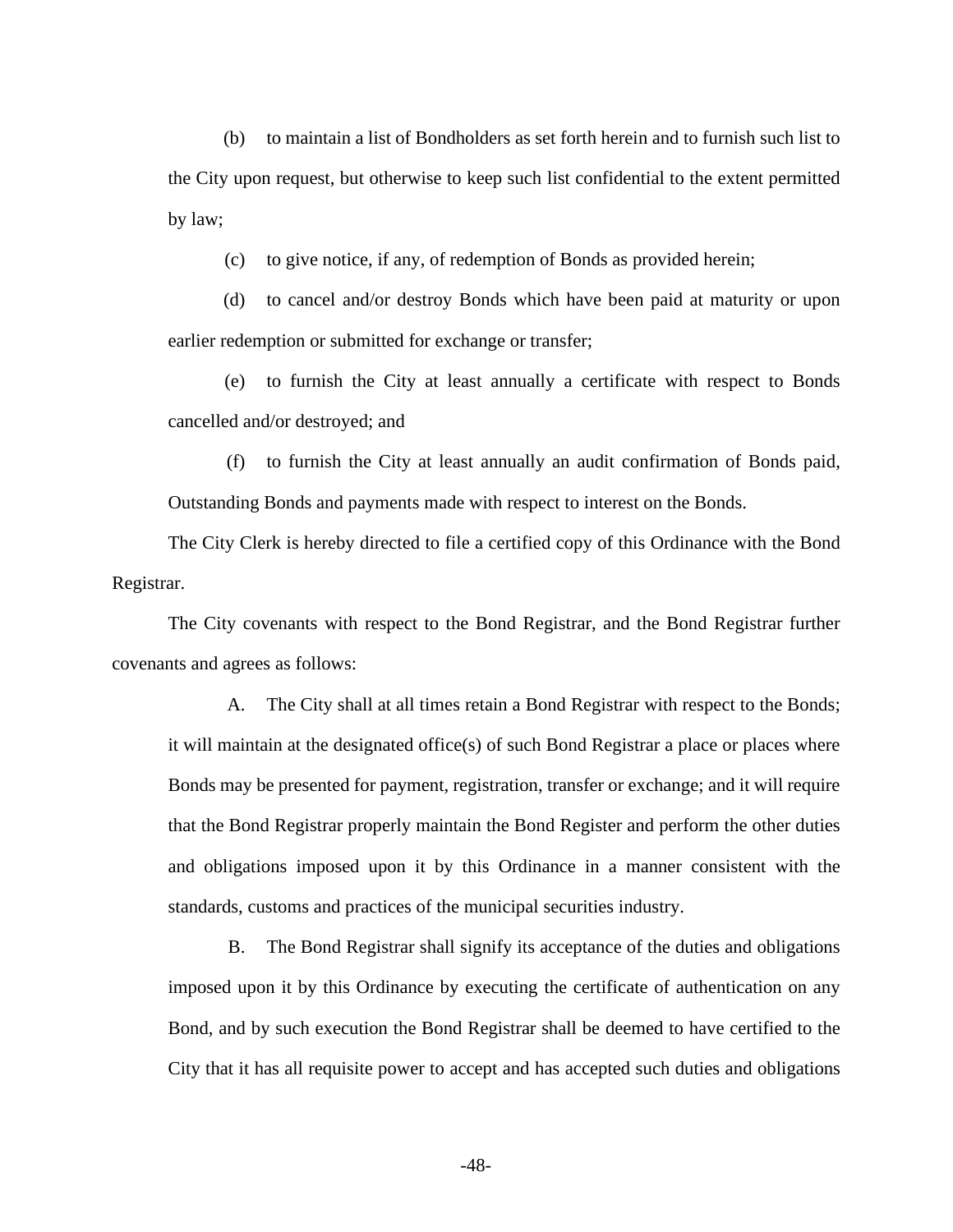not only with respect to the Bond so authenticated but with respect to all the Bonds. Any Bond Registrar shall be the agent of the City and shall not be liable in connection with the performance of its duties except for its own negligence or willful wrongdoing. Any Bond Registrar shall, however, be responsible for any representation in its certificate of authentication on Bonds.

C. The City may remove the Bond Registrar at any time. In case at any time the Bond Registrar shall resign, shall be removed, shall become incapable of acting, or shall be adjudicated a bankrupt or insolvent, or if a receiver, liquidator, or conservator of the Bond Registrar or of the property thereof shall be appointed, or if any public officer shall take charge or control of the Bond Registrar or of the property or affairs thereof, the City covenants and agrees that it will thereupon appoint a successor Bond Registrar. The City shall give notice of any such appointment made by it to each registered owner of any Bond within twenty days after such appointment in the same manner, or as nearly the same as may be practicable, as for a redemption of Bonds. Any Bond Registrar appointed under the provisions of this Section shall be a bank, trust company, or national banking association maintaining its designated corporate trust office in Illinois and having capital and surplus and undivided profits in excess of \$50,000,000.

*Section 23. This Ordinance a Contract*. The provisions of this Ordinance shall constitute a contract between the City and the registered owners of the Bonds, each in accordance with terms hereof; and no changes, additions or alterations of any kind shall be made hereto.

*Section 24. Supplemental Ordinances*. The rights and obligations of the City and of the owners of Outstanding Bonds may from time to time be modified or amended by a supplemental ordinance adopted by the Corporate Authorities with the written consent of the owners of not less than two-thirds (2/3rds) of the principal amount of all Outstanding Bonds (excluding any of said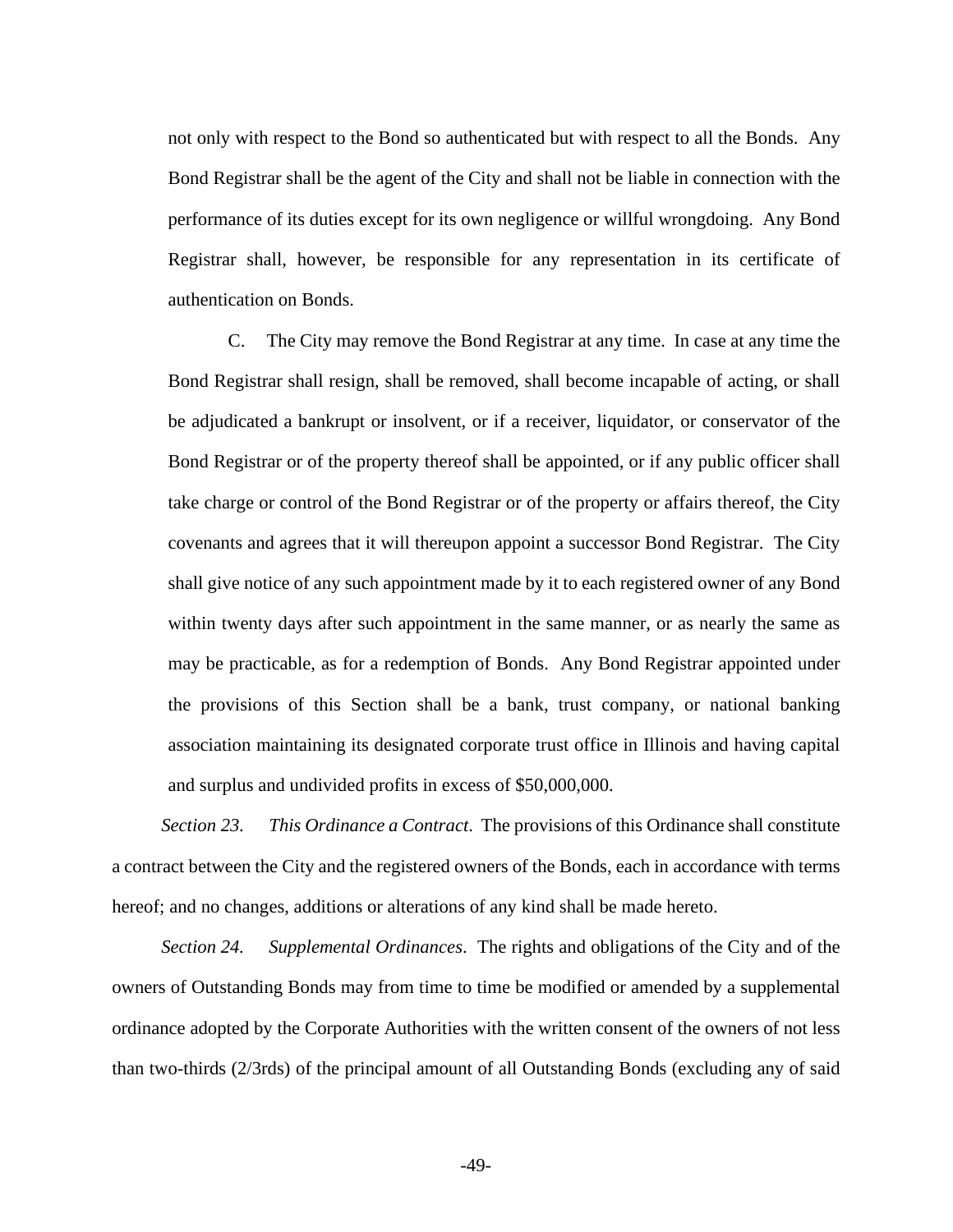Bonds owned by or under the control of the City); *provided, however,* that no such modification or amendment shall extend or change the maturity of or date of redemption prior to maturity, or reduce the interest rate on, or permit the creation of a preference or priority of any Outstanding Bond or Outstanding Bonds over any other Outstanding Bond or Outstanding Bonds, or otherwise alter or impair the obligation of the City to pay the principal of and interest on any of the Outstanding Bonds at the time, place, rate, and in the currency provided therein, or alter or impair the obligations of the City with respect to registration, transfer, exchange or notice of redemption of Bonds, without the express consent of the owners of all the Outstanding Bonds affected; nor shall any such modification or amendment reduce the percentage of the owners of Outstanding Bonds required for the written consent of such modification or amendment without the consent of the owners of all of the Outstanding Bonds.

*Section 25. Continuing Disclosure Undertaking*. The Mayor or City Treasurer is hereby authorized, empowered and directed to execute and deliver a Continuing Disclosure Undertaking (the *"Continuing Disclosure Undertaking"*). When the Continuing Disclosure Undertaking is executed and delivered on behalf of the City as herein provided, the Continuing Disclosure Undertaking will be binding on the City and the officers, employees and agents of the City, and the officers, employees and agents of the City are hereby authorized, empowered and directed to do all such acts and things and to execute all such documents as may be necessary to carry out and comply with the provisions of the Continuing Disclosure Undertaking as executed. Notwithstanding any other provision of this Ordinance, the sole remedy for failure to comply with the Continuing Disclosure Undertaking shall be the ability of the beneficial owner of any Bond to seek mandamus or specific performance by court order to cause the City to comply with its obligations under the Continuing Disclosure Undertaking.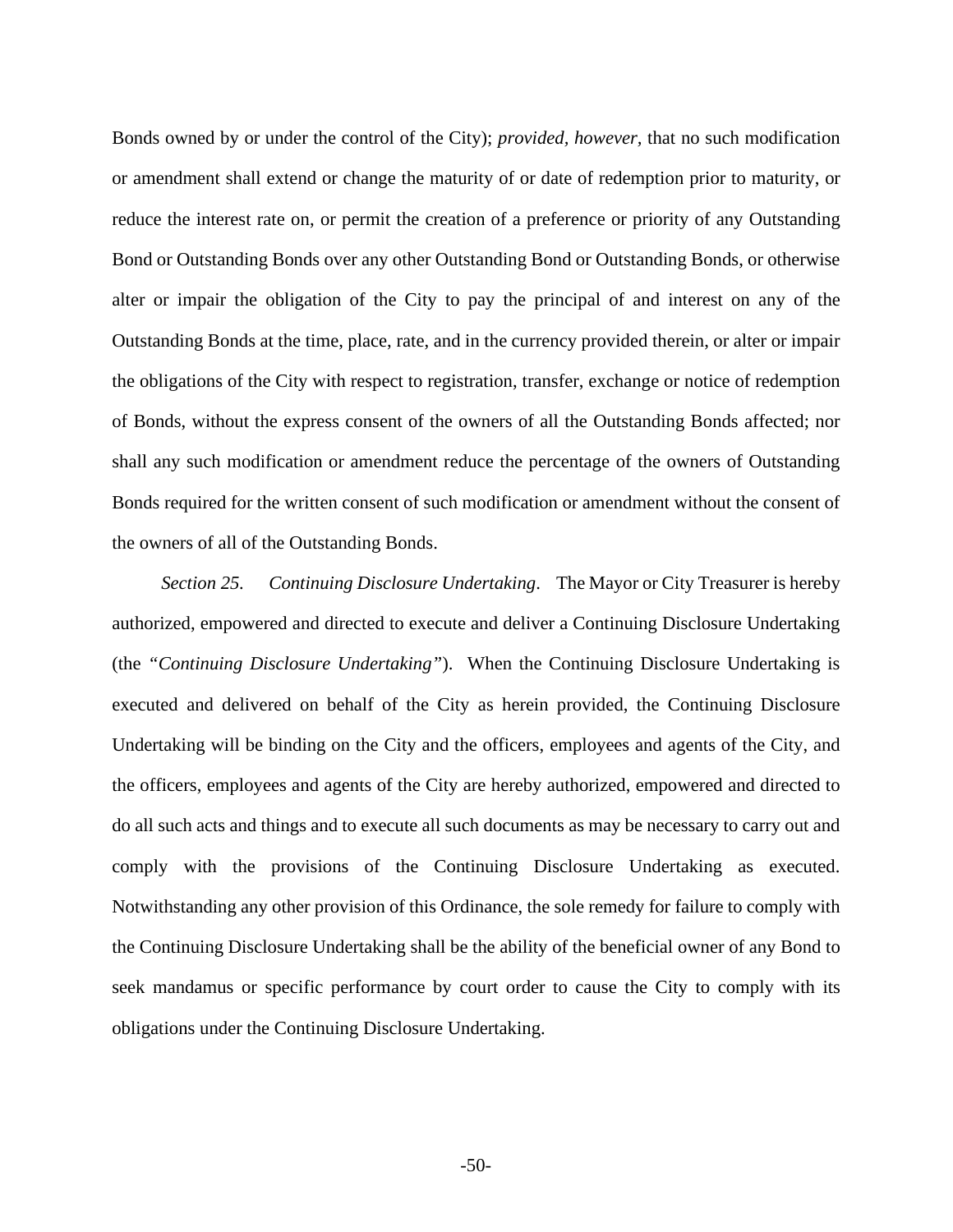*Section 26. Municipal Bond Insurance*. In the event the payment of principal and interest on the Bonds is insured pursuant to a municipal bond insurance policy (the *"Municipal Bond Insurance Policy"*) issued by a bond insurer (the *"Bond Insurer"*), and as long as such Municipal Bond Insurance Policy shall be in full force and effect, the City and the Bond Registrar agree to comply with such usual and reasonable provisions regarding presentment and payment of the Bonds, subrogation of the rights of the Bondholders to the Bond Insurer upon payment of the Bonds by the Bond Insurer, amendment hereof, or other terms, as approved by the Mayor of the City on advice of counsel, his or her approval to constitute full and complete acceptance by the City of such terms and provisions under authority of this Section.

*Section 27. Severability*. If any section, paragraph, clause or provision of this Ordinance shall be held invalid, the invalidity of such section, paragraph, clause or provision shall not affect any of the other provisions of this Ordinance.

*Section 28. Repealer*. All ordinances, resolutions or orders, or parts thereof, in conflict with the provisions of this Ordinance are to the extent of such conflict hereby repealed.

# [REMAINDER OF PAGE INTENTIONALLY LEFT BLANK]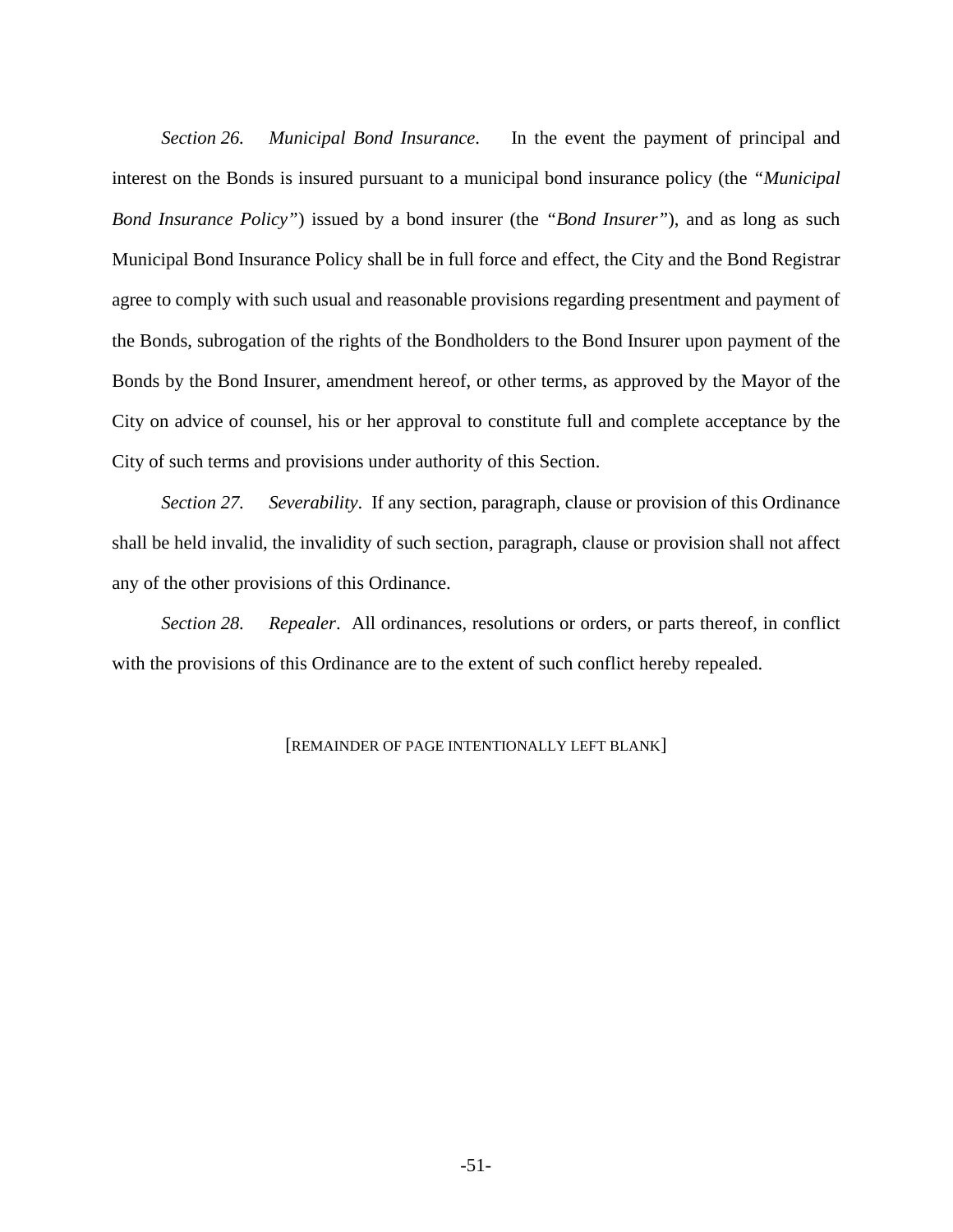*Section 29. Publication; Effective Date*. This Ordinance shall be published once within ten days of adoption in pamphlet form and shall be effective immediately upon its passage and approval.

INTRODUCED by the Corporate Authorities on September 7, 2021.

PASSED by the Corporate Authorities on September 21, 2021.

APPROVED: September 21, 2021.

|                        | Mayor                                                                              |
|------------------------|------------------------------------------------------------------------------------|
| AYES:                  |                                                                                    |
| NAYS:                  |                                                                                    |
| <b>ABSENT:</b>         |                                                                                    |
|                        | RECORDED in the City Records on September 21, 2021.                                |
|                        | Published in pamphlet form by authority of the Corporate Authorities on __________ |
| $2021$ , at ____: P.M. |                                                                                    |
| ATTEST:                |                                                                                    |
|                        |                                                                                    |

City Clerk

\_\_\_\_\_\_\_\_\_\_\_\_\_\_\_\_\_\_\_\_\_\_\_\_\_\_\_\_\_\_

[SEAL]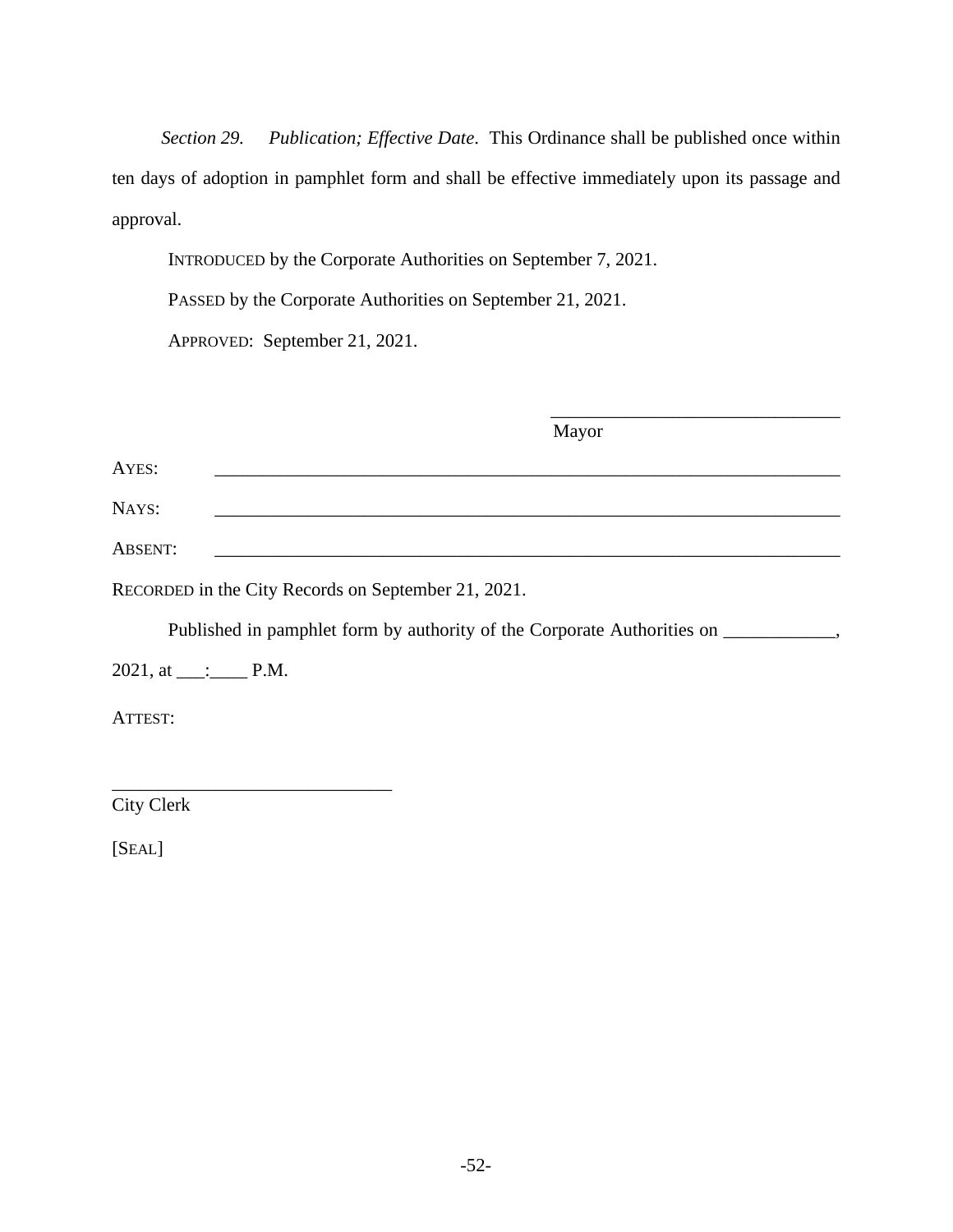# **EXHIBIT A FORM OF ESCROW AGREEMENT**

This Escrow Agreement (this *"Agreement"*), dated as of on the date witnessed hereinbelow, by and between the City of East Peoria, Tazewell County, Illinois (the *"City"*), and Amalgamated Bank of Chicago, a banking corporation having trust powers, organized and operating under the laws of the State of Illinois, located in Chicago, Illinois (the *"Escrow Agent"*), in consideration of the mutual promises and agreements herein set forth:

#### **W I T N E S S E T H:**

# **ARTICLE I**

#### **DEFINITIONS**

The following words and terms used in this Agreement shall have the following meanings unless the context or use clearly indicates another or different meaning:

*Section 1.01. "Bonds"* means the \$ Taxable General Obligation Refunding

Bonds (Alternate Revenue Source), Series 2021D, dated \_\_\_\_\_\_\_\_\_\_\_\_\_, 2021, authorized to be

issued by the Bond Ordinance.

*Section 1.02*. *"Bond Ordinance"* means the ordinance adopted on the 21st day of September, 2021, by the Council entitled:

> AN ORDINANCE authorizing and providing for the issuance of not to exceed \$13,980,000 Taxable General Obligation Refunding Bonds (Alternate Revenue Source), Series 2021D, of the City of East Peoria, Tazewell County, Illinois, for the purpose of refunding certain outstanding alternate revenue bonds of said City, authorizing the execution of a bond order in connection therewith, pledging certain revenues of said City, providing for the imposition of taxes to pay the same, authorizing the execution of an escrow agreement in connection therewith, and authorizing the sale of said bonds to the purchaser thereof.

authorizing the issuance of the Bonds.

*Section 1.03*. *"Council"* means the Council of the City.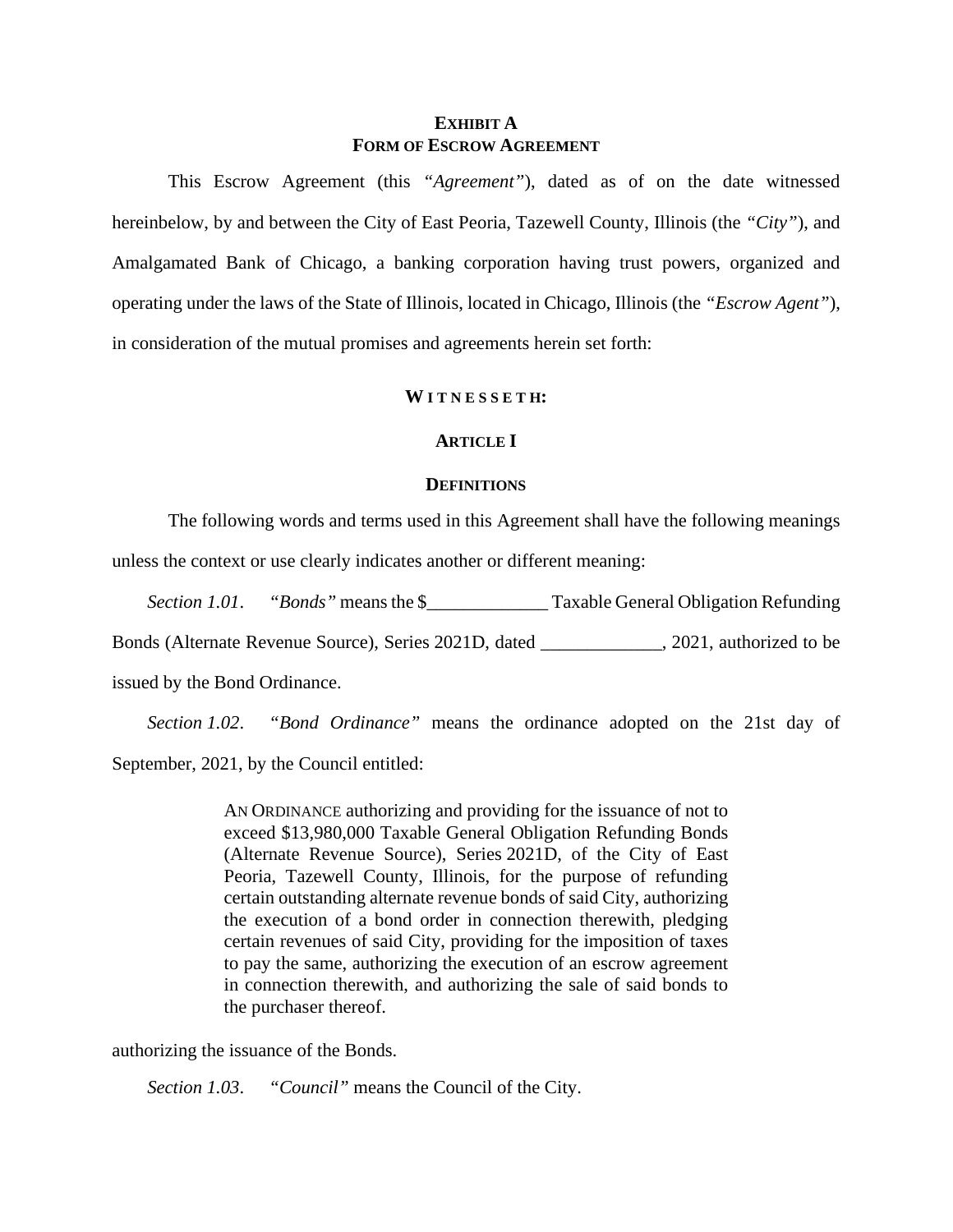*Section 1.04*. *"Escrow Account"* means the trust account established under this Agreement by the deposit of the Government Securities and the beginning cash.

*Section 1.05*. *"Government Securities"* means the non-callable direct obligations of or non-callable obligations guaranteed by the full faith and credit of the United States of America as to principal and interest deposited hereunder as more particularly described in *Exhibit A* to this Agreement and also including any direct obligations purchased pursuant to Section 3.02.

*Section 1.06*. *"Intended Government Securities"* means the Government Securities labeled as such on *Schedule A*.

*Section 1.07*. *"Paying Agent"* means Amalgamated Bank of Chicago, Chicago, Illinois, as

bond registrar and paying agent for the Refunded Bonds, and any successor thereto.

*Section 1.08*. *"Refunded Bonds"* means the outstanding bonds of the City as follows:

\$\_\_\_\_\_\_\_\_\_\_ General Obligation Refunding Bonds (Alternate Revenue Source), Series 2014, dated May 22, 2014, being a portion of the bonds outstanding from an issue in the original principal amount of \$18,570,000, fully registered and without coupons, due on January 1 of the year, in the amount and bearing interest at the rate per annum as follows:

| YEAR OF  | PRINCIPAL     | <b>RATE OF</b>  |
|----------|---------------|-----------------|
| MATURITY | <b>AMOUNT</b> | <b>INTEREST</b> |

*Section 1.09*. *"Treasurer"* means the City Treasurer.

## **ARTICLE II**

# **CREATION OF ESCROW**

*Section 2.01*. The City by the Bond Ordinance has authorized the issue and delivery of the Bonds, proceeds of which, together with certain funds of the City on hand and legally available for such purpose, are to be used to refund the Refunded Bonds by the deposit on demand and to purchase on behalf of the City the Government Securities. Such deposit and securities will provide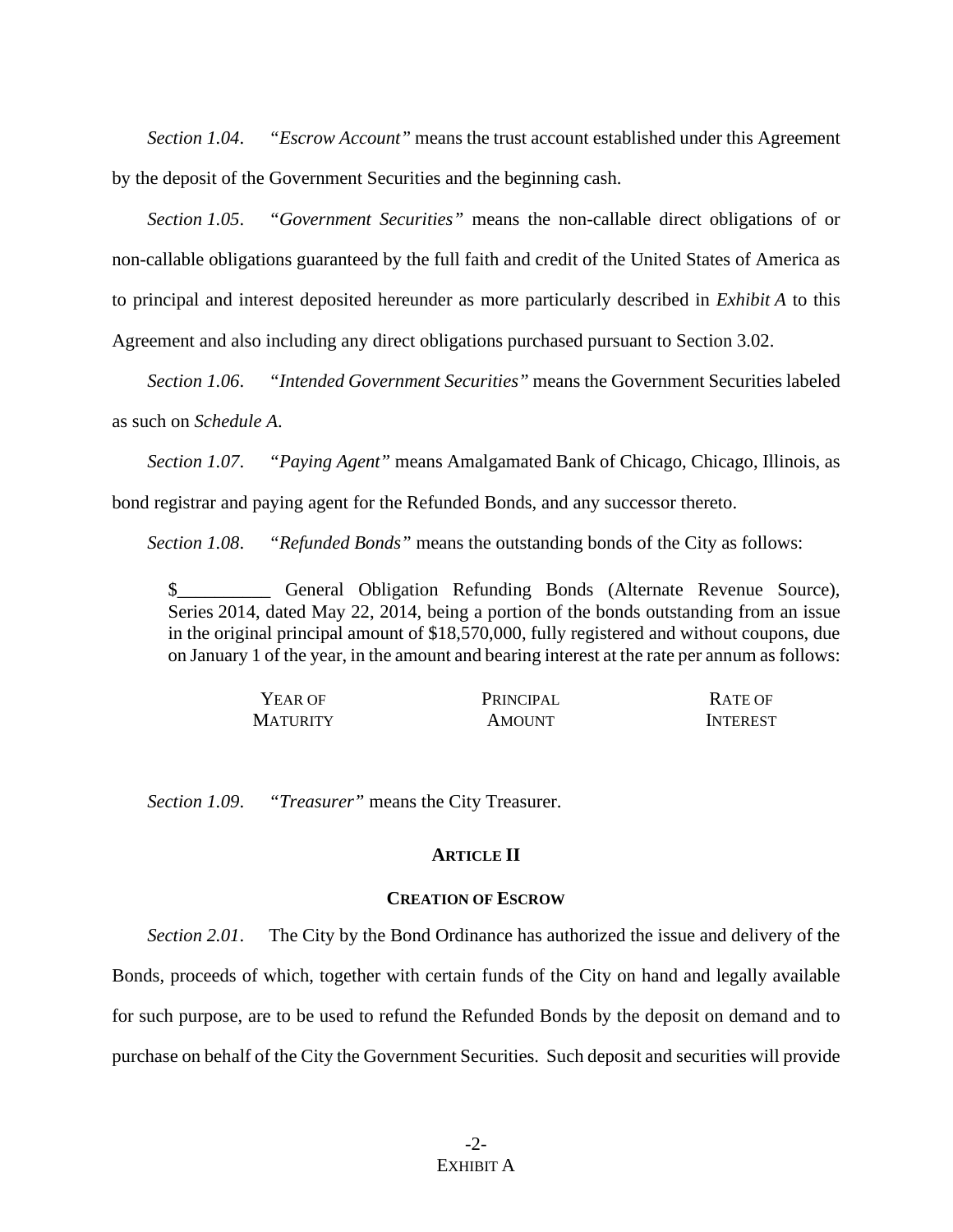all moneys necessary to pay the principal of and interest on the Refunded Bonds when due and upon redemption prior to maturity.

*Section 2.02*. The City deposits \$\_\_\_\_\_\_\_\_\_\_\_\_\_\_ from the proceeds of the Bonds, \$\_\_\_\_\_\_ from the proceeds of the Refunded Bonds and \$\_\_\_\_\_\_\_\_\_\_ from funds on hand and legally available for the purchase of Government Securities and the funding of a beginning cash escrow deposit on demand in the amount of \$\_\_\_\_\_\_\_\_\_\_\_ (the *"Beginning Deposit"*). The Beginning Deposit and the Government Securities are held in an irrevocable trust fund account for the City to the benefit of the holders of the Refunded Bonds to pay the principal of and interest on the Refunded Bonds when due and upon redemption prior to maturity.

*Section 2.03*. The Escrow Agent and the City have each received the report of Robert Thomas CPA, LLC, attached hereto as *Exhibit B* (the *"Verification Report"*), that the principal of and income and profit to be received from the Government Securities, when paid at maturity, and the cash held in accordance with Section 2.02 hereof, will be sufficient, at all times pending the final payment of the Refunded Bonds, to pay all interest on and all principal of the Refunded Bonds when due and upon redemption prior to maturity as evidenced by the Verification Report.

*Section 2.04.* To the extent that the Intended Government Securities as shown on *Schedule A* have not all been delivered at Closing because other Government Securities have been substituted for the Intended Government Securities, the Escrow Agent will, without further direction on or before the date specified on *Schedule A* reverse the substitution by taking delivery of Intended Government Securities, and then after confirming receipt of the Intended Government Securities shall release and deliver the corresponding substitute Government Securities to the order of the person specified on *Schedule A*. However, unless the Escrow Agent will then hold all of the Intended Government Securities, such release shall be contingent upon receipt of an opinion of a firm of nationally recognized independent certified public accountants or consultants nationally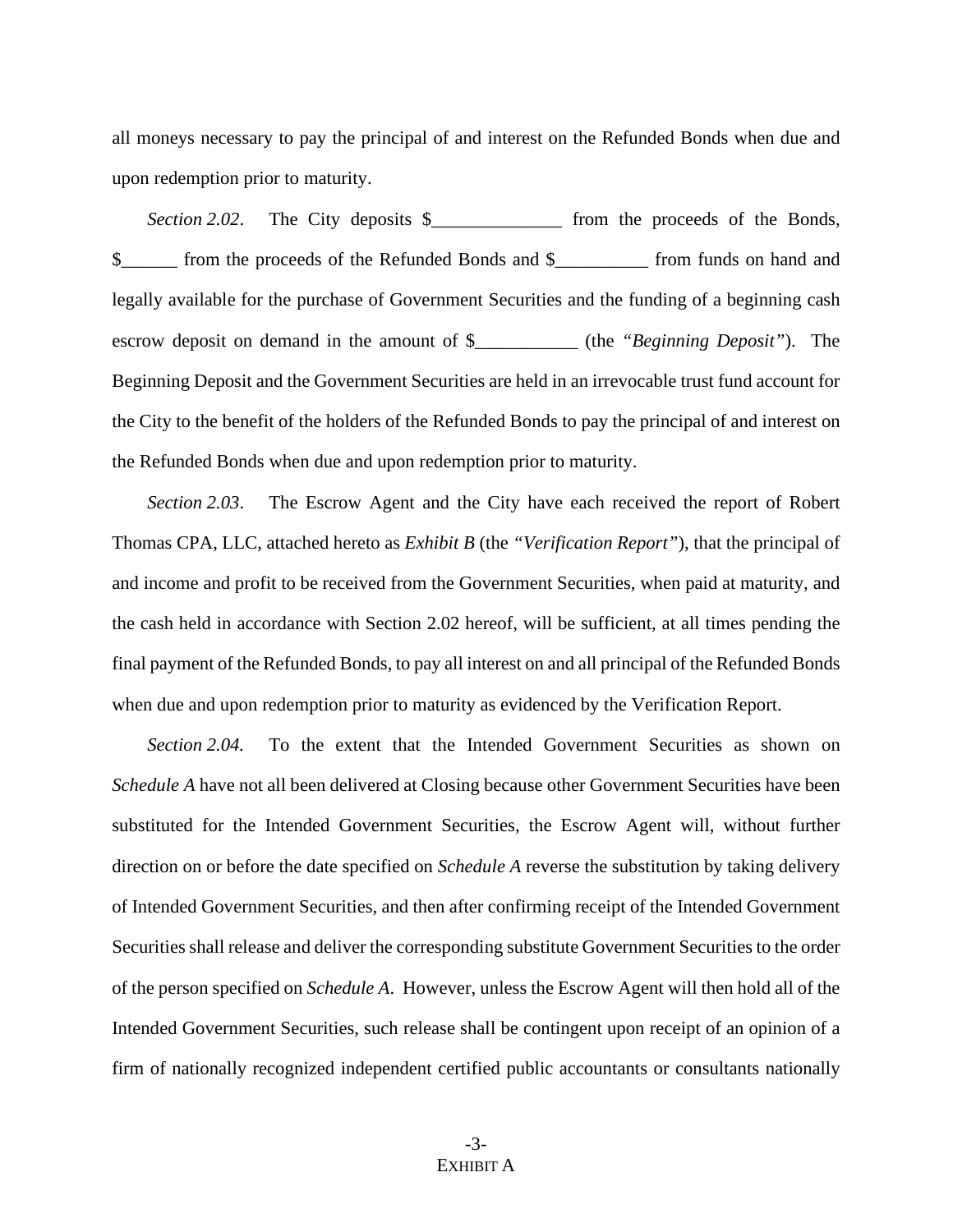recognized as having an expertise in the area of refunding escrows that the amounts (which will consist of cash or deposits on demand held in trust or receipts from non-callable direct obligations of or non-callable obligations guaranteed by the full faith and credit of the United States of America, all of which shall be held hereunder) available or to be available for payment of the Refunded Bonds will remain sufficient to pay when due all principal and interest on the Refunded Bonds after the reversal of the substitution.

#### **ARTICLE III**

# **COVENANTS OF ESCROW AGENT**

The Escrow Agent covenants and agrees with the City as follows:

*Section 3.01*. The Escrow Agent will hold the Government Securities and all interest income or profit derived therefrom and all uninvested cash in an irrevocable segregated and separate trust fund account for the sole and exclusive benefit of the holders of the Refunded Bonds until final payment thereof.

*Section 3.02.* The beginning cash escrow deposit shall not be invested by the Escrow Agent. Otherwise, the Escrow Agent will reinvest all available uninvested balances (except for an amount under \$1,000 or as explicitly provided in this Section) in the Escrow Account on deposit from time to time, whenever said balances exceed \$1,000 unless said balance is needed to pay principal of or interest on refunded bonds within 14 days, and acknowledges that the schedule of amounts available for reinvestment appears in the cash flow tables in the Verification Report and in *Exhibit C*. Investments so made shall be in direct obligations of the United States of America and shall be scheduled to mature on or prior to the interest payment date on the Refunded Bonds on which such proceeds will be needed to pay the principal of or interest on the Refunded Bonds.

*Exhibit C* contains a list of scheduled reinvestments. The Escrow Agent is instructed to subscribe for and take delivery of SLGS as described in *Exhibit C*.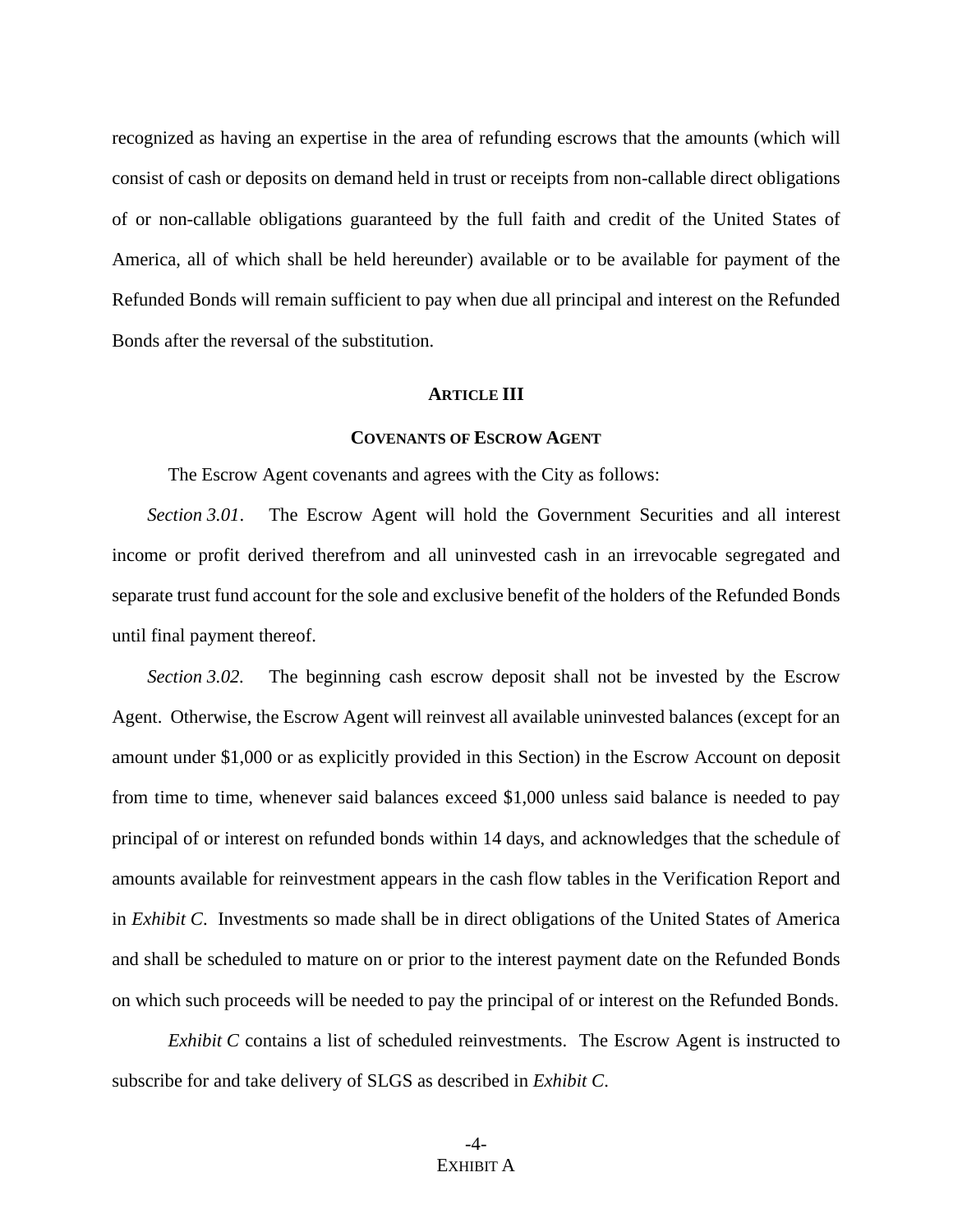The Escrow Agent shall hold balances not so invested in the Escrow Account on demand and in trust for the purposes hereof and shall secure same in accordance with applicable Illinois law for the securing of public funds.

*Section 3.03*. The Escrow Agent will promptly collect the principal, interest or profit from the Government Securities and promptly apply the same as necessary to the payment of principal and interest on the Refunded Bonds when due and upon redemption prior to maturity as herein provided.

*Section 3.04*. The Escrow Agent in its separate capacity as Paying Agent, will remit, in good funds on or before each principal or interest payment or redemption date on the Refunded Bonds, moneys sufficient to pay such principal, interest and redemption price as will meet the requirements for the retirement of the Refunded Bonds, and such remittances shall fully release and discharge the Escrow Agent from any further duty or obligation thereto under this Agreement.

*Section 3.05*. The Escrow Agent will make no payment of fees, charges or expenses due or to become due, of the Paying Agent or the bond registrar and paying agent on the Bonds, and the City either paid such fees, charges and expenses in advance as set forth in Section 3.06 hereof or covenants to pay the same as they become due.

*Section 3.06*. The charges, fees and expenses of the Escrow Agent (other than any charges, fees and expenses incurred pursuant to Section 3.07 hereof) have been paid in advance, and all charges, fees or expenses of the Escrow Agent in carrying out any of the duties, terms or provisions of this Agreement shall be paid solely therefrom. The Escrow Agent is also providing bond registrar and paying agent services for the Bonds, and the acceptance fee and first annual fee of the Escrow Agent for such bond registrar and paying agent services have been paid in advance, and all remaining charges, fees or expenses of the Escrow Agent for such services shall be paid by the City upon receipt of invoices therefor.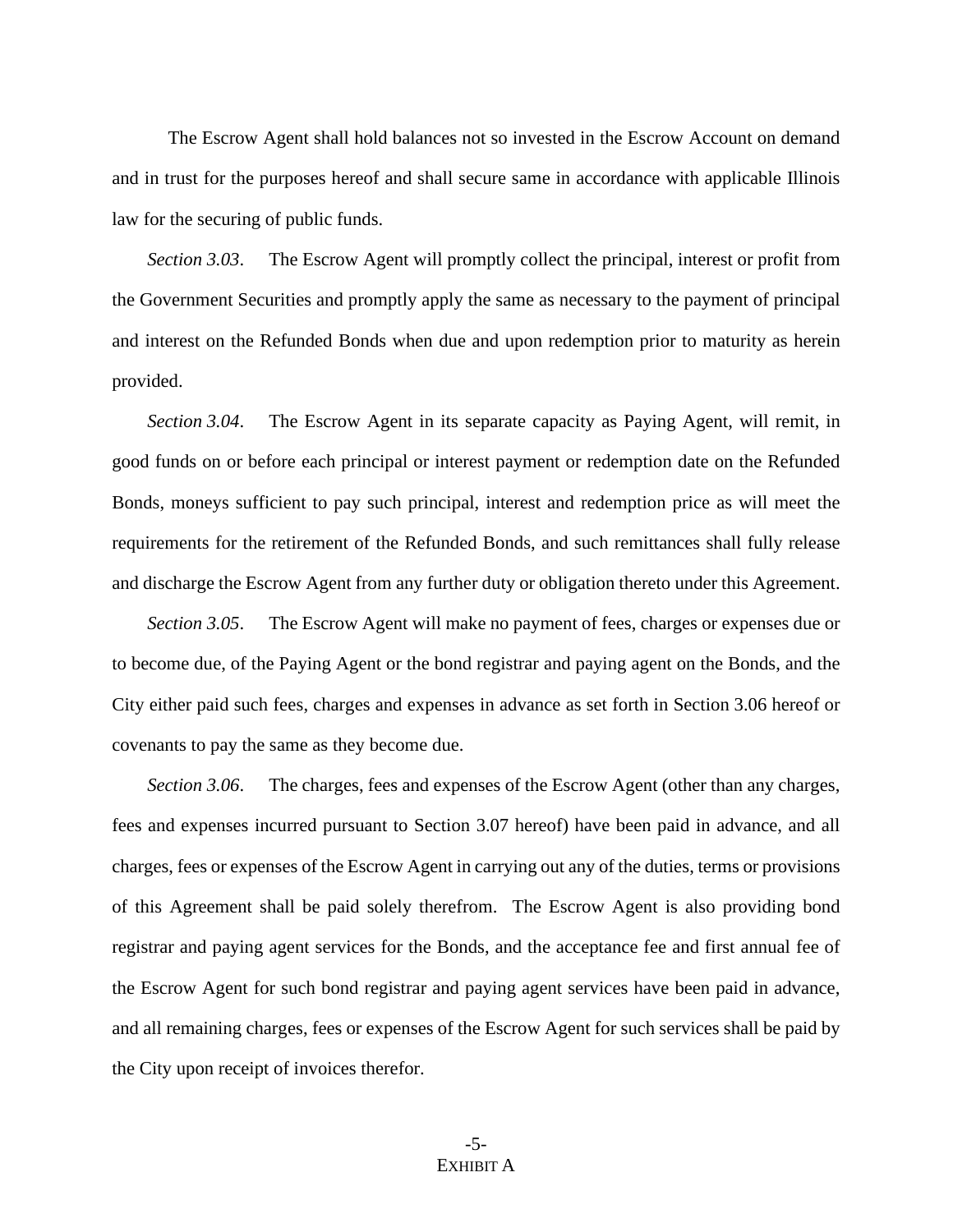*Section 3.07.* The City has called the Refunded Bonds maturing on and after January 1, 2025, for redemption and payment prior to maturity on January 1, 2024. The Escrow Agent in its separate capacity as Paying Agent, will provide for and give timely notice of the call for redemption of such Refunded Bonds. The form and time of the giving of such notice regarding such Refunded Bonds shall be as specified in the ordinance authorizing the issuance of the Refunded Bonds.

The Escrow Agent in its separate capacity as Paying Agent, shall also give notice of the call of the Refunded Bonds, on or before the date the notice of such redemption is given to the holders of the Refunded Bonds, to the Municipal Securities Rulemaking Council (the *"MSRB"*) through its Electronic Municipal Market Access system for municipal securities disclosure or through any other electronic format or system prescribed by the MSRB for purposes of Rule 15c2- 12 adopted by the Securities and Exchange Commission under the Securities Exchange Act of 1934, as amended. Information with respect to procedures for submitting notice can be found at [https://msrb.org.](https://msrb.org/)

*Section 3.08*. The Escrow Agent has all the powers and duties herein set forth with no liability in connection with any act or omission to act hereunder, except for its own negligence or willful breach of trust, and shall be under no obligation to institute any suit or action or other proceeding under this Agreement or to enter any appearance in any suit, action or proceeding in which it may be defendant or to take any steps in the enforcement of its, or any, rights and powers hereunder, nor shall be deemed to have failed to take any such action, unless and until it shall have been indemnified by the City to its satisfaction against any and all costs and expenses, outlays, counsel fees and other disbursements, including its own reasonable fees, and if any judgment, decree or recovery be obtained by the Escrow Agent, payment of all sums due it, as aforesaid, shall be a first charge against the amount of any such judgment, decree or recovery.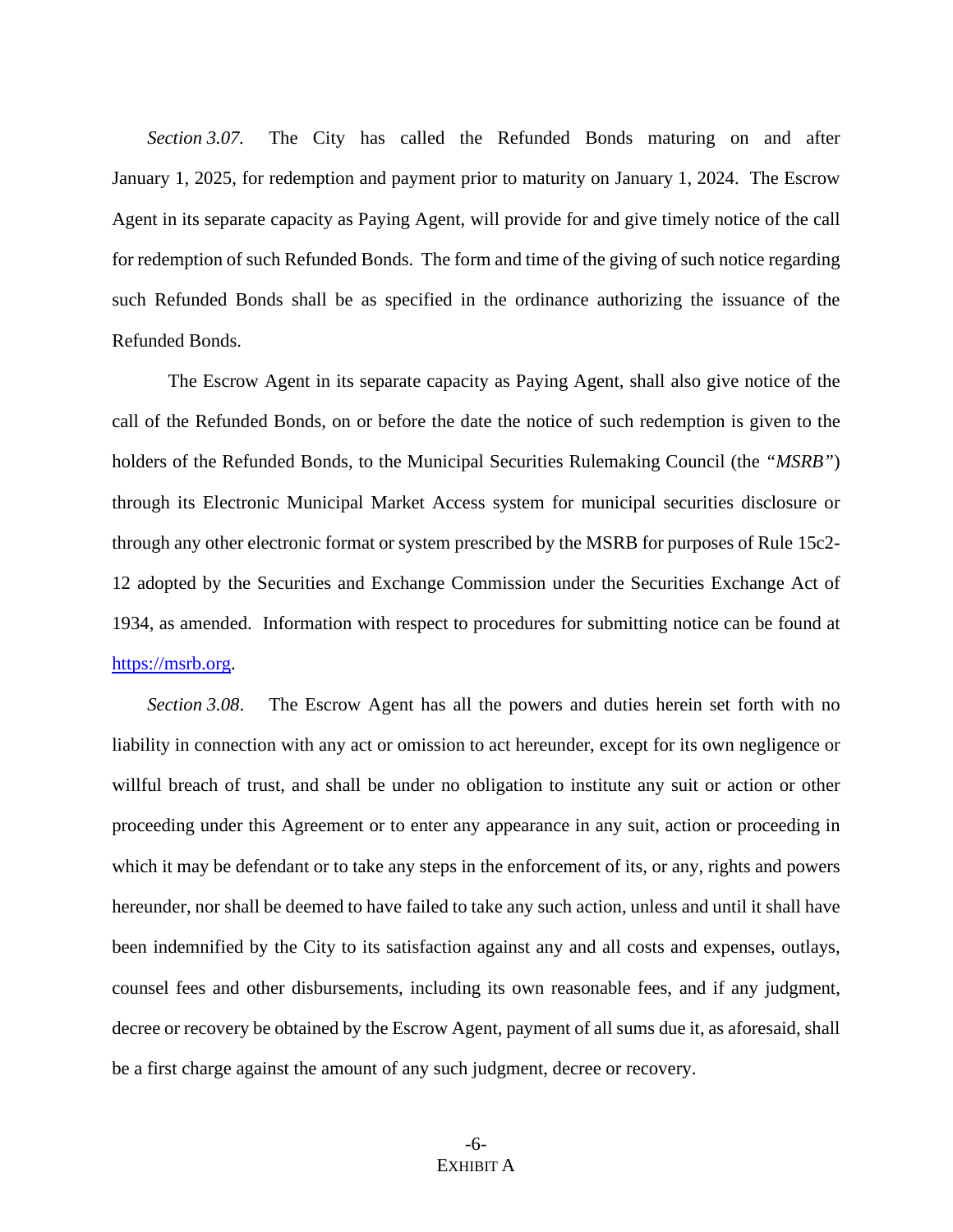*Section 3.09*. The Escrow Agent may in good faith buy, sell or hold and deal in any of the Bonds or the Refunded Bonds.

*Section 3.10*. The Escrow Agent will submit to the Treasurer a statement within forty-five (45) days after January 2 and July 2 of each calendar year, commencing January 2, 2022, itemizing all moneys received by it and all payments made by it under the provisions of this Agreement during the preceding six (6) month period (or, for the first period, from the date of delivery of the Bonds to January 2, 2022), and also listing the Government Securities on deposit therewith on the date of said report, including all moneys held by it received as interest on or profit from the collection of the Government Securities.

*Section 3.11*. If at any time it shall appear to the Escrow Agent that the available proceeds of the Government Securities and deposits on demand in the Escrow Account will not be sufficient to make any payment due to the holders of any of the Refunded Bonds, the Escrow Agent shall notify the Treasurer and the Council, not less than five (5) days prior to such date, and the City agrees that it will from any funds legally available for such purpose make up the anticipated deficit so that no default in the making of any such payment will occur.

#### **ARTICLE IV**

### **COVENANTS OF CITY**

The City covenants and agrees with the Escrow Agent as follows:

*Section 4.01*. The Escrow Agent shall have no responsibility or liability whatsoever for (a) any of the recitals of the City herein, (b) the performance of or compliance with any covenant, condition, term or provision of the Bond Ordinance, and (c) any undertaking or statement of the City hereunder or under the Bond Ordinance.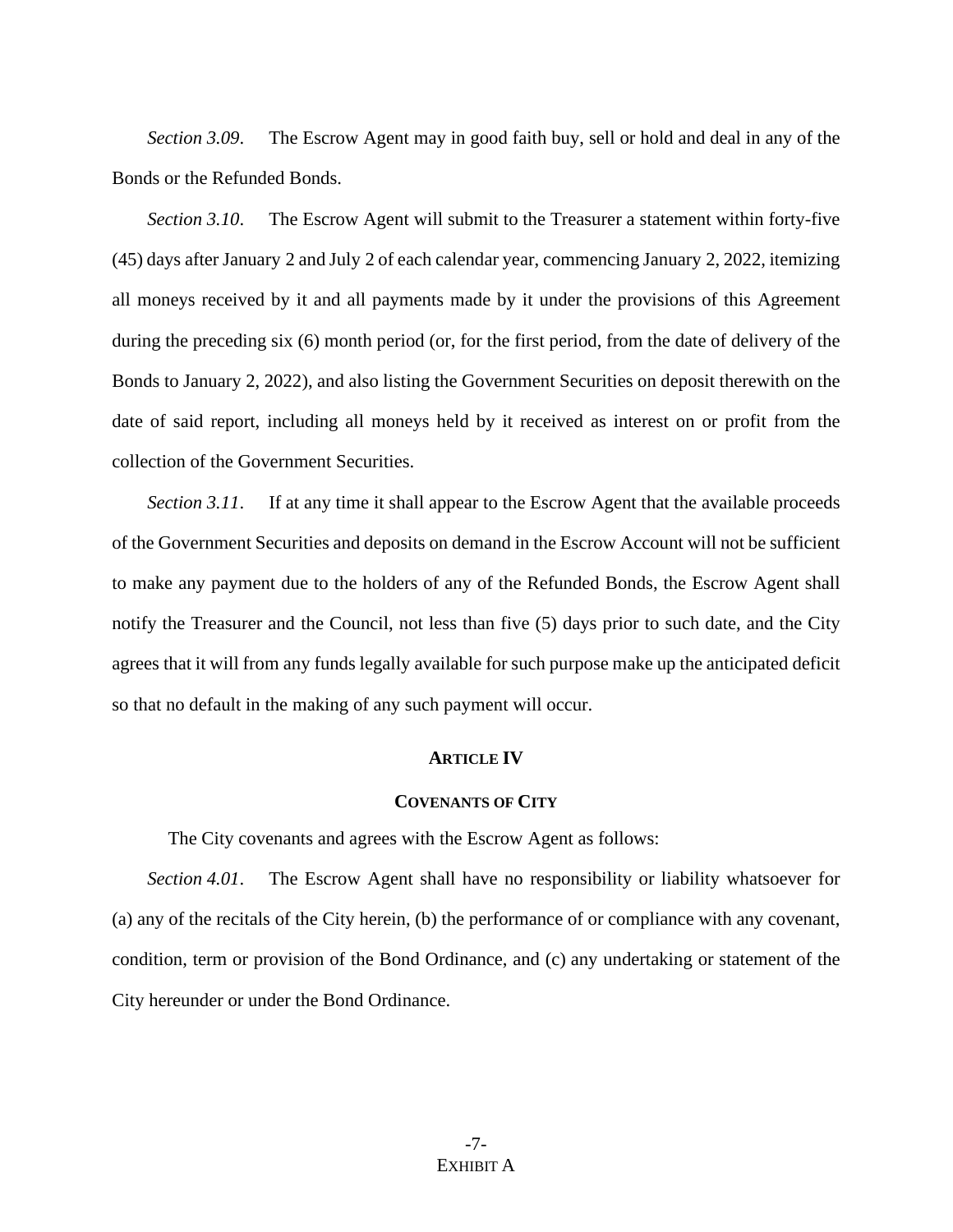*Section 4.02*. All payments to be made by, and all acts and duties required to be done by, the Escrow Agent under the terms and provisions of this Agreement, shall be made and done by the Escrow Agent without any further direction or authority of the City or the Treasurer.

*Section 4.03*. The City will take any and all further action necessary to ensure that adequate provision is made for the payment of the Refunded Bonds.

#### **ARTICLE V**

# **AMENDMENTS, REINVESTMENT OF FUNDS, IRREVOCABILITY OF AGREEMENT**

*Section 5.01*. Except as provided in Section 5.04 hereof, all of the rights, powers, duties and obligations of the Escrow Agent hereunder shall be irrevocable and shall not be subject to amendment by the Escrow Agent and shall be binding on any successor to the Escrow Agent during the term of this Agreement.

*Section 5.02*. Except as provided in Section 5.04 hereof, all of the rights, powers, duties and obligations of the City hereunder shall be irrevocable and shall not be subject to amendment by the City and shall be binding on any successor to the officials now comprising the Council during the term of this Agreement.

*Section 5.03*. Except as provided in Section 5.04 hereof, all of the rights, powers, duties and obligations of the Treasurer hereunder shall be irrevocable and shall not be subject to amendment by the Treasurer and shall be binding on any successor to said official now in office during the term of this Agreement.

*Section 5.04*. This Agreement may be amended or supplemented, and the Government Securities or any portion thereof may be sold, redeemed, invested or reinvested, in any manner provided (any such amendment, supplement, or direction to sell, redeem, invest or reinvest to be referred to as a *"Subsequent Action"*), upon submission to the Escrow Agent of each of the following: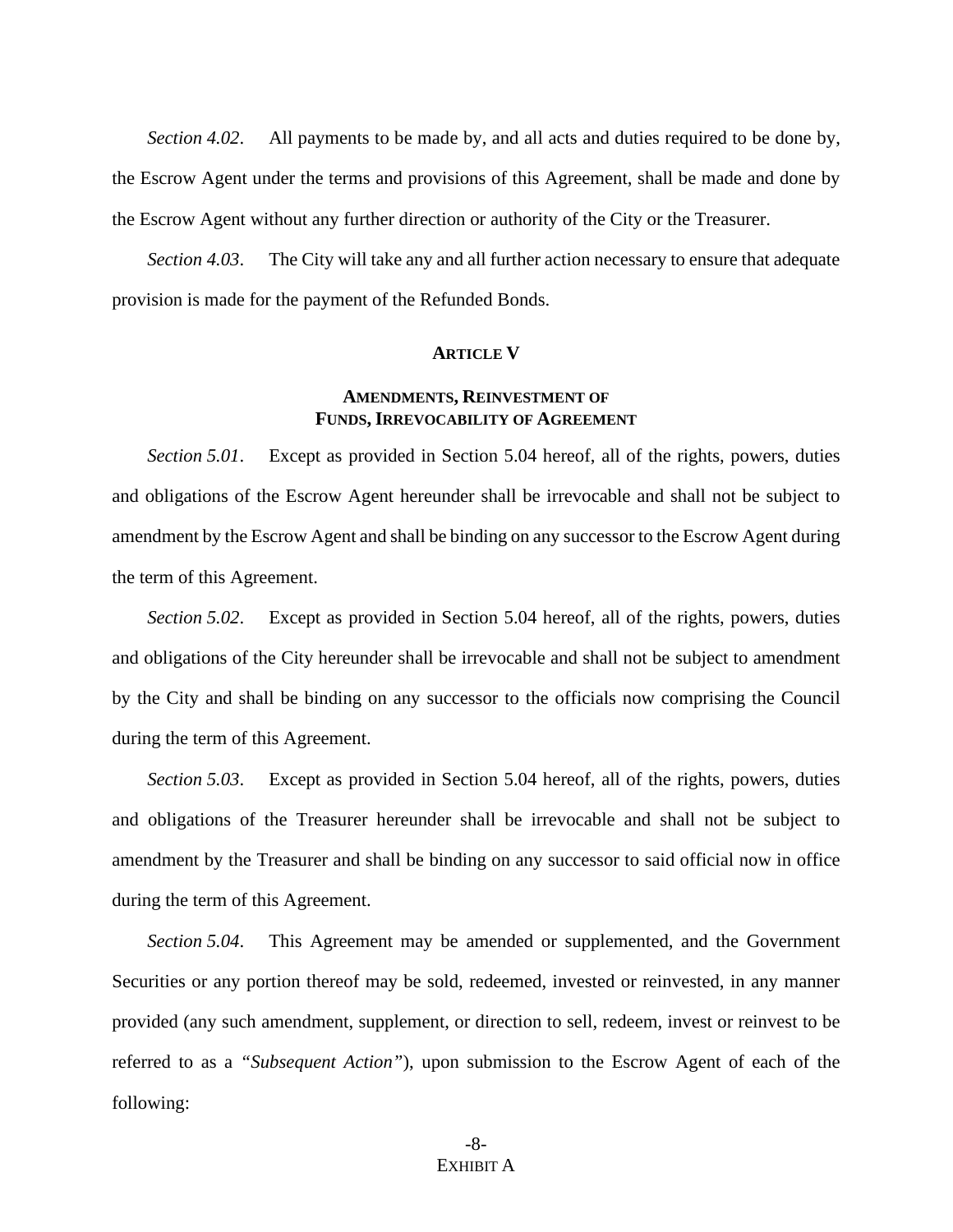(1) Certified copy of proceedings of the Council authorizing the Subsequent Action and copy of the document effecting the Subsequent Action signed by duly designated officers of the City.

(2) An opinion of a firm of nationally recognized independent certified public accountants or consultants nationally recognized as having an expertise in the area of refunding escrows that the amounts (which will consist of cash or deposits on demand held in trust or receipts from non-callable direct obligations of or non-callable obligations guaranteed by the full faith and credit of the United States of America, all of which shall be held hereunder) available or to be available for payment of the Refunded Bonds will remain sufficient to pay when due all principal and interest on the Refunded Bonds after the taking of the Subsequent Action.

#### **ARTICLE VI**

#### **MERGER, CONSOLIDATION OR RESIGNATION OF ESCROW AGENT**

Any banking association or corporation into which the Escrow Agent may be merged, converted or with which the Escrow Agent may be consolidated, or any corporation resulting from any merger, conversion or consolidation to which the Escrow Agent shall be a party, or any banking association or corporation to which all or substantially all of the corporate trust business of the Escrow Agent shall be transferred, shall succeed to all the Escrow Agent's rights, obligations and immunities hereunder without the execution or filing of any paper or any further act on the part of any of the parties hereto, anything herein to the contrary notwithstanding. The Escrow Agent may at any time resign as Escrow Agent under this Agreement by giving 30 days' written notice to the City, and such resignation shall take effect upon the appointment of a successor Escrow Agent by the City. The City may select as successor Escrow Agent any financial institution with capital, surplus and undivided profits of at least \$75,000,000 and having a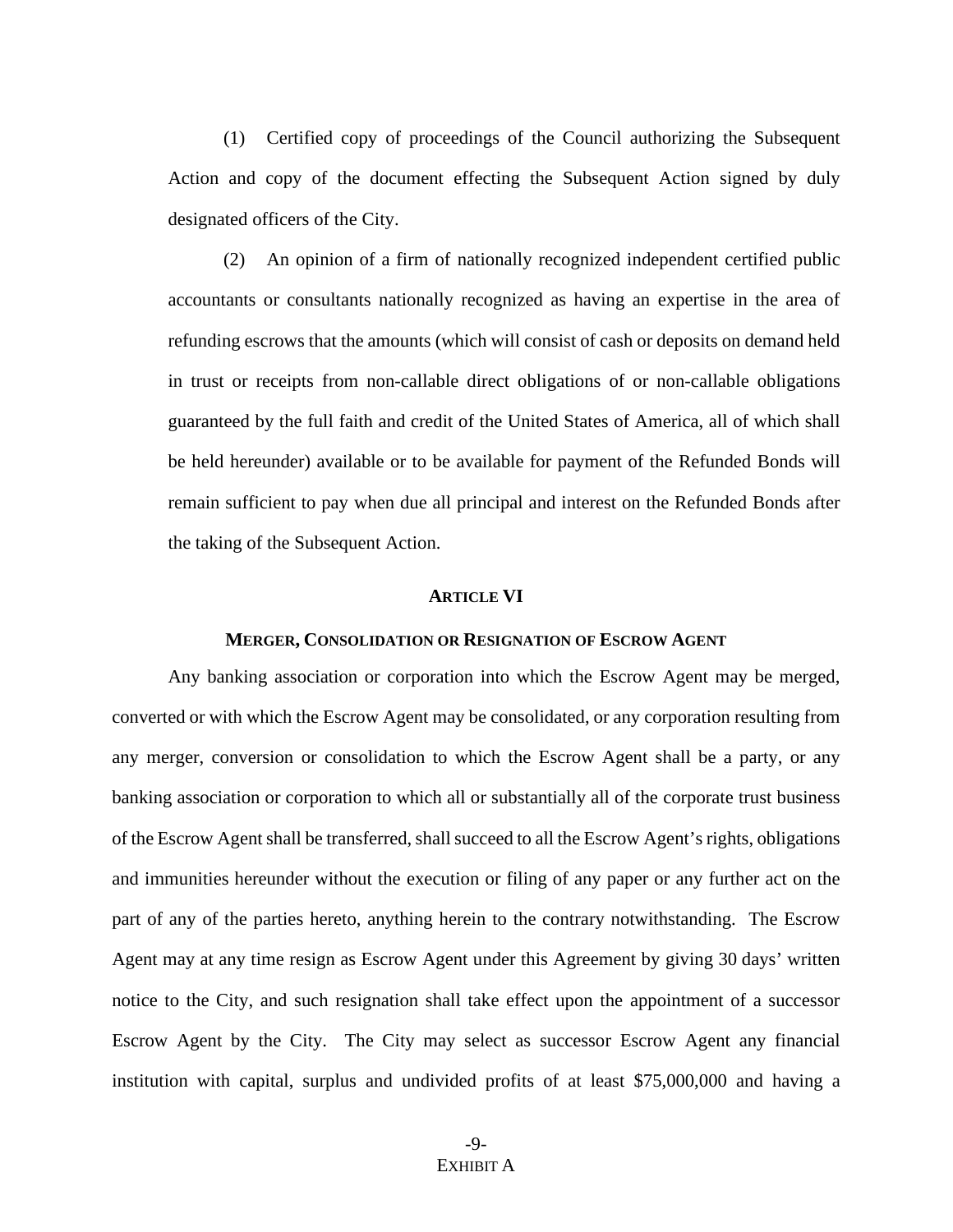corporate trust office within the State of Illinois, and which is authorized to maintain trust accounts for municipal corporations in Illinois under applicable law.

# **ARTICLE VII**

# **NOTICES TO THE CITY, THE TREASURER AND THE ESCROW AGENT**

*Section 7.01*. All notices and communications to the City and the Council shall be addressed in writing to: Council, City of East Peoria, 401 West Washington Street, East Peoria, Illinois 61611.

*Section 7.02*. All notices and communications to the Treasurer shall be addressed in writing to: City Treasurer, City of East Peoria, 401 West Washington Street, East Peoria, Illinois 61611.

*Section 7.03.* All notices and communications to the Escrow Agent shall be addressed in writing to: Corporate Trust Department, Amalgamated Bank of Chicago, 30 North LaSalle Street, 38th Floor, Chicago, Illinois 60602.

### **ARTICLE VIII**

#### **TERMINATION OF AGREEMENT**

*Section 8.01*. That, upon final disbursement of funds sufficient to pay the principal and interest of the Refunded Bonds as hereinabove provided for, the Escrow Agent will transfer any balance remaining in the Escrow Account to the Treasurer with due notice thereof mailed to the Council, and thereupon this Agreement shall terminate.

## **ARTICLE IX**

# **EXECUTION IN COUNTERPARTS**

This Agreement may be executed in several counterparts, each of which shall be an original and all of which shall constitute one and the same instrument.

> -10- EXHIBIT A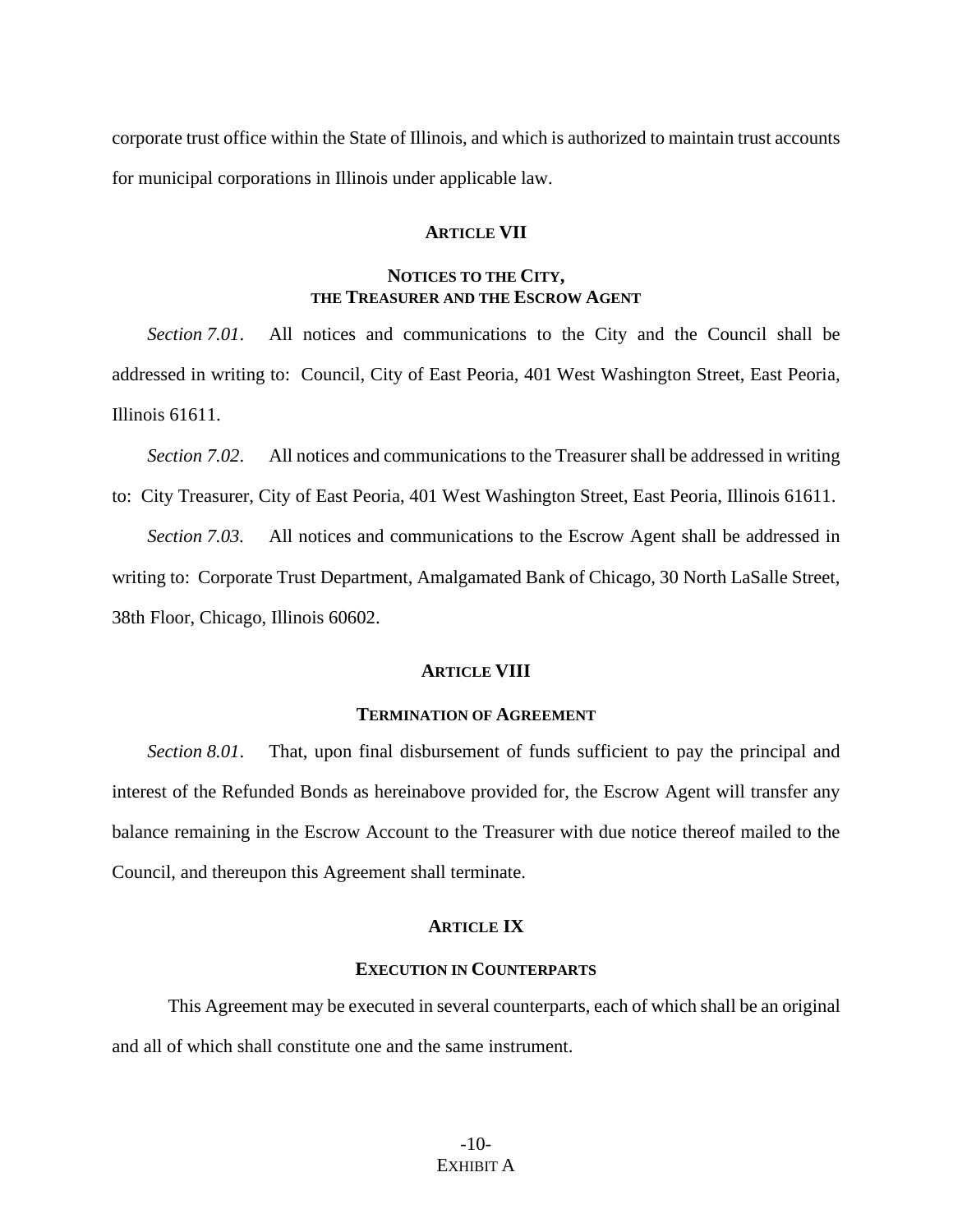IN WITNESS WHEREOF, the City of East Peoria, Tazewell County, Illinois, has caused this Agreement to be signed in its name by the Mayor of the City and to be attested by the City Clerk of the City under the seal of the City hereunto affixed; and Amalgamated Bank of Chicago, Chicago, Illinois, not individually, but in the capacity as hereinabove described, has caused this Agreement to be signed in its corporate name by one of its officers and attested by one of its officers under its corporate seal hereunto affixed, all as of the \_\_\_\_ day of \_\_\_\_\_\_\_\_\_\_\_\_, 2021.

> CITY OF EAST PEORIA, TAZEWELL COUNTY, ILLINOIS

> > SPECIMEN Mayor

Attest:

SPECIMEN

City Clerk

[SEAL]

AMALGAMATED BANK OF CHICAGO Chicago, Illinois

> SPECIMEN Its\_\_\_\_\_\_\_\_\_\_\_\_\_\_\_\_\_\_\_\_\_\_\_\_\_\_\_\_\_\_\_\_\_\_

Attest:

SPECIMEN

Its\_\_\_\_\_\_\_\_\_\_\_\_\_\_\_\_\_\_\_\_\_\_\_\_\_\_\_\_\_\_\_

[BANK SEAL]